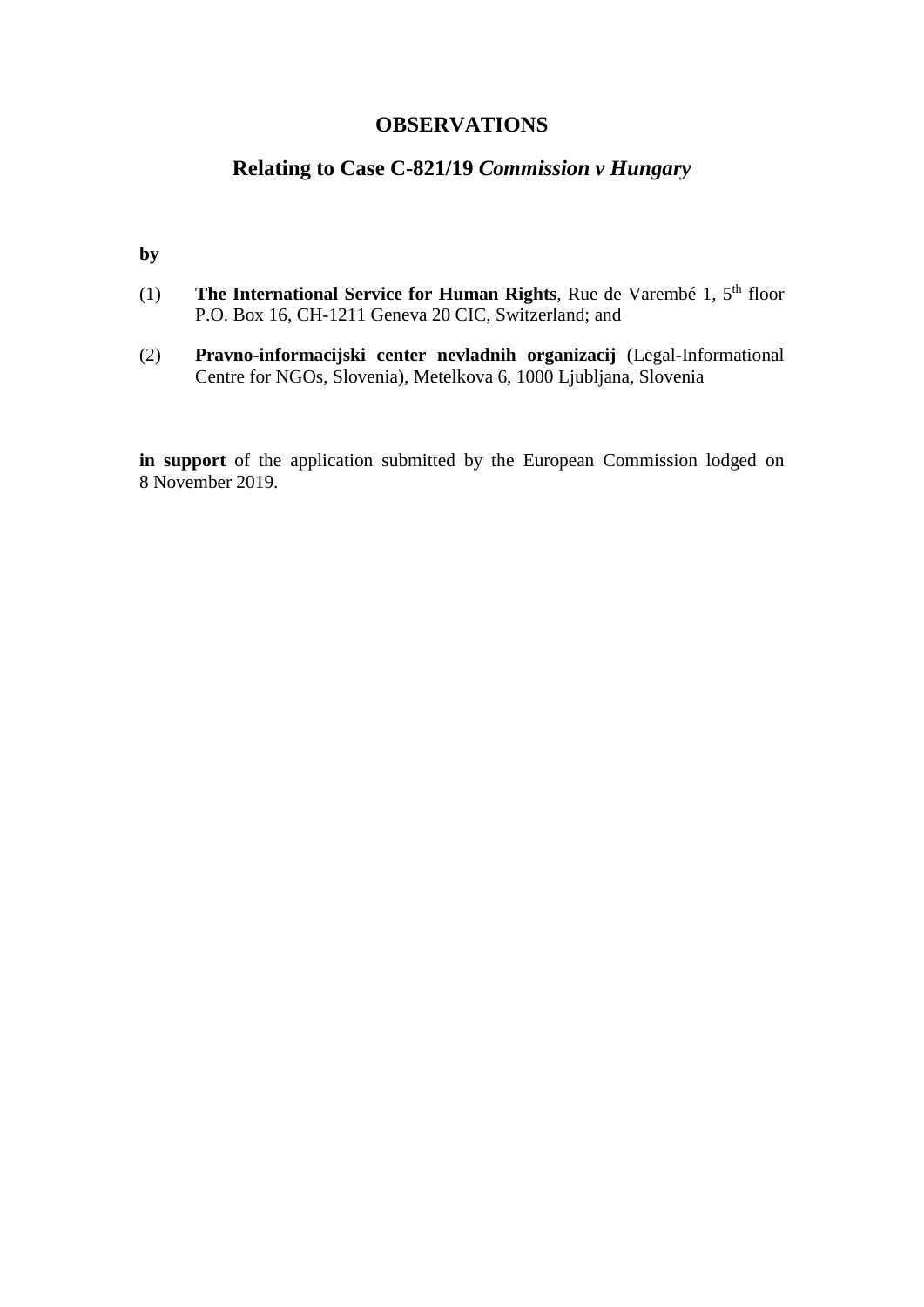#### **CONTENTS**

| I.   |                |                                                                                                                            |
|------|----------------|----------------------------------------------------------------------------------------------------------------------------|
| II.  |                |                                                                                                                            |
|      |                |                                                                                                                            |
|      |                |                                                                                                                            |
|      |                |                                                                                                                            |
|      |                |                                                                                                                            |
| III. |                | THE JURISDICTION OF THE CJEU AND RELEVANCE OF                                                                              |
| IV.  |                | HUNGARY'S FAILURE TO FULFIL ITS OBLIGATIONS UNDER EU                                                                       |
|      |                | A. THE ASYLUM LEGISLATION VIOLATES HUNGARY'S OBLIGATION TO<br>ESTABLISH AND MAINTAIN A FRAMEWORK THAT ENABLES HUMAN RIGHTS |
|      |                | B. THE ASYLUM LEGISLATION FAILS TO RESPECT THE FUNDAMENTAL                                                                 |
|      | 1 <sub>1</sub> |                                                                                                                            |
|      |                |                                                                                                                            |
|      | 3.             |                                                                                                                            |
|      |                | C. BY VIOLATING THE RIGHTS OF HUMAN RIGHTS DEFENDERS, THE<br><b>ASYLUM LEGISLATION ALSO VIOLATES THE RIGHTS OF ASYLUM</b>  |
| V.   |                |                                                                                                                            |
|      |                |                                                                                                                            |
|      | 1.             | International protection of the rights of asylum seekers and migrants  44                                                  |
|      |                | a. The 1951 Convention relating to the Status of Refugees and its 1967                                                     |
|      |                | Rights granted to migrants under international legal instruments 45<br>$\mathbf{b}$ .                                      |
|      | 2.             |                                                                                                                            |
|      |                | The Declaration on Human Right Defenders and other international<br>a.                                                     |
|      |                | $\mathbf{b}$ .                                                                                                             |
|      |                | $C_{\bullet}$                                                                                                              |
|      |                | Protection of human rights defenders within the Council of Europe 60<br>d.                                                 |
|      |                |                                                                                                                            |
|      | 1.             |                                                                                                                            |
|      | 2.             |                                                                                                                            |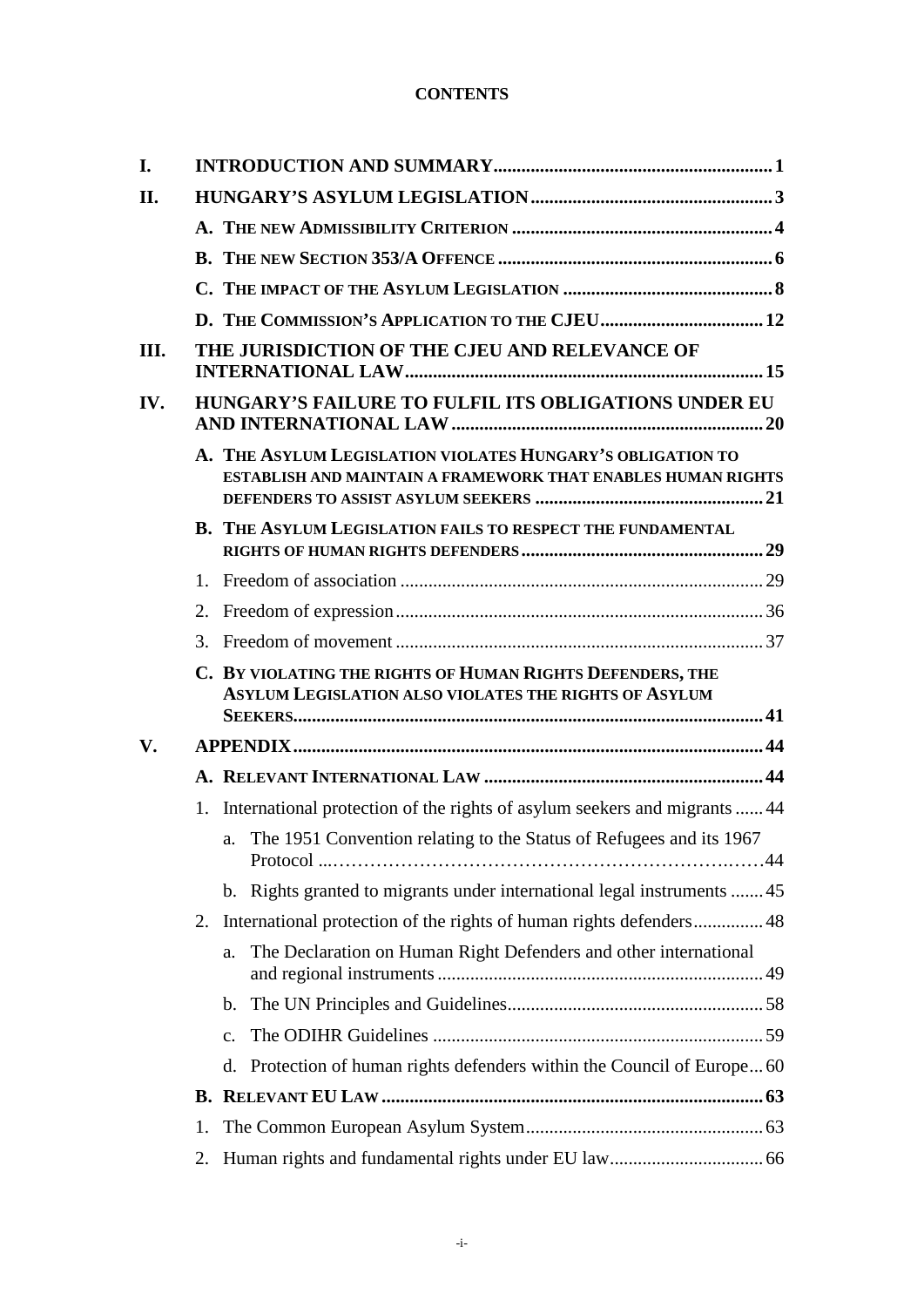### <span id="page-2-0"></span>**I. INTRODUCTION AND SUMMARY**

1. These observations (the *Observations*) are made on behalf of the International Service for Human Rights (*ISHR*),<sup>[1](#page-2-1)</sup> and the Pravno-informacijski center nevladnih organizacij (Legal-Informational Centre for NGOs, Slovenia) (*PIC*) [2](#page-2-2) (together, the *Organisations*) in support of the proceedings commenced by the European Commission (the *Commission*) against Hungary under Article 258 of the Treaty on the Functioning of the European Union (the *Application*).

 $*$  \*  $*$  \*

- 2. On 20 June 2018, Hungary adopted a set of legislative measures that the Hungarian Government referred to as the "Stop Soros" legislation (the *Asylum Legislation*).[3](#page-2-3) Among other things, the Asylum Legislation established: (*a*) a new admissibility criterion deeming applications for asylum inadmissible if made by persons arriving from a State in which they were not exposed to persecution or did not face a direct threat of persecution (the *Admissibility Criterion*); and (b) a criminal offence of engaging in "organising activity" to assist an asylum seeker to make an application for asylum in Hungary which is not well-founded (in practical terms, where that application is subsequently rejected by the Hungarian authorities and the person rending the assistance anticipated such risk at the time of assisting) (the *Section 353/A Offence*).
- 3. The Asylum Legislation places Hungary in breach of its legal obligations under EU and international law to protect asylum seekers.

<span id="page-2-1"></span><sup>&</sup>lt;sup>1</sup> The ISHR is an independent, non-governmental organisation (*NGO*) dedicated to promoting and protecting human rights through supporting human rights defenders, strengthening human rights systems, and leading and participating in coalitions for human rights change. *See* International Service for Human Rights, 'About us – What we do', available at: https://www.ishr.ch/what-we-do.

<span id="page-2-2"></span><sup>2</sup> *See* Legal-Informational Centre for NGOs, 'About', available at: http://pic.si/about/.

<span id="page-2-3"></span><sup>3</sup> The legislation has been named after Hungarian-American businessman and philanthropist George Soros, who has been accused by the Hungarian Government of "orchestrating migration to Europe". *See*  Euractiv, "EU takes Hungary to court over 'Stop Soros' migrant law", 25 July 2019, available at: https://www.euractiv.com/section/justice-home-affairs/news/eu-takes-hungary-to-court-over-stopsoros-migrant-law/. *See also* Hungarian Helsinki Committee, Unofficial Translation of Bill T/333, General reasoning ("In order to protect Hungary, an action plan is needed, this is the STOP Soros Act package."), available at: https://www.helsinki.hu/wp-content/uploads/T333-ENG.pdf.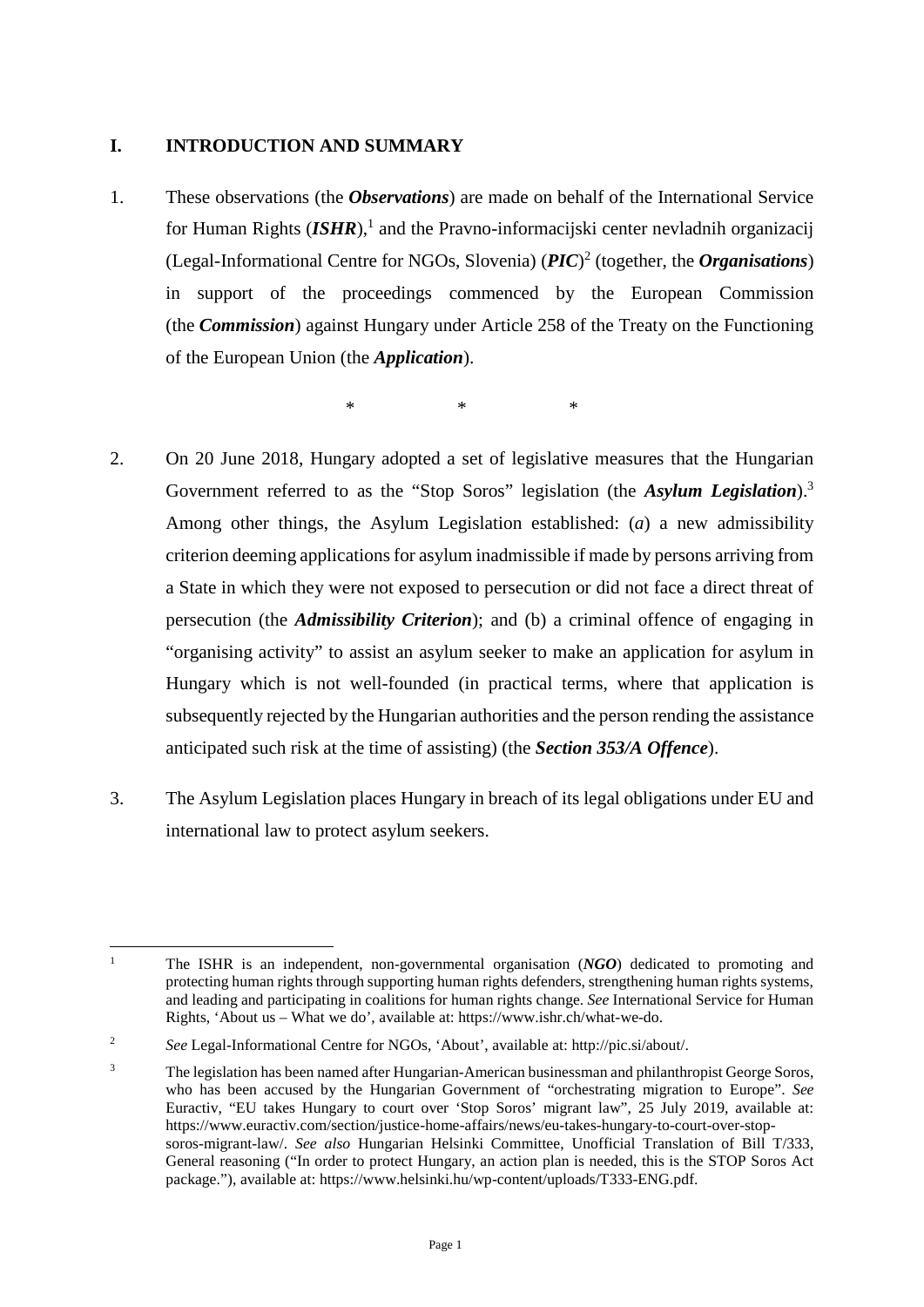- 4. Until very recently, the Admissibility Criterion allowed the automatic denial of essentially all asylum applications to Hungary through the creation of a new ground of inadmissibility in addition to the grounds provided for under EU law, raising serious issues in respect of Hungary's compliance with its obligations to asylum seekers under international law, including the obligation of *non-refoulement* (direct and indirect).[4](#page-3-0)
- 5. The Section 353/A Offence criminalises a wide range of asylum support work undertaken by NGOs and other individuals in Hungary and thus violates Hungary's specific obligations as regards asylum under EU law, as well as the individual freedoms of human rights defenders and asylum seekers.
- 6. On 25 July 2019, the Commission referred Hungary to the Court of Justice of the European Union (the *CJEU* or the *Court*) on the basis of the incompatibility of the new Admissibility Criterion and Section 353/A Offence with Hungary's obligations under EU law.
- 7. On 19 March 2020, the CJEU in its preliminary ruling in *LH v Bevándorlási és Menekültügyi Hivatal* held that Hungary's introduction of the new Admissibility Criterion violated EU law. This confirms the first limb of the Commission's position in the present case, in which the CJEU is expected to follow its analysis in *LH v Bevándorlási és Menekültügyi Hivatal*.
- 8. The decision in *LH v Bevándorlási és Menekültügyi Hivatal* does not, however, concern the part of the Commission's Application in the present case that relates to the Section 353/A Offence.
- 9. The Organisations are not entitled formally to intervene in proceedings commenced by the Commission against an EU State. These Observations therefore record the Organisations' position in respect of the Asylum Legislation's violations of EU and international law, focussing on the incompatibility of the new Section 353/A Offence

<span id="page-3-0"></span>

<sup>&</sup>lt;sup>4</sup> As set out below, the focus of these Observations is on the incompatibility of the new Section 353/A Offence with the international human rights framework applicable to human rights defenders.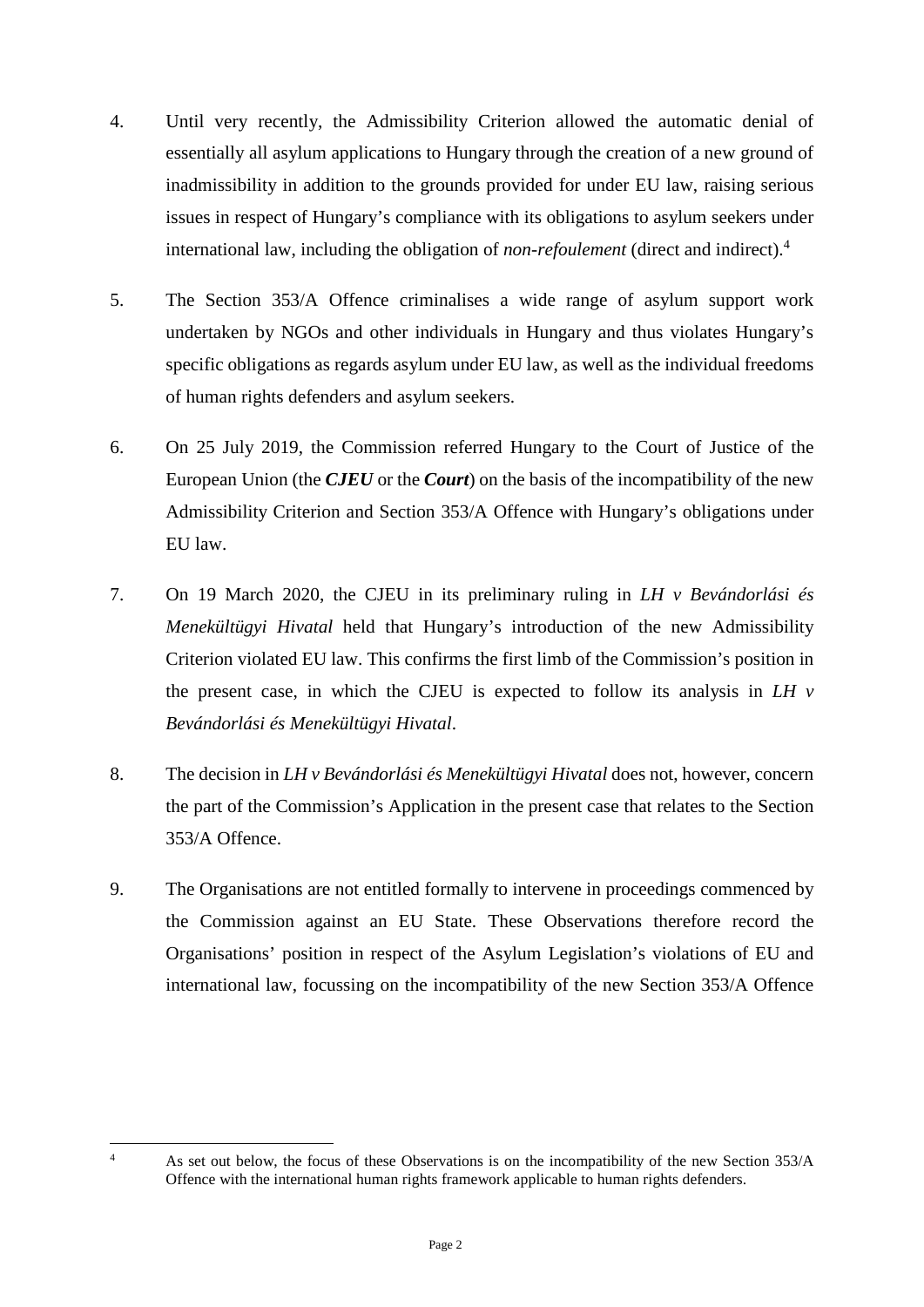with the international human rights framework applicable to human rights defenders— that is, people who, individually or with others, act to promote or protect human rights.<sup>[5](#page-4-1)</sup>

 $*$  \*  $*$  \*

10. These Observations are structured as follows: after this introduction and summary in section I, section II provides an overview of the Asylum Legislation, section III addresses the jurisdiction of the CJEU and the relevance of international law, and section IV sets out the Organisations' submissions on how the Asylum Legislation, in particular the Section 353/A Offence, violates Hungary's obligations under EU and international law. The Appendix to these Observations contains a survey of the international and EU law relevant to the Organisations' analysis.

### <span id="page-4-0"></span>**II. HUNGARY'S ASYLUM LEGISLATION**

- 11. On 29 May 2018, the Hungarian Government introduced in its domestic Parliament a set of legislative proposals purportedly aimed at combatting illegal immigration into Hungary.[6](#page-4-2)
- 12. These proposals were officially termed the "STOP Soros Act Package" by the Hungarian Government,<sup>[7](#page-4-3)</sup> referring to Hungarian-American businessman Mr George Soros and the activities of his philanthropic organisation the Open Society Foundations,

<span id="page-4-1"></span><sup>5</sup> United Nations Office of the High Commissioner for Human Rights, "Who is a defender", available at: https://www.ohchr.org/en/issues/srhrdefenders/pages/defender.aspx.

<span id="page-4-2"></span><sup>6</sup> Venice Commission, OSCE/ODHIR, *Joint Opinion on the Provisions of the So-Called "Stop Soros" Draft Legislative Package Which Directly Affects NGOs*, 25 June 2018, para 11; Hungarian Helsinki Committee, Unofficial Translation of Bill T/332, available at: https://www.helsinki.hu/wpcontent/uploads/T332-Constitution-Amendment-29-May-2018-ENG.pdf; Hungarian Helsinki Committee, Unofficial Translation of Bill T/333, available at: https://www.helsinki.hu/wpcontent/uploads/T333-ENG.pdf.

<span id="page-4-3"></span><sup>7</sup> Hungarian Helsinki Committee, Unofficial Translation of Bill T/333, General reasoning, available at: https://www.helsinki.hu/wp-content/uploads/T333-ENG.pdf. The original "Stop Soros legislative package" was submitted to the Hungarian Parliament in February 2018. It comprised: (1) Bill T/19776 on the licensing of organisations supporting migration; (2) Bill T/19774 on the creation of immigration restraining orders; and (3) Bill T/19775 on the establishment of an immigration financing duty. *See*  Hungarian Helsinki Committee, Unofficial Translations of Bills T/19776, T/19774 and T/19775, available at: https://www.helsinki.hu/wp-content/uploads/Stop-Soros-package-Bills-T19776-T19774- T19775.pdf. Following elections in April 2018, however, the Hungarian Government announced that the original proposals would not be considered by Parliament. Instead, they were replaced with the updated legislative package introduced on 29 May 2018, which was eventually passed into law.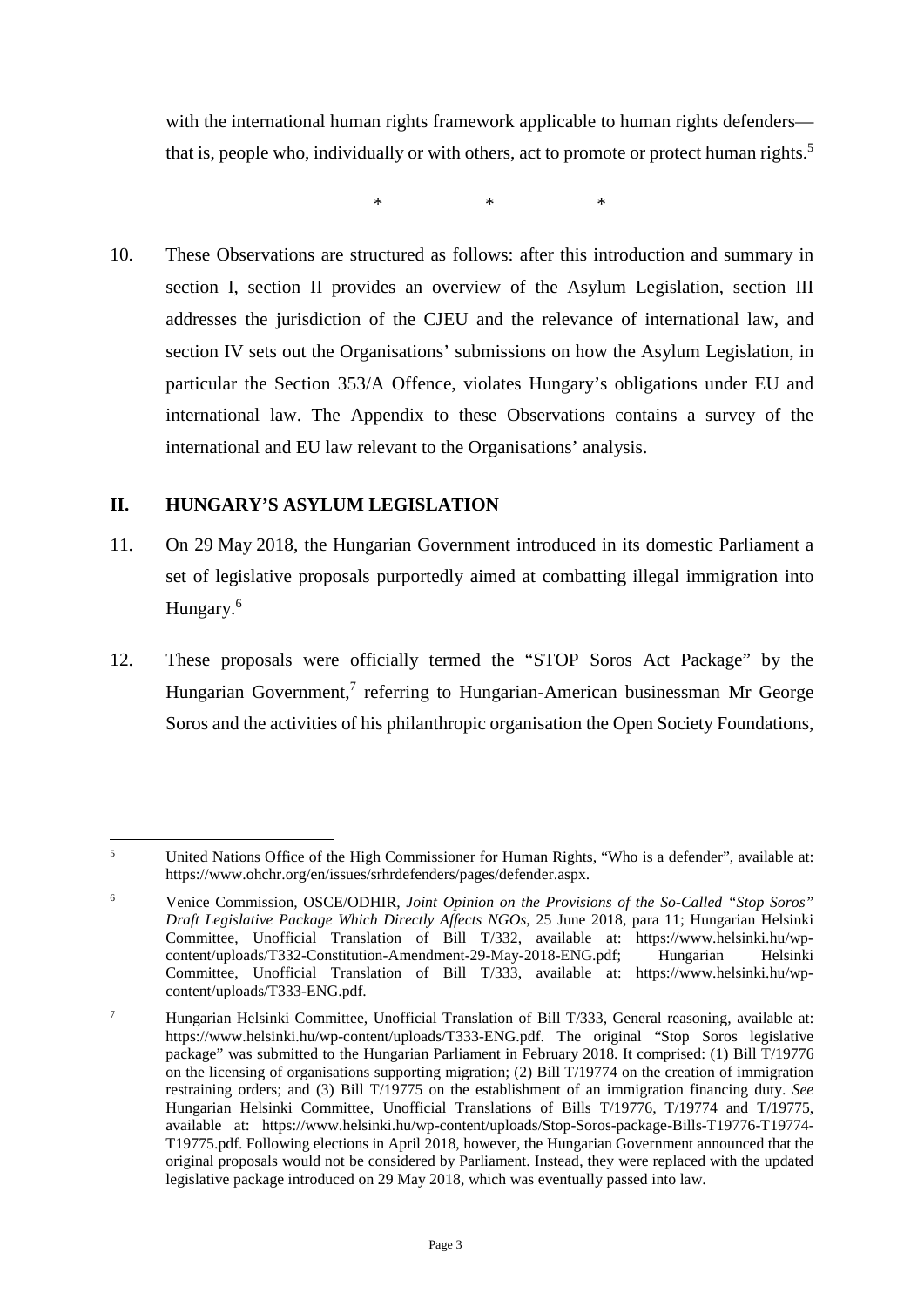which describes itself as "the world's largest private funder of independent groups working for justice, democratic governance, and human rights".<sup>[8](#page-5-1)</sup>

- 13. The Government stated that the purpose of the proposals was "to prevent Hungary from becoming a migrant country" by "us[ing] all means to combat illegal immigration and activities that facilitate it"—in particular, by "mak[ing] the organization of illegal immigration punishable".<sup>[9](#page-5-2)</sup>
- 14. On 20 June 2018, the Hungarian Parliament passed the "STOP Soros Act Package" into law as *az egyes törvényeknek a jogellenes bevándorlás elleni intézkedésekkel kapcsolatos módosításáról szóló, 2018. évi VI. törvény* (Act VI of 2018, amending certain laws in relation to measures against illegal immigration) and the seventh amendment to the Hungarian Fundamental Law (the *Asylum Legislation*).[10](#page-5-3)
- 15. The Asylum Legislation entered into force on 1 July 2018.<sup>[11](#page-5-4)</sup>
- 16. The Organisations address below: (*a*) the new Admissibility Criterion established in the Asylum Legislation; (*b*) the new Section 353/A Offence created by the Asylum Legislation; (*c*) the impact of the Asylum Legislation since its entry into force; and (*d*) the Commission's proceedings against Hungary before the CJEU.

### <span id="page-5-0"></span>**A. THE NEW ADMISSIBILITY CRITERION**

17. The Asylum Legislation amended Hungary's Fundamental Law and its Asylum Act to provide that a person is not entitled to asylum in Hungary if they have arrived in Hungary through a State in which they did not face a risk of persecution.

<span id="page-5-1"></span><sup>8</sup> Open Society Foundations, "Who we are", available at: https://www.opensocietyfoundations.org/whowe-are.

<span id="page-5-2"></span><sup>&</sup>lt;sup>9</sup> Hungarian Helsinki Committee, Unofficial Translation of Bill T/333, General reasoning, available at: https://www.helsinki.hu/wp-content/uploads/T333-ENG.pdf. *See also* Hungarian Helsinki Committee, Unofficial Translation of Bill T/332, General reasoning, available at: https://www.helsinki.hu/wpcontent/uploads/T332-Constitution-Amendment-29-May-2018-ENG.pdf.

<span id="page-5-3"></span><sup>10</sup> Reuters, "Hungary approves 'STOP Soros' law, defying EU, rights groups", 20 June 2018, available at https://uk.reuters.com/article/uk-hungary-soros/hungary-approves-stop-soros-law-defying-eu-rightsgroups-idUKKBN1JG1V1.

<span id="page-5-4"></span><sup>&</sup>lt;sup>11</sup> Section 12 of Act VI of 2018 provides that the Act enters into force on the first day of the calendar month following its promulgation.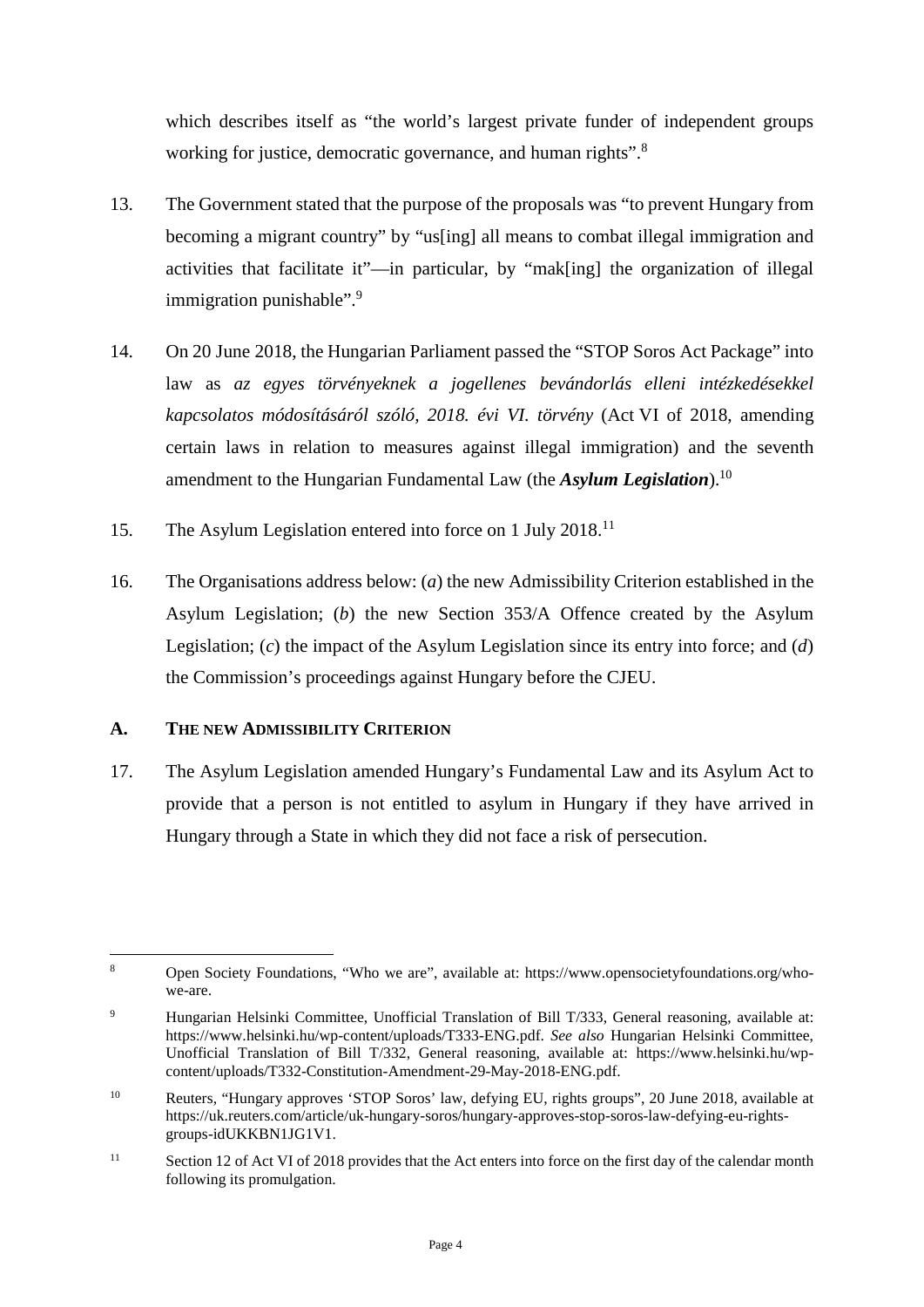18. Article XIV of Hungary's Fundamental Law was amended, *inter alia*, to add a new Section (4), which reads as follows:

> Hungary shall, upon request, grant asylum to non-Hungarian nationals who are persecuted in their country or in the country of their habitual residence for reasons of race, nationality, the membership of a particular social group, religious or political beliefs, or have a well-founded reason to fear direct persecution if they do not receive protection from their country of origin, nor from any other country. A non-Hungarian national shall not be entitled to asylum if he or she arrived in the territory of Hungary through any country where he or she was not persecuted or directly threatened with persecution.<sup>[12](#page-6-0)</sup>

19. Section 51(2) of the Asylum Act was likewise amended to include a new subsection (f) making an asylum application inadmissible if:

> … the applicant arrived via a country where they had not been subjected to persecution as defined in Subsection (1) of Section 6 or to the serious harm as defined in Subsection (1) of Section 12 or if the adequate level of protection is provided in the country through which they had arrived in Hungary.<sup>[13](#page-6-1)</sup>

20. The Government justified the introduction of the new Admissibility Criterion on the basis that:

> If the applicant arrives in Hungary through a country where he or she was not exposed to persecution that could serve as a basis for their recognition as a refugee or a serious harm that could serve as a basis for their recognition for subsidiary protection, or if the country through which he or she travelled has provided or would have provided adequate protection if the applicant had applied for such protection, it is reasonable for the applicant to use the protection provided by the community of nations in that country. The provision is in line with Subsection (1) of Article 31 of the Geneva Convention, which protects only those who came directly from an area where their lives or their freedom were at risk. An adequate level of protection is ensured if the applicant had resided in the country on any grounds of residence (e.g. employment, humanitarian residence).<sup>[14](#page-6-2)</sup>

<span id="page-6-0"></span><sup>&</sup>lt;sup>12</sup> Official translation of the Fundamental Law of Hungary by the Ministry of Justice, Article XIV(4), available at: http://njt.hu/translated/doc/TheFundamentalLawofHungary\_20191213\_FIN.pdf.

<span id="page-6-1"></span><sup>13</sup> Hungarian Helsinki Committee, Unofficial Translation of Bill T/333, Section 7, available at: https://www.helsinki.hu/wp-content/uploads/T333-ENG.pdf.

<span id="page-6-2"></span><sup>&</sup>lt;sup>14</sup> Hungarian Helsinki Committee, Unofficial Translation of Bill T/333, General reasoning and Detailed reasoning for Section 7, available at: https://www.helsinki.hu/wp-content/uploads/T333-ENG.pdf.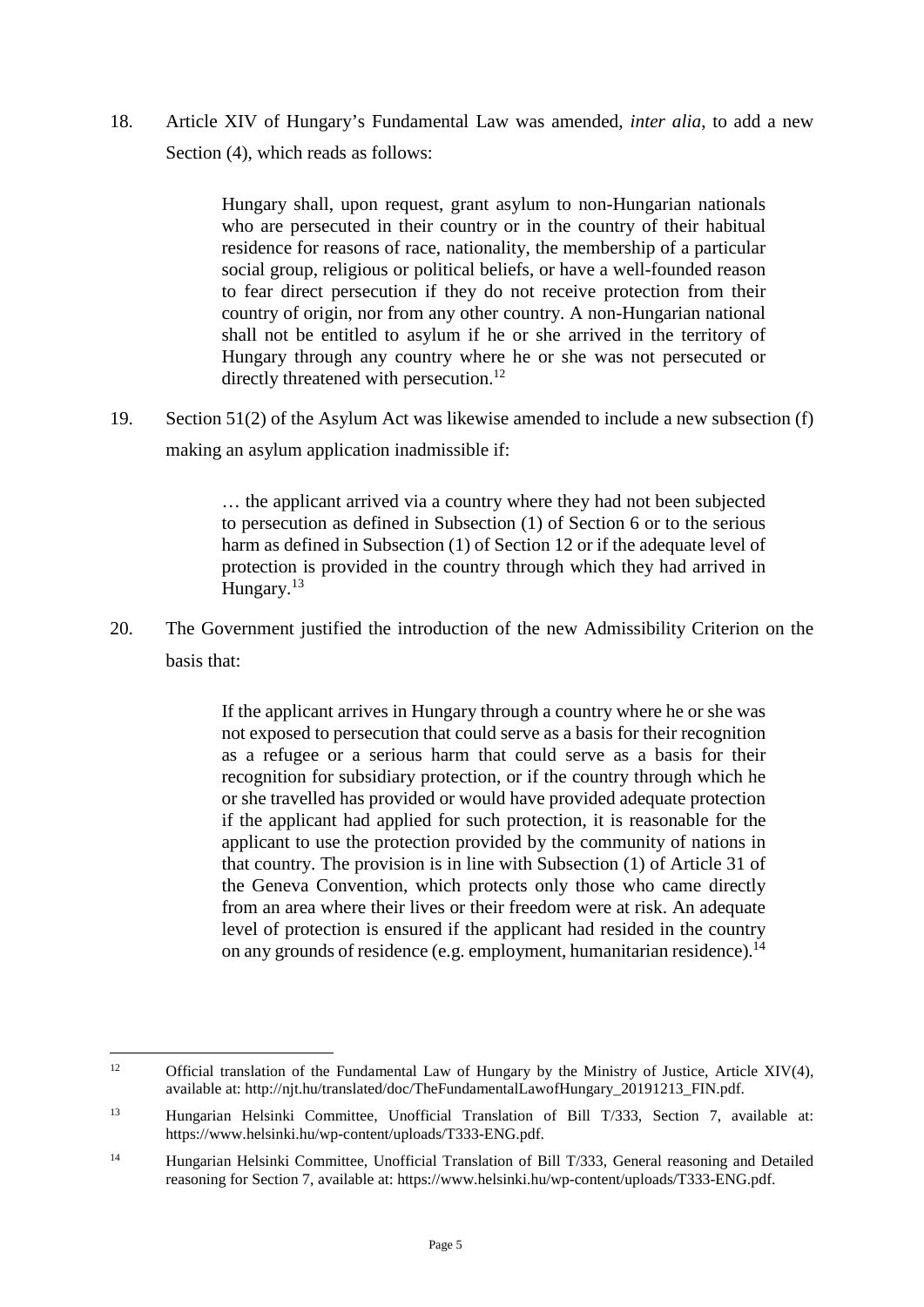#### <span id="page-7-0"></span>**B. THE NEW SECTION 353/A OFFENCE**

- <span id="page-7-1"></span>21. The Asylum Legislation also established a new criminal offence of "Facilitating and assisting illegal immigration" by adding a new Section 353/A to the Hungarian Criminal Code. It provides that:
	- (1) A person who engages in any organising activity aimed at

a) enabling a person to initiate an asylum procedure in Hungary even though he is not exposed to persecution in his home country, the country of his habitual residence or the country he transited through because of his race, nationality, membership in a particular social group, religion or political beliefs, or his fear of direct persecution is groundless, or

b) having a person obtain any title to residence even though he entered or resides in Hungary illegally,

is guilty of a misdemeanour and shall be punished by confinement, unless a criminal offence of greater gravity is established.

(2) A person who provides material means for the commission of the criminal offence specified in paragraph (1) or regularly engages in such organising activity shall be punished by imprisonment for up to one year.

(3) A person shall be punishable under paragraph (2) if he commits the criminal offence specified in paragraph (1)

- a) for financial gain,
- b) by assisting more than one person, or

c) within 8 km from the external border of Hungary or a border sign, as defined in Article 2(2) of [the "Schengen Borders Code".]

(4) The punishment of the perpetrator of the criminal offence specified in paragraph (1) may be reduced without limitation or, in cases deserving special consideration, may be dispensed with if he reveals the circumstances of its commission before his indictment.

(5) For the purposes of this section, organising activity means, in particular,

> a) the organisation of border monitoring at the external border of Hungary or a border sign, as defined in Article 2(2) of the Schengen Borders Code, for a purpose specified in paragraph (1),

> b) the making or dissemination of information materials, or engaging others to do so, for a purpose specified in paragraph (1),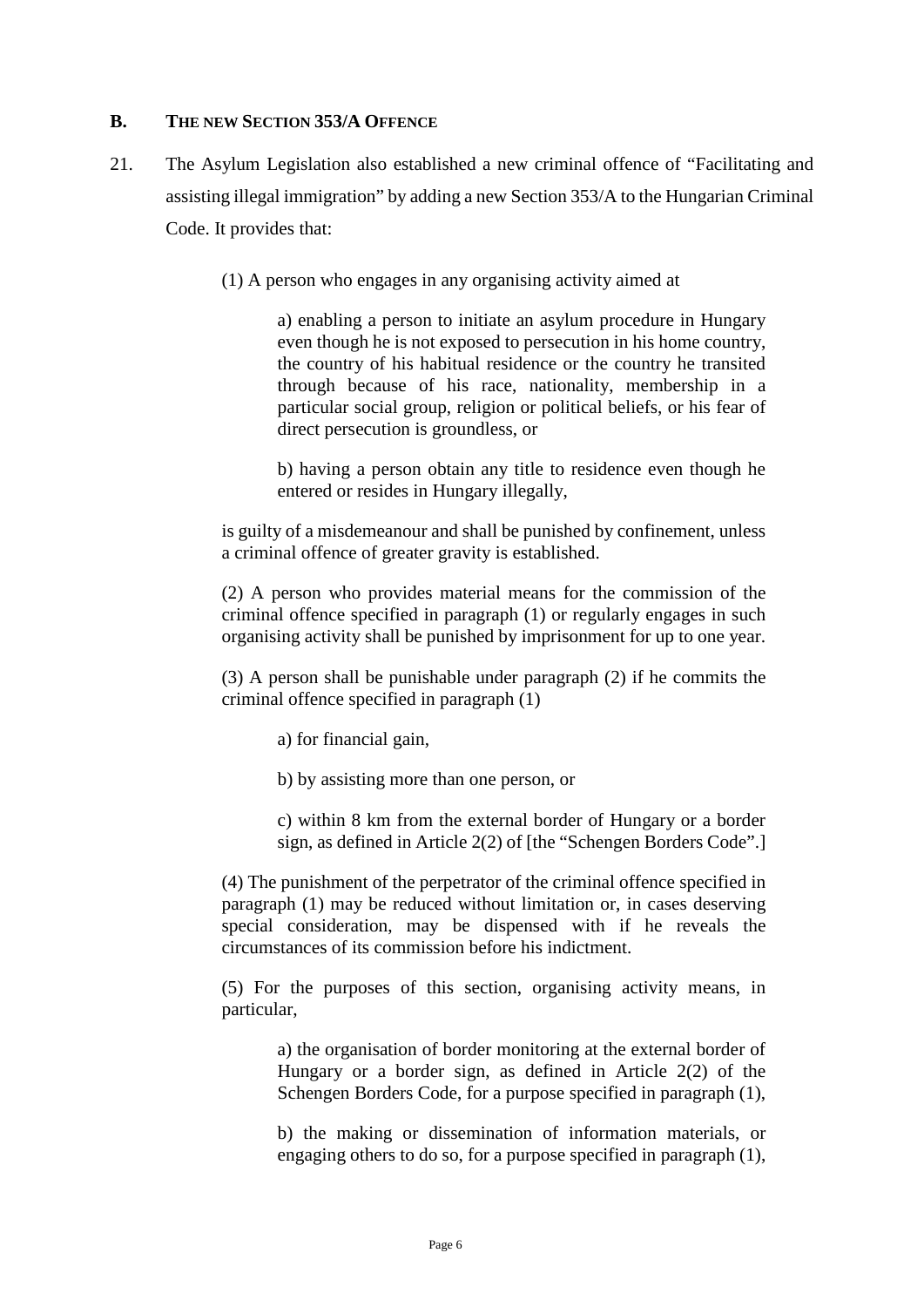c) the establishment or operation of a network for a purpose specified in paragraph  $(1)$ .<sup>[15](#page-8-0)</sup>

- 22. The new provision makes it a criminal offence to engage in organising activity aimed at:[16](#page-8-1) (*a*) enabling the initiation of asylum proceedings by persons who are not persecuted in their home country, their country of habitual residence or the country through which they arrived in Hungary, or whose fear of direct persecution is "groundless";  $^{17}$  $^{17}$  $^{17}$  or (*b*) having a person entering or residing illegally in Hungary obtain any title to residence.<sup>[18](#page-8-3)</sup>
- 23. "Organising activity" is said to include, "in particular", but not exclusively, the organisation of border monitoring, the making or dissemination of information materials, as well as the establishment or operation of a network.<sup>[19](#page-8-4)</sup>
- 24. The offence is punishable by confinement, which is a form of detention in a low-security penal institution for a maximum term of 90 days. The punishment rises to imprisonment of up to one year if the individual has provided "material means for the commission of the criminal offence specified in paragraph (1)", has "regularly engage[d] in such organising activity", if the offence is committed for financial gain, if it involves assisting more than one person, or if it is carried out near border zones.<sup>[20](#page-8-5)</sup>
- 25. The Government justified the introduction of the new Section 353/A Offence on the basis that:

In connection with illegal migration, the abusive use of asylum procedures and the organizational activity promoting the stay in the country, which is increasingly threatening public order and public security, justifies having to deal with such practices by means of the most rigorous public authority, i.e. by criminal sanctioning.

<span id="page-8-0"></span><sup>&</sup>lt;sup>15</sup> Official translation of Act C of 2012 on the Criminal Code by the Ministry of Justice, Section 353/A, available at: http://njt.hu/translated/doc/J2012T0100P\_20200331\_FIN.PDF.

<span id="page-8-1"></span><sup>16</sup> Under Section 4(1), the offence needs to be committed intentionally. *See* Official translation of Act C of 2012 on the Criminal Code by the Ministry of Justice, Section 4(1) ("A criminal offence shall mean an act committed intentionally or, where negligent commission is punishable under this Act, negligently which is a danger to society and is subject to punishment under this Act."), available at: http://njt.hu/translated/doc/J2012T0100P\_20200331\_FIN.PDF.

<span id="page-8-2"></span><sup>17</sup> Hungarian Criminal Code, Section 353/A(1)(a).

<span id="page-8-3"></span><sup>&</sup>lt;sup>18</sup> Hungarian Criminal Code, Section  $353/A(1)(b)$ .

<span id="page-8-4"></span><sup>&</sup>lt;sup>19</sup> Hungarian Criminal Code, Section  $353/A(5)(b)-(c)$ .

<span id="page-8-5"></span><sup>&</sup>lt;sup>20</sup> Hungarian Criminal Code, Section  $353/A(2)-(3)$ .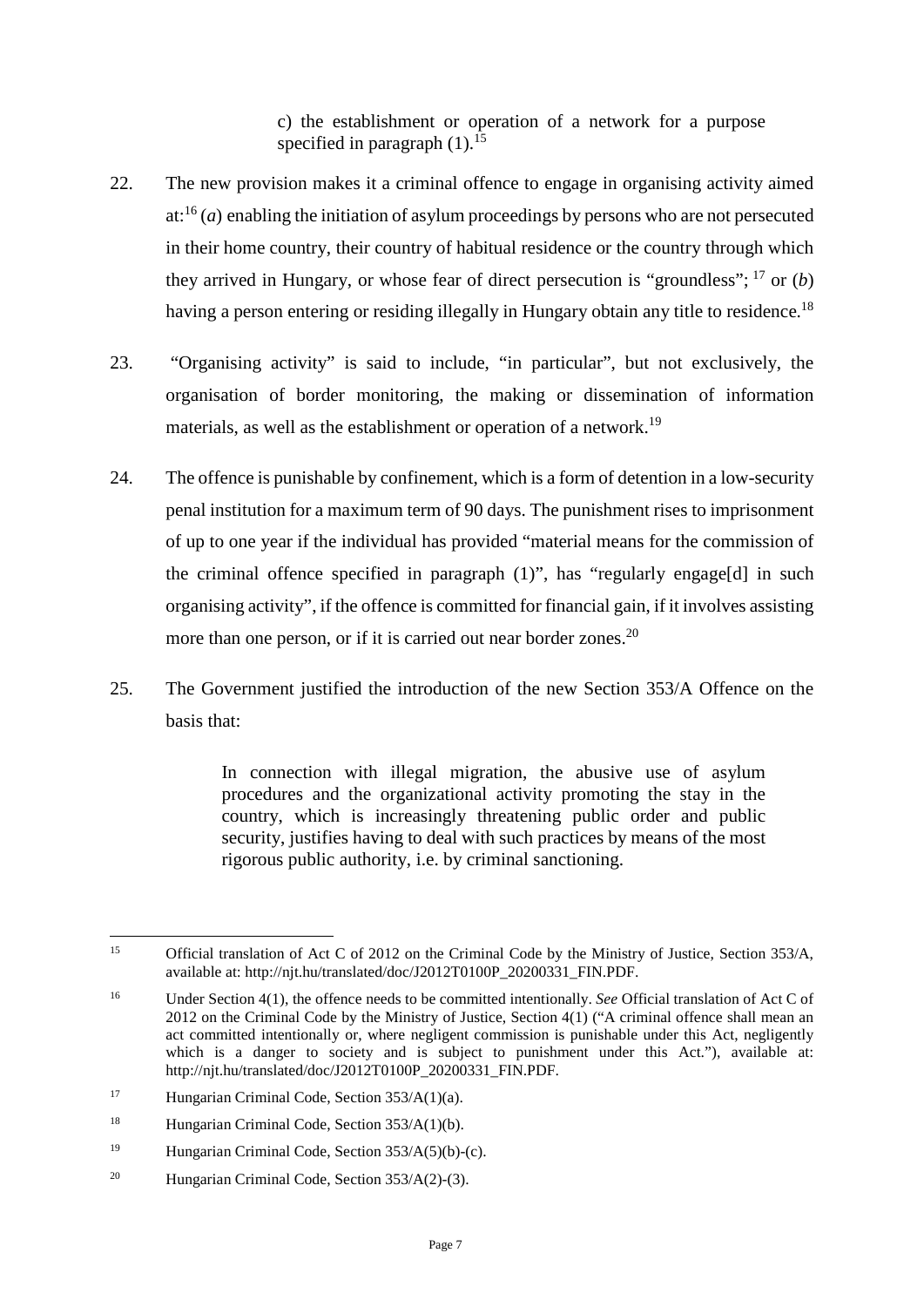Practical experience confirms that unauthorized entry into Hungary and the entering into Hungary by persons residing in Hungary illegally is assisted not only by international organizations, but also by Hungarian organizations, which justifies acting against it with a criminal law instrument. By introducing the new legal provisions, the responsibility of legal entities providing organizational, personal and material frameworks for such activities can also be examined and -- in accordance with the legal provisions applicable on the basis of Act CIV of 2001 on the Criminal code measures against a legal person -- will be sanctionable under the conditions set out in the  $Act.^{21}$  $Act.^{21}$  $Act.^{21}$ .

26. The introduction of the Section 353/A Offence was accompanied by an amendment to Chapter V of Hungary's Police Law, found in Section 46/F of the Police Law, which provides that any person subject to criminal proceedings for allegedly committing the Section 353/A Offence is automatically banned from being within eight kilometres of the Hungarian border (the *Section 46/F Ban*). The amended provision reads as follows:

> In order to ensure the unrestricted state border regime and the border surveillance activity, the police officer shall prevent a person from entering the territory of Hungary in accordance with the external border line as defined by point 2 of Article 2 of the Schengen Borders Code, or within an 8 km area of the border line, and order the person present there to leave, who is under criminal proceedings due to the criminal offence of the unlawful crossing of the border barrier (Criminal Code Section 352/A.), damaging the border barrier (Criminal Code Section 352/B.), the obstruction of the construction work on the border barrier (Criminal Code Section 352/C.), human smuggling (Criminal Code Section 353.), facilitating unlawful residence (Criminal Code Section 354.), facilitating illegal immigration (Criminal Code Section  $353/A$ .)<sup>[22](#page-9-2)</sup>

#### <span id="page-9-0"></span>**C. THE IMPACT OF THE ASYLUM LEGISLATION**

<span id="page-9-2"></span>…

27. From its entry into force and until it stopped being applied in July 2019, the new Admissibility Criterion resulted in the automatic rejection of virtually all asylum claims in Hungary by the Bevándorlási és Menekültügyi Hivatal (the *Asylum Authority*).[23](#page-9-3)

<span id="page-9-1"></span><sup>21</sup> Hungarian Helsinki Committee, Unofficial Translation of Bill T/333, General reasoning and Detailed reasoning for Section 11, available at: https://www.helsinki.hu/wp-content/uploads/T333-ENG.pdf.

<sup>&</sup>lt;sup>22</sup> Hungarian Helsinki Committee, Unofficial Translation of Bill T/333, Section 2, available at: https://www.helsinki.hu/wp-content/uploads/T333-ENG.pdf.

<span id="page-9-3"></span><sup>23</sup> *See* Information update by the Hungarian Helsinki Committee, 'One year after – How legal changes resulted in blanket rejections, refoulement and systemic starvation in detention', 1 July 2019, p 2, available at: https://www.helsinki.hu/wp-content/uploads/One-year-after-2019.pdf; United Nations, General Assembly, *Report of the Special Rapporteur on the human rights of migrants*,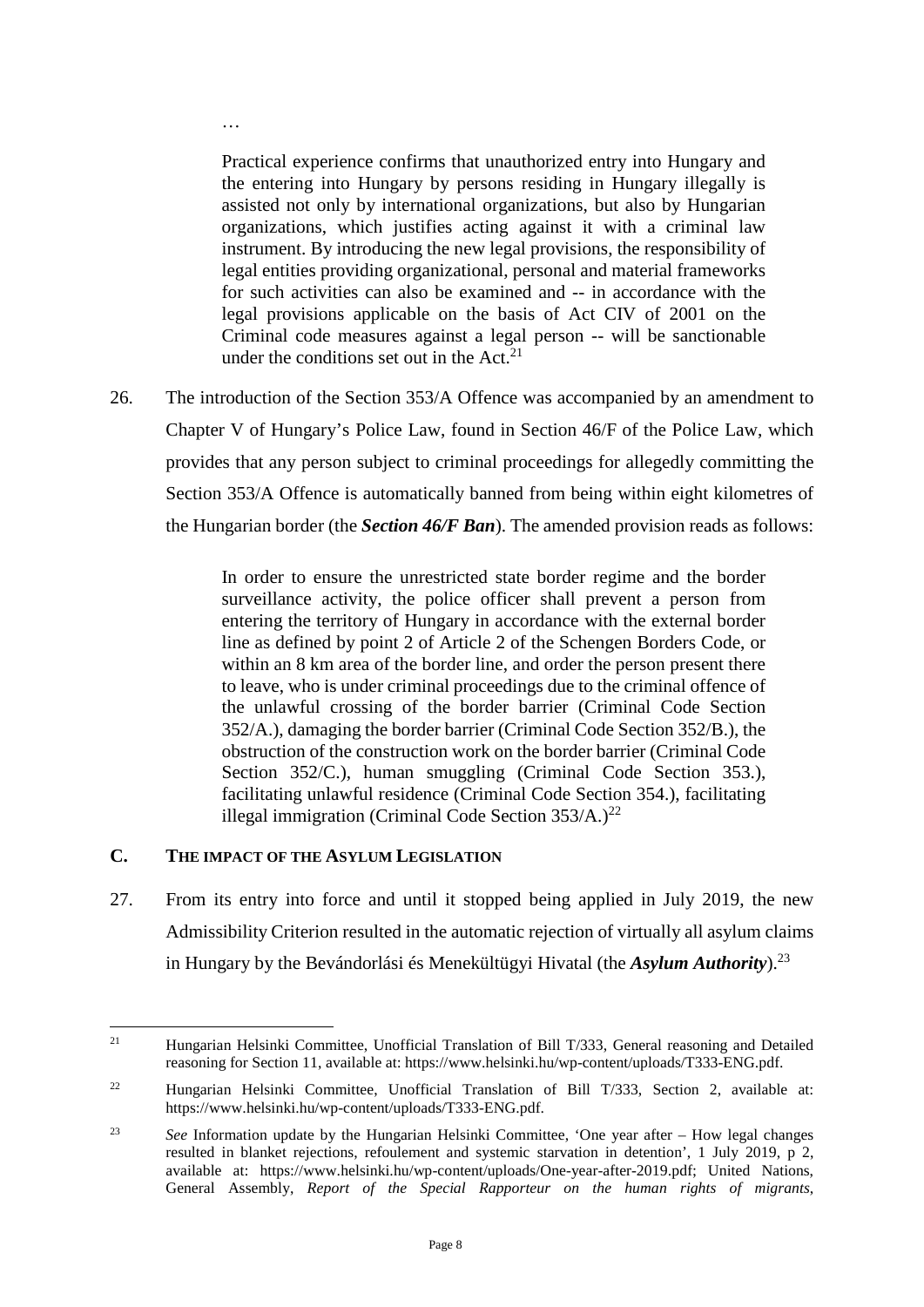28. This is because, from 28 March 2017 until very recently (when changes were imposed in purported response to the COVID-19 pandemic),  $^{24}$  $^{24}$  $^{24}$  asylum applications by persons without the right to stay in Hungary could only be lodged inside the transit zones at the Hungarian-Serbian border, requiring any applicant for asylum in Hungary to enter the country from Serbia.<sup>[25](#page-10-1)</sup> Because Hungary regards Serbia as a safe third country,<sup>[26](#page-10-2)</sup> the

<sup>24</sup> *See* Information update by the Hungarian Helsinki Committee, 'One year after – How legal changes resulted in blanket rejections, refoulement and systemic starvation in detention', 1 July 2019, p 2, available at: https://www.helsinki.hu/wp-content/uploads/One-year-after-2019.pdf.

At present, the Organisations understand that the transit zones are not operational. On 1 March 2020, Hungary announced the indefinite suspension of new admissions into the transit zones, citing "a connection between the coronavirus and illegal migration". *See* Cabinet Office of the Prime Minister Press Release, 3 March 2020, available at: https://www.kormany.hu/en/cabinet-office-of-the-primeminister/news/coronavirus-hungary-to-suspend-admission-of-illegal-migrants-to-transit-zone-

indefinitely. On 26 May 2020, the Hungarian Government then issued Government Decree no 233/2020 (V. 26.), which required asylum seekers to submit a statement of intent at a Hungarian embassy located outside of the Schengen Area, before being issued with a single-entry travel permit and allowed to travel to Hungary. *See* Hungarian Helsinki Committee, Unofficial Translation of Government Decree no 233/2020 (V. 26.), available at: https://www.helsinki.hu/wp-content/uploads/Government-Decree-no.- 233\_2020-on-the-rules-of-the-asylum-procedure-during-the-state-of-danger.pdf. The Organisations understand that, on 18 June 2020, Hungary adopted a further restriction, providing that statements of intent could only be lodged at the Hungarian embassies in Belgrade or in Kiev.

- <span id="page-10-1"></span><sup>25</sup> Access to the transit zones was also limited. On 25 June 2020, Advocate General Pikamäe issued an opinion in Case C-808/18 finding that asylum applicants had been forced to wait between 11 and 18 months before being able to access one of the only two transit zones where applications could be lodged, both located at the Hungarian-Serbian border. Among other things, Advocate General Pikamäe concluded that: "the legislative obligation to travel to one of the transit zones in order to make an application for international protection coupled with the drastic reduction in the number of persons allowed to enter those zones [as little as one per day in each transit zone] is not compatible with the obligation to ensure effective access to the procedure for granting international protection, as inferred from the purpose of Article 6 of Directive 2013/32". In the light of recent jurisprudence of the Court, Advocate General Pikamäe also opined that the "placing [of] an applicant in the transit zone while his application for international protection is being examined must be regarded as constituting 'detention' within the meaning of Article 2(h) of Directive 2013/33". *See* Case C-808/18, *European Commission v Hungary*, Opinion of Advocate General Pikamäe, 25 June 2020, ECLI:EU:C:2020:493, paras 59, 61, 140. On the point that holding persons in transit zones constitutes a form of detention, *see* Joined Cases C-924/19 PPU and C-925/19 PPU, *FMS, FNZ, SA and SA junior v Országos Idegenrendészeti Főigazgatóság Dél‑alföldi Regionális Igazgatóság and Országos Idegenrendészeti Főigazgatóság*, Judgment, 14 May 2020, ECLI:EU:C:2020:367.
- <span id="page-10-2"></span><sup>26</sup> AIDA and ECRE, 'Hungary Adopts List of Safe Countries of Origin and Safe Third Countries', 23 July 2015, available at: https://www.asylumineurope.org/news/30-03-2017/hungary-adopts-list-safecountries-origin-and-safe-third-countries.

<span id="page-10-0"></span>

A/HRC/44/42/Add.1, 11 May 2020, para 41. The Organisations understand that the Asylum Authority has since granted asylum in a number of cases.

Moreover, following the Court's judgment in *Alekszij Torubarov v Bevándorlási és Menekültügyi Hivatal*, Hungarian courts regained the power to grant protection themselves in those cases in which the Asylum Authority ignores instructions set out in a prior judgment remanding an asylum application—a power of which the courts had been stripped by the Hungarian legislature on 15 September 2015—rather than simply being able to repeatedly refer the case back to the Asylum Authority with their instructions falling on deaf ears. *See* Case C-556/17, *Alekszij Torubarov v Bevándorlási és Menekültügyi Hivatal*, Judgment, 29 July 2019, ECLI:EU:C:2019:626, paras 17-20, 33-36, 53-59, 62, 66-67 and especially 72- 78. It is the Organisations' understanding that this has also resulted in the granting of international protection to a significant number of asylum seekers by the courts directly.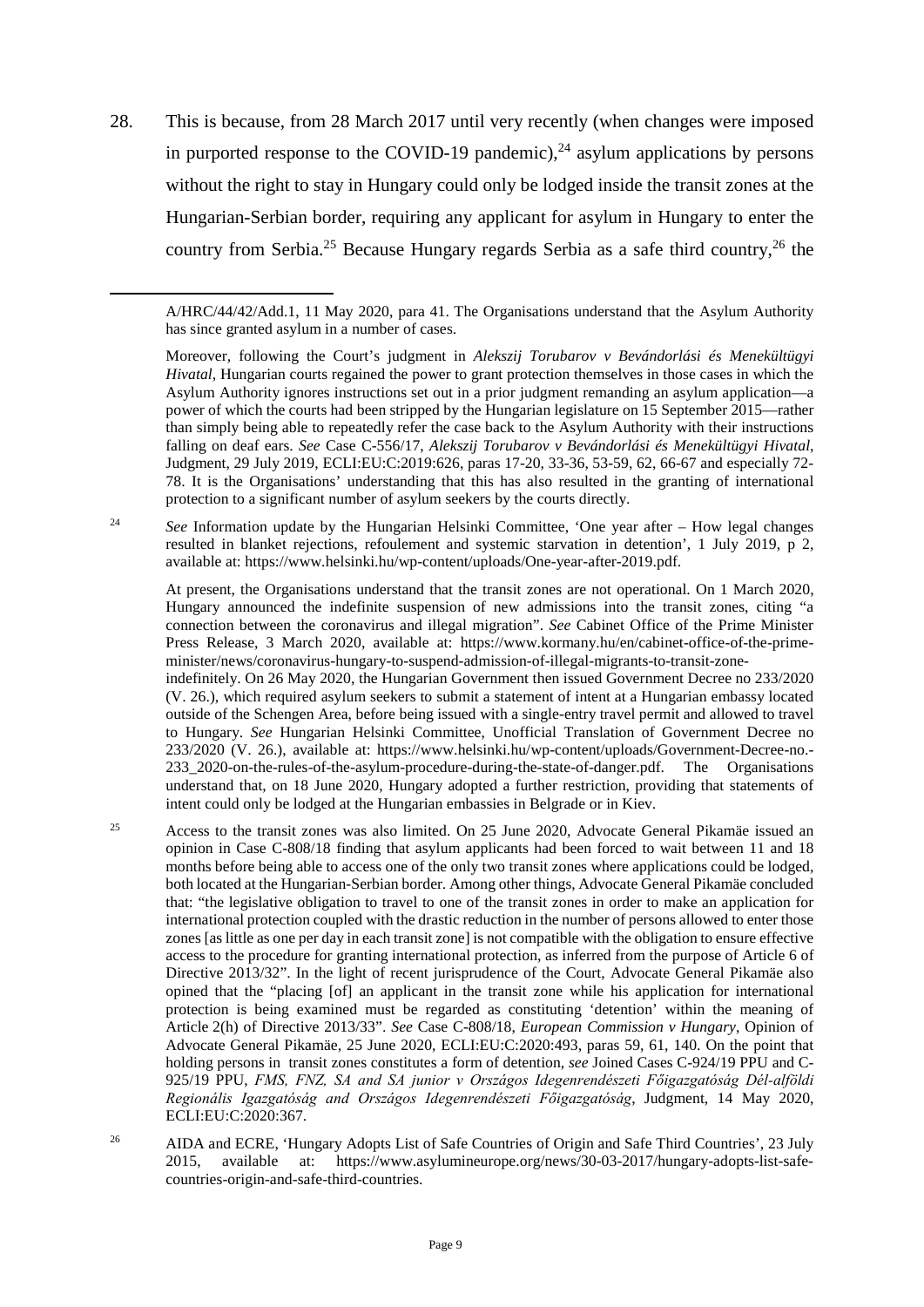new Admissibility Criterion effectively rendered all asylum applications inadmissible.[27](#page-11-0) This is because the Admissibility Criterion denied asylum to any person arriving in Hungary from a country in which he or she was not exposed to persecution or a direct risk of persecution or serious harm, no matter how horrific the threat to them in their country of origin.

29. In practice, this resulted in the attempted expulsion to Serbia of asylum applicants whose applications had been rejected in Hungary, on the basis that they should have lodged their asylum application in Serbia as a safe third country.<sup>[28](#page-11-1)</sup> It also resulted in instances of the Hungarian authorities expelling asylum seekers to their countries of origin, due to Serbia's policy of not readmitting persons who have failed to obtain asylum in Hungary.<sup>[29](#page-11-2)</sup> These measures—that is, attempting to expel asylum seekers to Serbia<sup>[30](#page-11-3)</sup> and returning asylum seekers to their countries of origin without evaluating their claim to

<span id="page-11-0"></span><sup>&</sup>lt;sup>27</sup> Information update by the Hungarian Helsinki Committee, 'One year after – How legal changes resulted in blanket rejections, refoulement and systemic starvation in detention', 1 July 2019, pp 2-3, available at: https://www.helsinki.hu/wp-content/uploads/One-year-after-2019.pdf.

<span id="page-11-1"></span><sup>28</sup> Information update by the Hungarian Helsinki Committee, 'One year after – How legal changes resulted in blanket rejections, refoulement and systemic starvation in detention', 1 July 2019, p 4, available at: https://www.helsinki.hu/wp-content/uploads/One-year-after-2019.pdf.

<span id="page-11-2"></span><sup>29</sup> Information update by the Hungarian Helsinki Committee, 'One year after – How legal changes resulted in blanket rejections, refoulement and systemic starvation in detention', 1 July 2019, p 4, available at: https://www.helsinki.hu/wp-content/uploads/One-year-after-2019.pdf.

<span id="page-11-3"></span><sup>30</sup> Asylum Procedures Directive, Article 38 states that: "Member States may apply the safe third country concept only where the competent authorities are satisfied that a person seeking protection will be treated in accordance with the following principles in the third country concerned: … (c) the principle of *nonrefoulement* in accordance with the Geneva Convention is respected ... (e) the possibility exists to request refugee status and, if found to be a refugee, to receive protection in accordance with the Geneva Convention". *See also Ilias and Ahmed v Hungary*, ECtHR [GC], no 47287/15, Judgment, 21 November 2019, para 134, holding that Hungary breached its obligations under Article 3 of the European Convention on Human Rights (the *ECHR*) by forcing two Bangladeshi nationals to return to Serbia: "… it is the duty of the removing State to examine thoroughly the question whether or not there is a real risk of the asylum seeker being denied access, in the receiving third country, to an adequate asylum procedure, protecting him or her against refoulement. If it is established that the existing guarantees in this regard are insufficient, Article 3 implies a duty that the asylum seekers should not be removed to the third country concerned." *See also* Council of Europe: Committee of Ministers, *Recommendation N° R (97) 22 of the Committee of Ministers to Member States containing Guidelines on the Application of the Safe Third Country Concept*, 25 November 1997, stating that: "In order to assess whether a country is a safe third country to which an asylum-seeker can be sent, all the criteria indicated below should be met in each individual case: … c) the third country will provide effective protection against refoulement and the possibility to seek and enjoy asylum … *See also* Council of Europe: Committee of Ministers, *Guidelines on human rights protection in the context of accelerated asylum procedures*, 1 July 2009, stating that: "The following criteria must be satisfied when applying the safe third country concept: … b. the principle of *non-refoulement* is *effectively respected*; c. the asylum seeker concerned *has access*, *in law and in practice, to a full and fair asylum procedure in the third country with a view to determining his/her need for international protection*; and d. *the third country will admit the asylum seeker*" (emphasis added).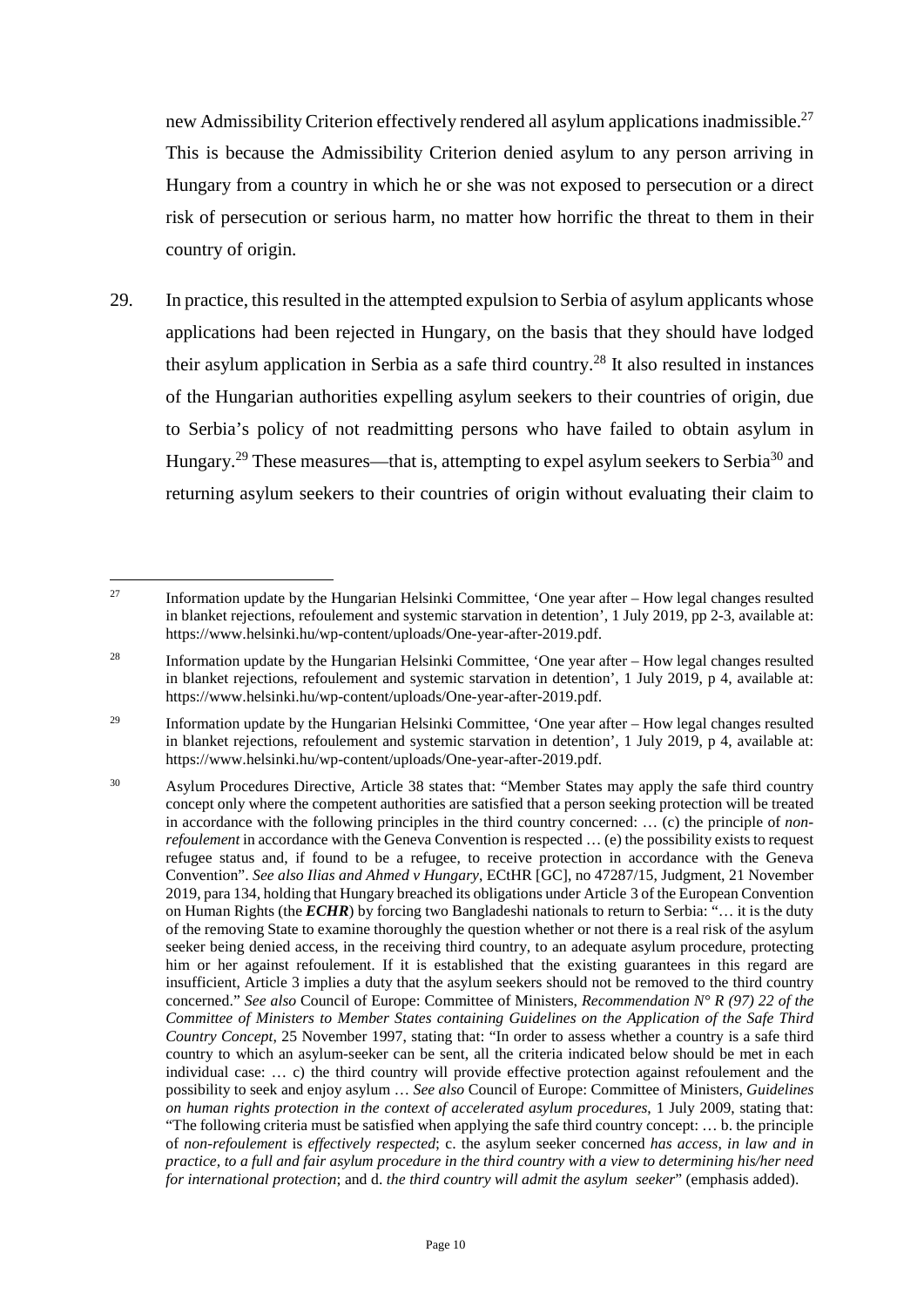asylum[31](#page-12-0)—were clear violations of Hungary's obligations under both EU and international law.[32](#page-12-1)

30. The introduction of the Section 353/A Offence has had an equally pernicious effect on Hungary's asylum regime. As of May 2020, no criminal prosecutions were known to have been brought on the basis of the new offence.<sup>[33](#page-12-2)</sup> However, NGOs and civil society groups have voiced widespread concern over the uncertainty caused by the loose manner in which the offence is defined. They have also attested to its chilling effect on legitimate asylum support work carried out by human rights defenders, its negative impact on the availability of services on which asylum seekers rely in their application process, as well as the psychological burden imposed on human rights defenders as a result. For instance, according to the Special Rapporteur on the human rights of migrants:

> The uncertainty about the scope of application of this provision creates a chilling effect on civil society organizations engaged in activities that could fall under the offence, depending on how the provision is interpreted and applied. Organizations that are affected may apply selfcensorship and reduce or terminate services, which further hinders asylum seekers and migrants from exercising their right to seek asylum and international protection, as many of them rely on the services provided by civil society organizations, such as legal advice and representation, in their asylum- or protection-seeking processes.<sup>[34](#page-12-3)</sup>

31. As discussed above, the Section 353/A Offence was introduced in the context of a disparaging narrative emanating from the Hungarian Government concerning the role

<span id="page-12-0"></span><sup>31</sup> This is a violation of the principle of *non-refoulement* expressly recognised in: Asylum Procedures Directive, Recital (3), Articles 9(3), 28(2), 35(b), 38(c), 39(4), 41, Annex I; Reception Conditions Directive, Recital (3); Refugee Convention, Article 33(2); Convention against Torture, Article 3.

<span id="page-12-1"></span><sup>32</sup> With respect to EU law, *see also* Joined Cases C-924/19 PPU and C-925/19 PPU, *FMS, FNZ, SA and SA junior v Országos Idegenrendészeti Főigazgatóság Dél‑alföldi Regionális Igazgatóság and Országos Idegenrendészeti Főigazgatóság*, Judgment, 14 May 2020, ECLI:EU:C:2020:367, where the CJEU *inter alia*: (i) held that an asylum seeker should have recourse to national courts to challenge a decision of an asylum authority whereby the country of destination mentioned in a prior return decision is amended (*eg*  from Serbia—after it denies readmission—to the asylum seeker's country of origin) (paras 109-147); (ii) confirmed its holding from *LH v Bevándorlási és Menekültügyi Hivatal* that the Admissibility Criterion is contrary to EU law (paras 148-165); and (iii) held that an asylum application shall not be considered an inadmissible "subsequent application", in the sense of Article  $33(2)(d)$  of the Asylum Procedures Directive, when a prior application is rejected by an asylum authority on grounds contrary to EU law (*eg*  the Admissibility Criterion) (paras 166-203).

<span id="page-12-2"></span><sup>33</sup> United Nations, General Assembly, *Report of the Special Rapporteur on the human rights of migrants*, A/HRC/44/42/Add.1, 11 May 2020, para 56.

<span id="page-12-3"></span><sup>34</sup> United Nations, General Assembly, *Report of the Special Rapporteur on the human rights of migrants*, A/HRC/44/42/Add.1, 11 May 2020, para 56.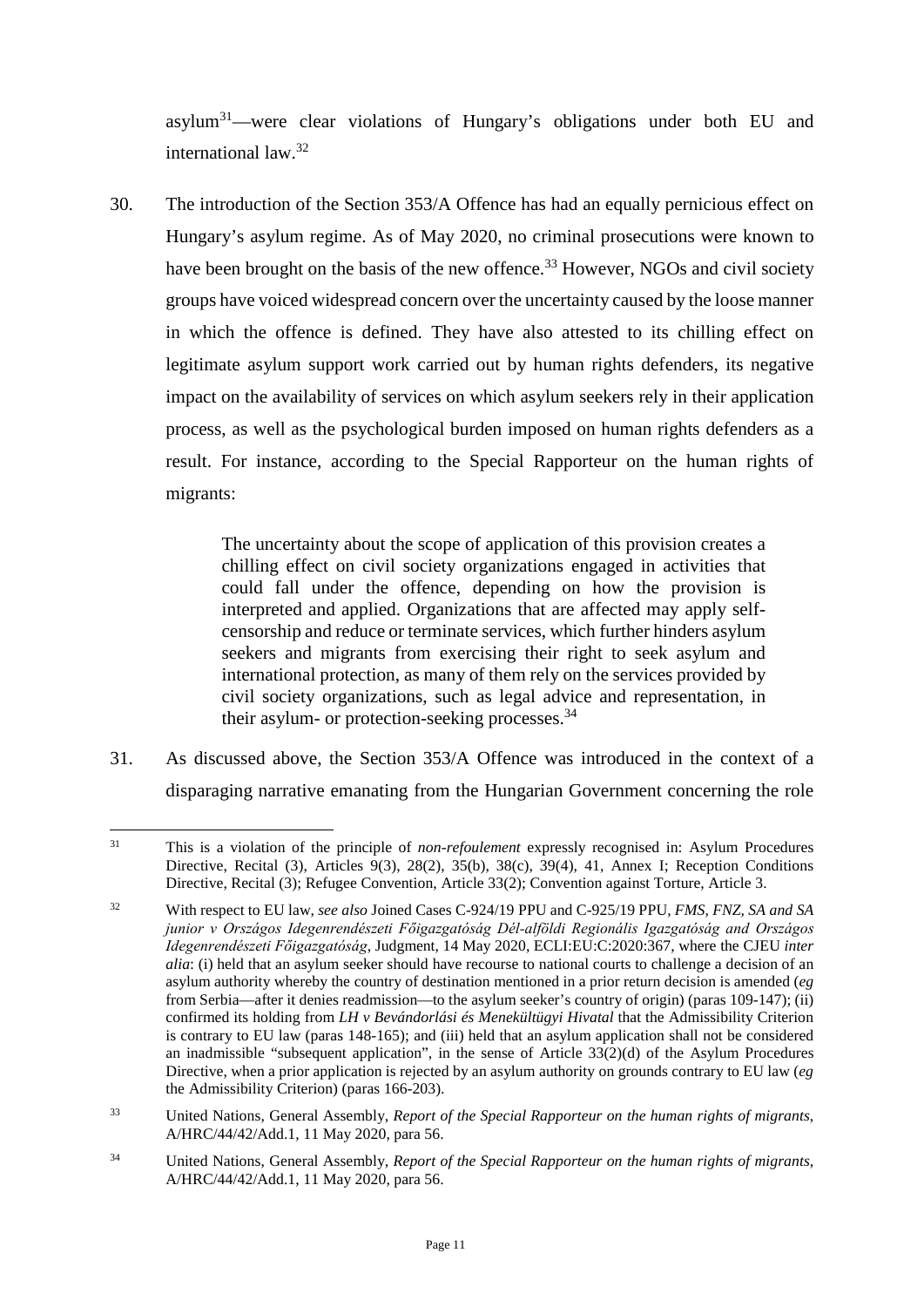of NGOs in allegedly promoting and assisting illegal migration. Referring generally to the trend of such narratives and consequent criminalisation of civil society organisations that work with migrants, the Special Rapporteur has also noted that:

These smear campaigns have created a hostile environment for groups providing services to migrants, and have a significant negative effect on fundraising, recruitment and the psychological well-being of civil society organization staff and volunteers. Most devastatingly, these toxic narratives set the stage for the passage or usage of laws that criminalize humanitarian acts or erect administrative obstacles against the work of these organizations, effectively censuring acts that embody the principles and values of humanity and civility.

…

… Criminal indictments, or the risk thereof, also force civil society organizations to spend significant time, money and resources dealing with these threats and negative media exposure rather than carrying out their work by providing services to migrants. This is particularly a problem for smaller organizations with minimal resources.

There are also significant negative physical, mental and financial repercussions on the individual staff members or volunteers of civil society organizations that work with migrants who are the direct target of criminal indictments. They face the pain of spending time in detention, paying high fees for attorneys and loss of reputation. The stress of confronting these charges is significant considering the disproportionately high penalties at stake.  $\ldots$ <sup>[35](#page-13-1)</sup>

### <span id="page-13-0"></span>**D. THE COMMISSION'S APPLICATION TO THE CJEU**

- 32. On 19 July 2018, the Commission formally notified Hungary that its Asylum Legislation raised concerns as regards its compatibility with EU law, in particular as regards its criminalisation of activities in support of asylum and residence applications (*ie*, the Section 353/A Offence) and introduction of a new non-admissibility ground for asylum applications *(ie, the new Admissibility Criterion)*.<sup>[36](#page-13-2)</sup>
- 33. Hungary failed to address or alleviate these concerns. The Commission accordingly issued a reasoned opinion on 24 January 2019 highlighting its concerns as regards the

<span id="page-13-1"></span><sup>35</sup> United Nations, General Assembly, *Report of the Special Rapporteur on the human rights of migrants*, A/HRC/44/42, 13 May 2020, paras 68 and 72-73.

<span id="page-13-2"></span><sup>36</sup> European Commission, Press Release: 'Migration and Asylum: Commission takes further steps in infringement procedures against Hungary', 19 July 2018, available at: https://ec.europa.eu/commission/presscorner/detail/en/IP\_18\_4522.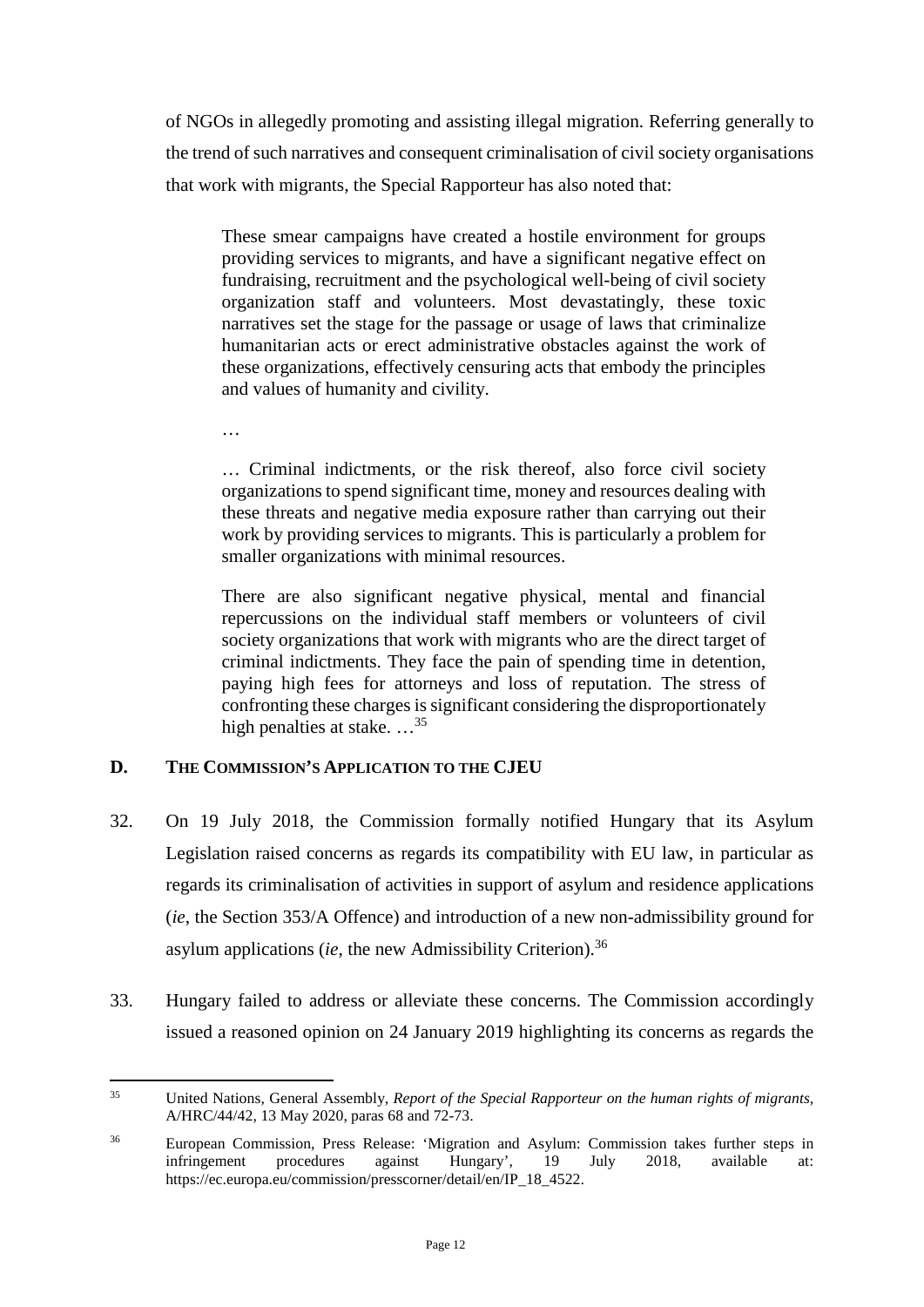Asylum Legislation's criminalisation of support to asylum applicants, restriction of individual freedoms and unlawful limitation to the right to asylum.<sup>[37](#page-14-0)</sup>

- 34. Hungary again failed to address or alleviate these concerns. On 25 July 2019, the Commission decided to refer the matter to the CJEU.[38](#page-14-1)
- 35. On 8 November 2019, the Commission filed its Application to the CJEU under Article 258 of the Treaty on the Functioning of the European Union (the *TFEU*). In the Application, the Commission requested the Court to declare that Hungary has failed to fulfil its obligations under:
	- (a) Article 33(2) of Directive 2013/32/EU (the *Asylum Procedures Directive*) (setting out the grounds on which Member States may consider an application for international protection inadmissible) by adding a new Admissibility Criterion to those expressly established in the directive;
	- (b) Articles 8(2), 12(1)(c) and 22(1) of the Asylum Procedures Directive (confirming, respectively, Member States' obligation to ensure effective access to applicants present at border crossing points by organisations and persons providing advice and counselling; applicants' right to communicate with UNHCR or with other organisations providing legal advice or other counselling; and applicants' right to consult legal advisers or other counsellors on matters relating to their applications for international protection); and
	- (c) Article 10(4) of Directive 2013/33/EU (the *Reception Conditions Directive*) (confirming Member States' obligation to ensure that legal advisers and counsellors and persons representing relevant NGOs are able to communicate with and visit applicants in conditions that respect privacy), by introducing the Section 353/A Offence criminalising organising activity carried out in order to enable asylum proceedings to be brought in respect of persons who do not meet the criteria established in Hungary's national asylum law, and prescribing the

<span id="page-14-0"></span><sup>37</sup> European Commission, Press Release: 'Asylum: Commission takes next step in infringement procedure against Hungary for criminalising activities in support of asylum applicants', 24 January 2019, available at: https://ec.europa.eu/commission/presscorner/detail/ro/IP\_19\_469.

<span id="page-14-1"></span><sup>38</sup> European Commission, Press Release: 'Commission takes Hungary to Court for criminalising activities in support of asylum seekers and opens new infringement for non-provision of food in transit zones', 25 July 2019, available at: https://europa.eu/rapid/press-release\_IP-19-4260\_en.htm.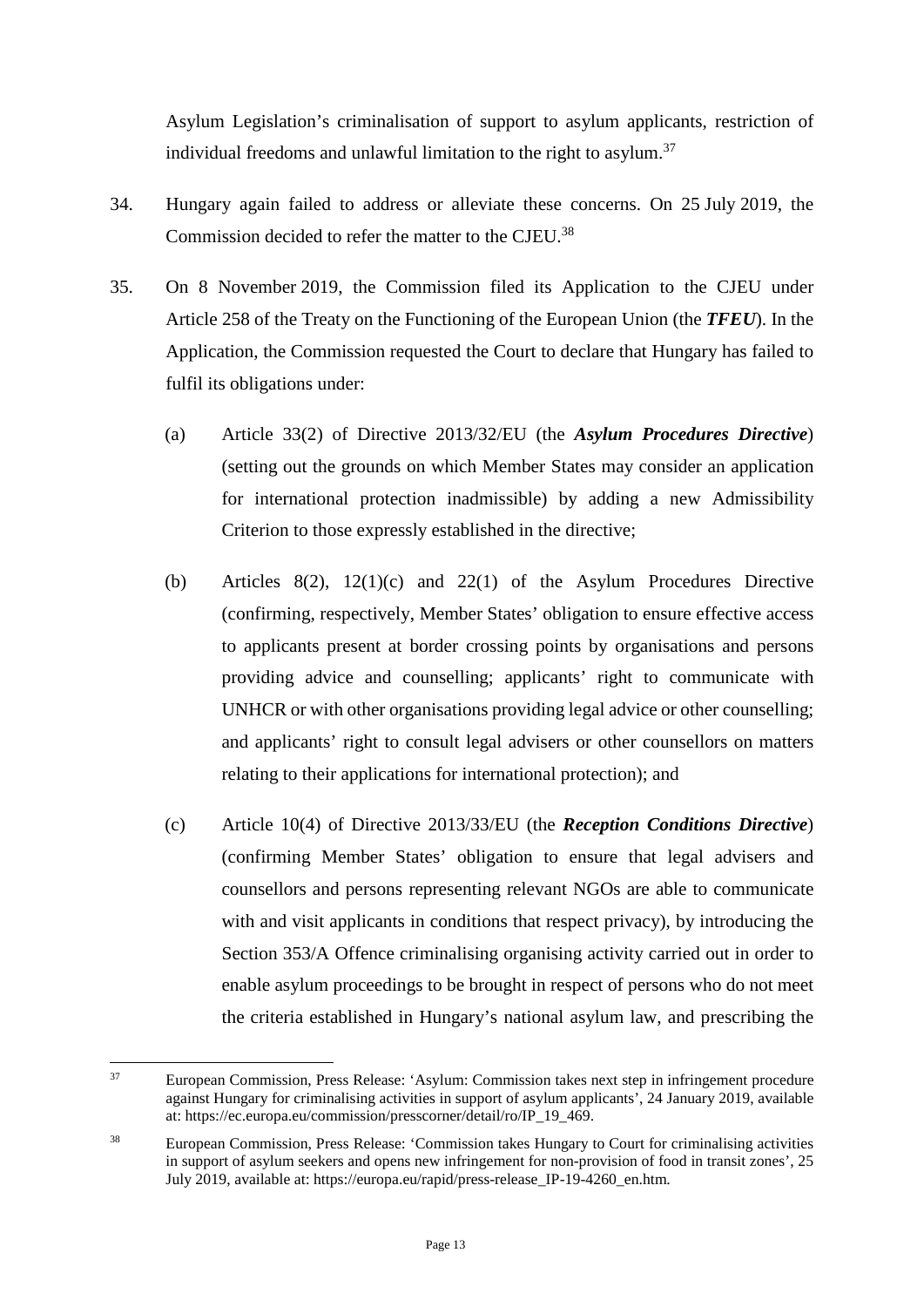adoption of restrictive measures with regard to persons accused or convicted of such an offence. $39$ 

- 36. Subsequent to the Commission's Application, the CJEU effectively ruled on the legality under EU law of the Admissibility Criterion in the context of a preliminary ruling requested by the Budapest Administrative and Labour Court as to the compatibility of the Admissibility Criterion with EU law.[40](#page-15-1)
- 37. In *LH v Bevándorlási és Menekültügyi Hivatal*, the CJEU confirmed that the new Admissibility Criterion violates the Asylum Procedures Directive, on the basis that it cannot be justified under any of the exhaustive grounds for declaring an application for international protection inadmissible set out in Article  $33(2)$ .<sup>[41](#page-15-2)</sup> In particular, the CJEU held that the Admissibility Criterion could not be considered to be implementing either of the inadmissibility grounds in Article 33(2)(b) or (c) (*ie*, that a country which is not a Member State is considered as a first country of asylum or safe third country for the applicant) on the basis that it did not comply with the requirements of Article 35 or Article 38 (setting out the conditions on Member States' transposition of the first country of asylum or safe third country concept, respectively).
- 38. The Court subsequently confirmed this holding in *FMS, FNZ, SA and SA junior v Országos Idegenrendészeti Főigazgatóság Dél‑alföldi Regionális Igazgatóság and Országos Idegenrendészeti Főigazgatóság* and went further by ruling that in cases where the applicant was previously rejected as a result of the new Admissibility Criterion, the applicant must be able lodge a new asylum application without the negative consequences otherwise attached to a subsequent application.<sup>[42](#page-15-3)</sup>
- 39. As the Admissibility Criterion has already been evaluated by the Court and found to be in violation of EU law, the remainder of these Observations focusses on the

<span id="page-15-0"></span><sup>&</sup>lt;sup>39</sup> Official Journal of the European Union, C 19, Vol 63, 20 January 2020, pp 34-35.

<span id="page-15-1"></span><sup>40</sup> Case C-564/18, *LH v Bevándorlási és Menekültügyi Hivatal*, Judgment, 19 March 2020, ECLI:EU:C:2020:218.

<span id="page-15-2"></span><sup>41</sup> Case C-564/18, *LH v Bevándorlási és Menekültügyi Hivatal*, Judgment, 19 March 2020, ECLI:EU:C:2020:218, para 55.

<span id="page-15-3"></span><sup>42</sup> Joined Cases C-924/19 PPU and C-925/19 PPU, *FMS, FNZ, SA and SA junior v Országos Idegenrendészeti Főigazgatóság Dél‑alföldi Regionális Igazgatóság and Országos Idegenrendészeti Főigazgatóság*, Judgment, 14 May 2020, ECLI:EU:C:2020:367, paras 148-165. *See also* footnote 32 above.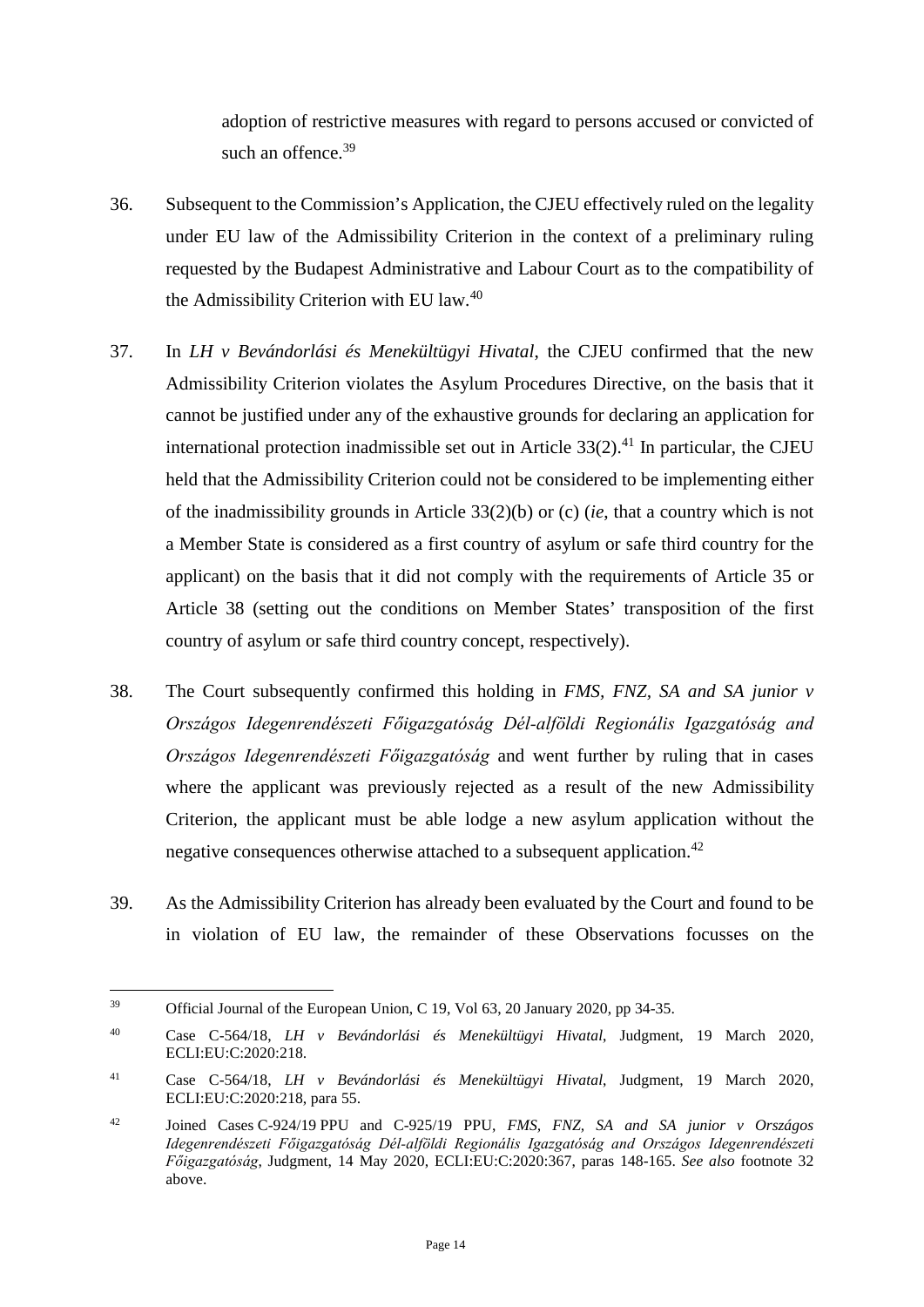incompatibility of the Section 353/A Offence and the related Section 46/F Ban with Hungary's obligations under EU and international law.

## <span id="page-16-0"></span>**III. THE JURISDICTION OF THE CJEU AND RELEVANCE OF INTERNATIONAL LAW**

40. The Commission's Application was made pursuant to Article 258 TFEU, which provides that:

> If the Commission considers that a Member State has failed to fulfil an obligation under the Treaties, it shall deliver a reasoned opinion on the matter after giving the State concerned the opportunity to submit its observations.

> If the State concerned does not comply with the opinion within the period laid down by the Commission, the latter may bring the matter before the Court of Justice of the European Union.<sup>[43](#page-16-1)</sup>

41. The EU is subject to international law in all areas in which it has competence.<sup>[44](#page-16-2)</sup> Article 3(5) of the Treaty on European Union (*TEU*) states that:

> … the Union … shall contribute to … the protection of human rights, in particular the rights of the child, as well as to the strict observance and the development of international law, including respect for the principles of the United Nations Charter.<sup>[45](#page-16-3)</sup>

42. This has implications for the CJEU, which is one of the primary organs of the EU and bound to act in accordance with EU law. In particular, it means that the CJEU must

<span id="page-16-1"></span><sup>43</sup> Case C-364/10, *Hungary v Slovak Republic*, Judgment, 16 October 2012, ECLI:EU:C:2012:630, para 67.

<span id="page-16-2"></span><sup>&</sup>lt;sup>44</sup> The Court has held that it has no mandate under the Treaties to rule on the interpretation or application of an international agreement entered into by the Member States which is outside of the competencies of the EU. Case C-132/09, *European Commission v Kingdom of Belgium*, Judgment, 30 September 2010, ECLI:EU:C:2010:562, para 45; Case C-457/18, *Slovenia v Croatia*, Judgment, 31 January 2020, ECLI:EU:C:2020:65, para 91. However, the Court can rule and has ruled on claims concerning the infringement of EU law even if the underlying facts also relate to or give rise to claims concerning the violation of international law by an EU Member State. *See*, *eg*, Case C-145/04, *Kingdom of Spain v United Kingdom of Great Britain and Northern Ireland*, Judgment, 12 September 2006, ECLI:EU:C:2006:543.

<span id="page-16-3"></span><sup>45</sup> TEU, Article 3(5). *See also* Case C-363/18, *Organisation juive européenne, Vignoble Psagot Ltd v Ministre de l'Économie et des Finances* Judgment, 12 November 2019, ECLI:EU:C:2019:954, para 48.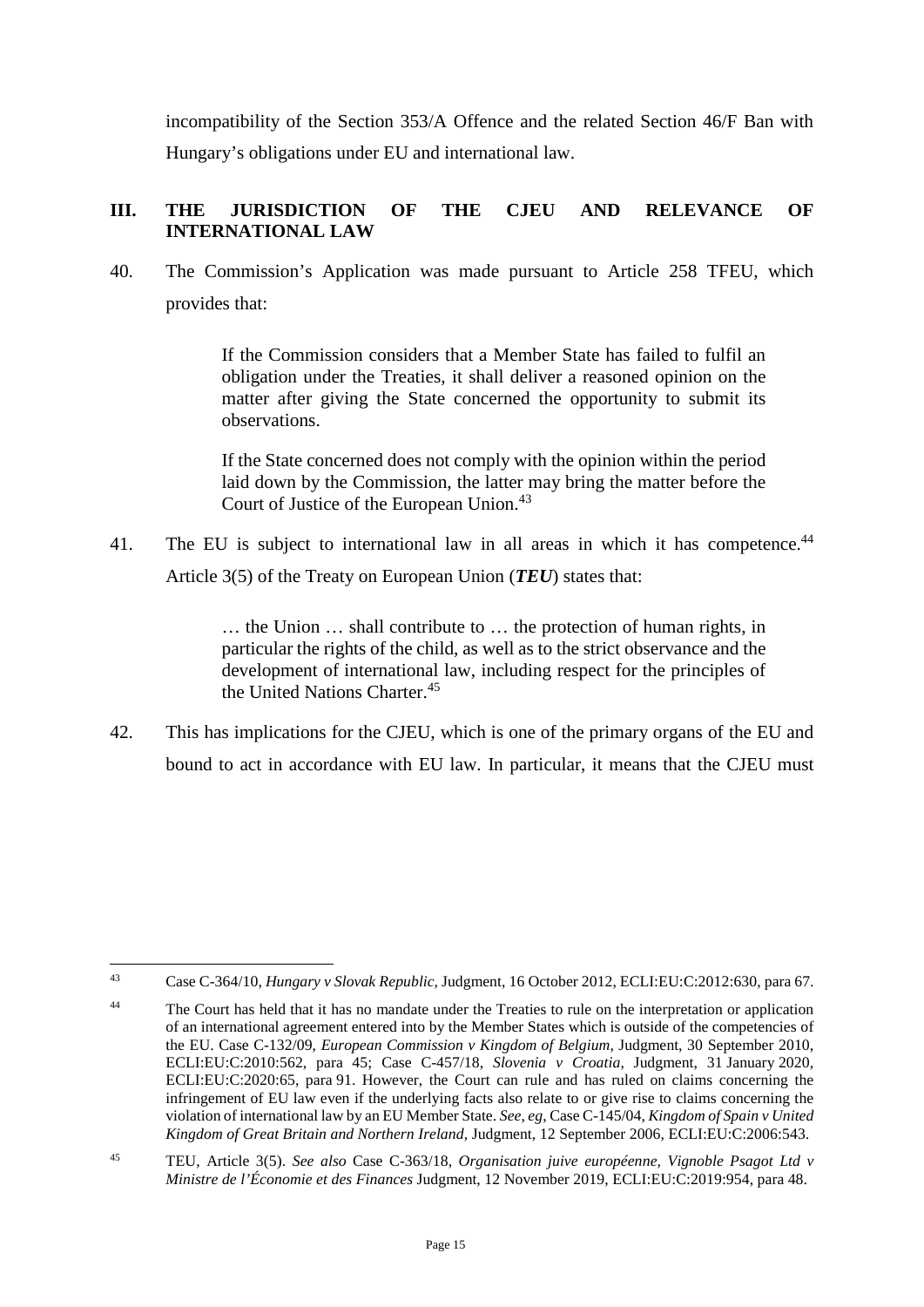consider, interpret and apply international law in the exercise of its powers,  $46$  including rules of customary international law,  $47$  and general principles of international law.  $48$ 

- 43. Article 3(5) TEU also requires the EU to respect and abide by the rules of international law in the exercise of its powers. EU law and EU regulations must therefore be interpreted in the light of relevant rules of international law.[49](#page-17-3)
- 44. The CJEU has consistently interpreted EU law in accordance with fundamental human rights, which, as commentators observe, has had the effect of imposing human rights obligations on the EU Member States as a matter of EU law.<sup>[50](#page-17-4)</sup> Notably, the CJEU has proceeded in this manner both before<sup>[51](#page-17-5)</sup> and after<sup>[52](#page-17-6)</sup> the adoption of the Charter of Fundamental Rights of the European Union (the *EU Charter*).
- 45. In respect of EU asylum policy and law, the CJEU has confirmed that the relevant EU regulations and directives need to be interpreted in the light of and in conformity with relevant international law, including the 1951 Convention relating to the Status of Refugees (the *Refugee Convention*), as well as the rights set out in the EU Charter:

<span id="page-17-0"></span><sup>46</sup> Case C-466/11, *Gennaro Currà and Others v Bundesrepublik Deutschland and Repubblica italiana*, Order, 12 July 2012, ECLI:EU:C:2012:465, para 18.

<span id="page-17-1"></span><sup>47</sup> Case C-162/96, *Racke GmbH & Co v Hauptzollamt Mainz*, Judgment, 16 June 1998, ECLI:EU:C:1998:293 paras 44-46; Case C-366/10, *ATAA v Secretary of State for Energy and Climate Change*, Judgment, 21 December 2011, ECLI:EU:C:2011:864.

<span id="page-17-2"></span><sup>48</sup> Case C-386/08, *Brita GmbH v Hauptzollamt Hamburg-Hafen*, Judgment, 25 February 2010, ECLI:EU:C:2010:91.

<span id="page-17-3"></span><sup>49</sup> Case C-286/90, *Anklagemyndigheden v Poulsen and Diva Navigation*, Judgment, 24 November 1992, ECLI:EU:C:1992:453, para 9. This embodies the principle of harmonious interpretation under EU law. *See* G de Búrca, "Internationalization of international law by the CJEU and the US Supreme Court" (2016) Vol 13(4) International Journal of Constitutional Law p 987, p 995, especially footnote 34.

<span id="page-17-4"></span><sup>50</sup> P Craig and G de Búrca, *EU Law – Text, Cases, and Materials* (6th edition 2015), p 408: "Another way in which the EU judiciary has increasingly taken account of fundamental rights is by interpreting EU measures, even when their annulment is not sought, in conformity with such rights. This technique of requiring EU legislation to be interpreted and implemented in compliance with fundamental human rights has the effect both of insulating EU legislation against challenge and, as we shall see below, of imposing human rights obligations, as a matter of EU law, on national authorities. In the famous case of *Google Spain*, for example, the CJEU interpreted the EU Data Processing Directive in the light of Articles 7 and 8 of the Charter in such a way that a 'right to be forgotten' (*ie* the right to have data concerning oneself deleted from search engines, in certain circumstances) had to be protected by the operator of a search engine."

<span id="page-17-5"></span><sup>51</sup> Case C-219/91, *Criminal Proceedings against Ter Voort*, Judgment, 28 October 1992, ECLI:EU:C:1992:414, paras 33-38.

<span id="page-17-6"></span><sup>52</sup> Joined Cases C-148/13 to C-150/13, *A, B & C v Staatssecretaris van Veiligheid en Justitie*, Judgment, 2 December 2014, ECLI:EU:C:2014:2406, paras 45-46.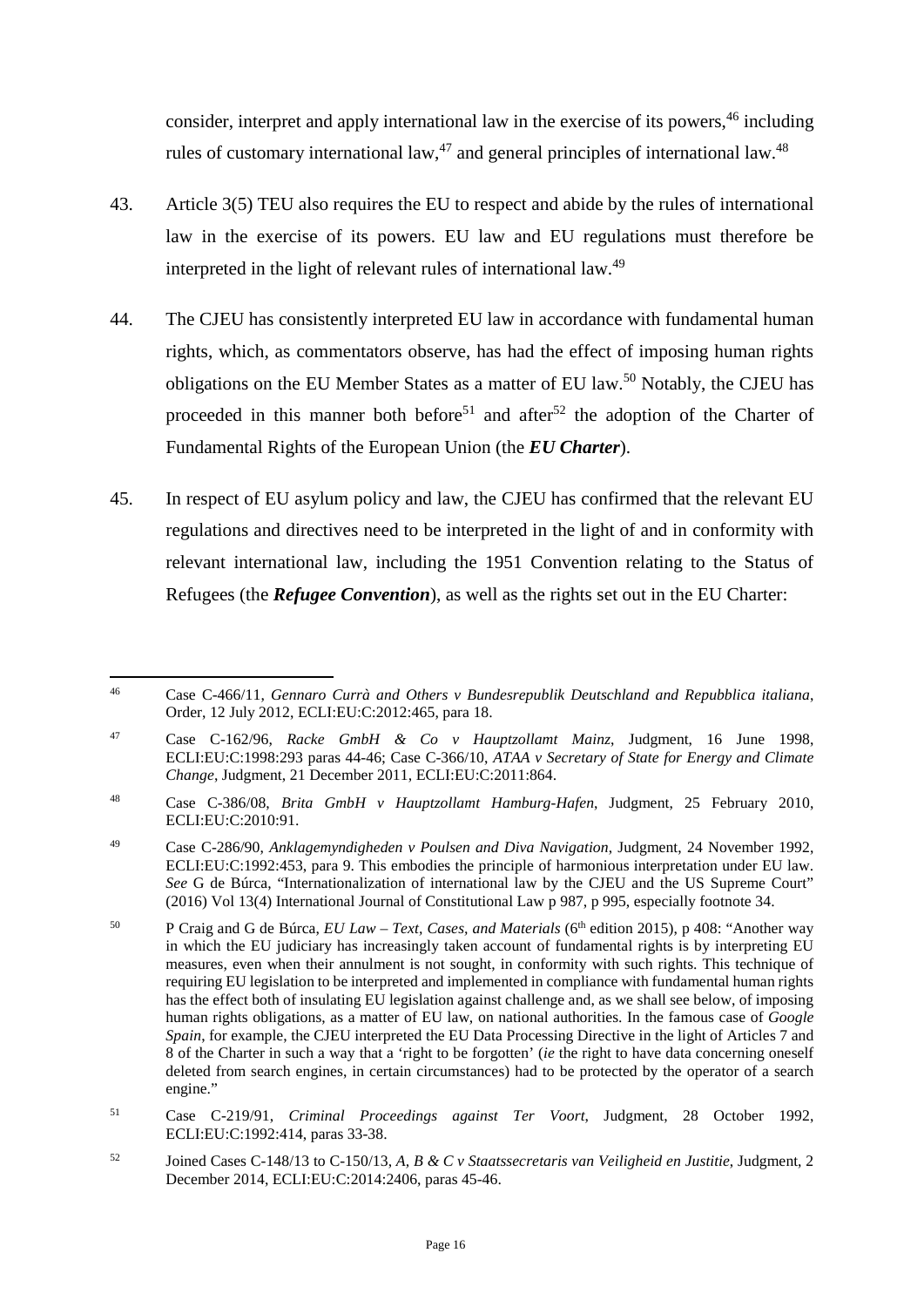It is apparent from recitals 3, 16 and 17 in the preamble to Directive 2004/83 that the [Refugee] Convention constitutes the cornerstone of the international legal regime for the protection of refugees and that the provisions of the directive for determining who qualifies for refugee status and the content thereof were adopted to guide the competent authorities of the Member States in the application of that convention on the basis of common concepts and criteria (judgment in N., C-604/12, EU:C:2014:302, paragraph 27).

*Directive 2004/83 must, therefore, be interpreted in the light of its general scheme and purpose, and in a manner consistent with the [Refugee] Convention and the other relevant treaties referred to in Article 78(1) TFEU*. *As is apparent from recital 10 in the preamble thereto, the directive must also be interpreted in a manner consistent with the rights recognised by the Charter* (judgment in X and Others, C-199/12 to C-201/12, EU:C:2013:720, paragraph 40).<sup>[53](#page-18-0)</sup>

- 46. The need to take account of relevant international law is expressly recognised in EU primary law and secondary legislation relating to asylum.
	- (a) Article 18 of the EU Charter provides that "the right to asylum shall be guaranteed with due respect for the rules of the [Refugee] Convention";
	- (b) Article 78(1) TFEU provides that the EU's common asylum policy "must be in accordance with the [Refugee] Convention";
	- (c) The recitals to each of the Asylum Procedures Directive, Reception Conditions Directive, EU Qualification Directive and the Dublin III Regulation recall the 1999 agreement of the European Council in Tampere to "work towards establishing a Common European Asylum System, based on the full and inclusive application of the [Refugee] Convention",<sup>[54](#page-18-1)</sup> and the fact that Member

<span id="page-18-0"></span><sup>53</sup> Joined Cases C-148/13 to C-150/13, *A, B & C v Staatssecretaris van Veiligheid en Justitie*, Judgment, 2 December 2014, ECLI:EU:C:2014:2406, paras 45-46 (emphasis added). *See also* Joined Cases C-175/08, C-176/08, C-178/08, C-179/08, *Salahadin Abdulla and Others v Bundesrepublik Deutschland*, Judgment, 2 March 2010, ECLI:EU:C:2010:105, paras 51-54.

<span id="page-18-1"></span><sup>54</sup> European Council, Presidency Conclusions, 15-16 October 1999, Tampere, para 13, available at http://www.europarl.europa.eu/summits/tam\_en.htm; Asylum Procedures Directive, Recital (3); Reception Conditions Directive, Recital (3); Directive 2011/95/EU of the European Parliament and of the Council of 13 December 2011 on standards for the qualification of third-country nationals or stateless persons as beneficiaries of international protection, for a uniform status for refugees or for persons eligible for subsidiary protection, and for the content of the protection granted (the *Qualification Directive*), Recital (3); Regulation (EU) No 604/2013 of the European Parliament and of the Council of 26 June 2013 establishing the criteria and mechanisms for determining the Member State responsible for examining an application for international protection lodged in one of the Member States by a third-country national or a stateless person (recast) (*Dublin III Regulation*), Recital (3). *See also* Qualification Directive, Article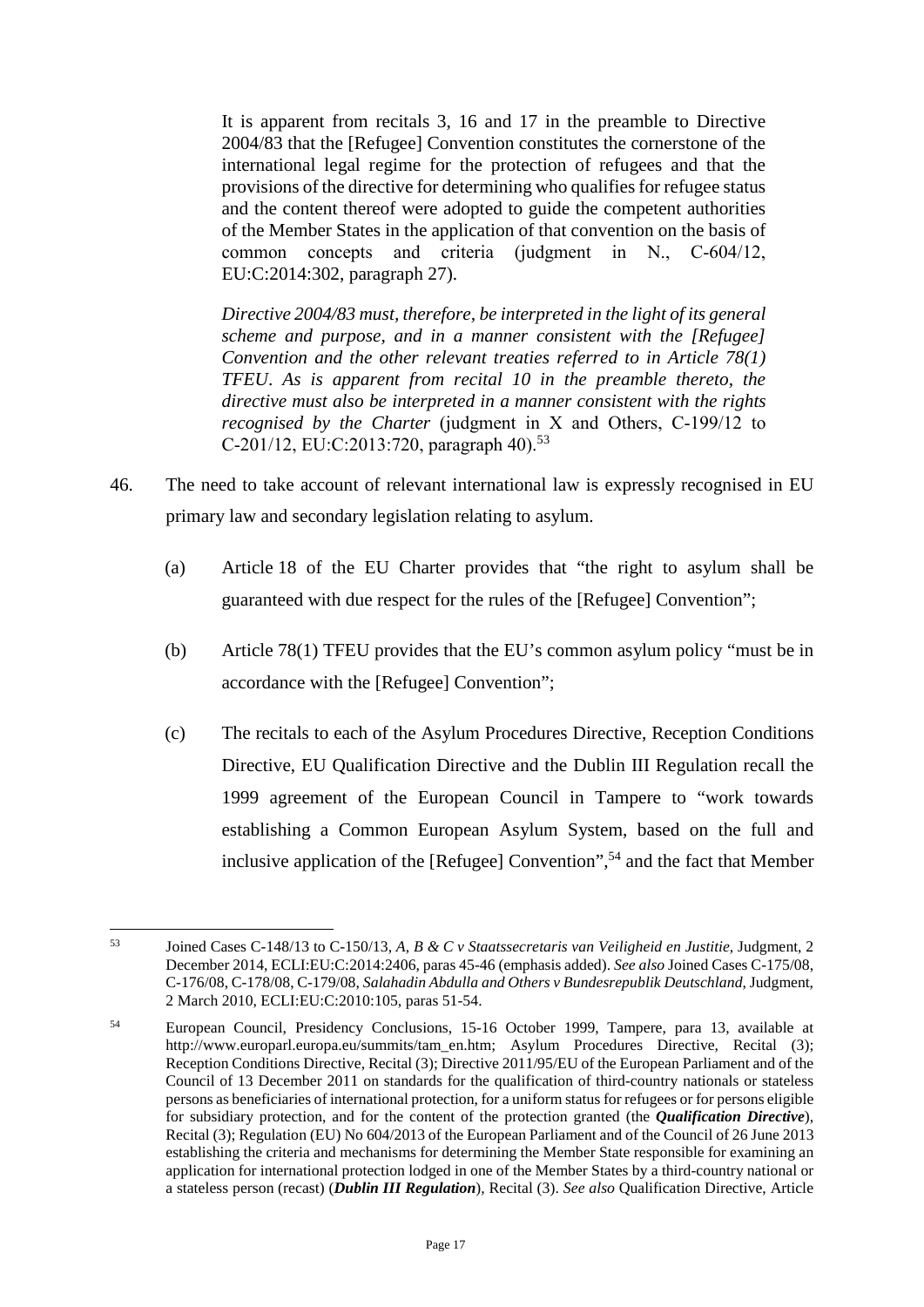States are bound by their obligations under instruments of international law to which they are parties;  $55$ 

- (d) The recitals to each of the Asylum Procedures Directive, Reception Conditions Directive, EU Qualification Directive, Dublin III Regulation and EURODAC Regulation provide that they "respect[] the fundamental rights and observe[] the principles recognised in particular by the [EU] Charter" and "should therefore be implemented accordingly";<sup>[56](#page-19-1)</sup>
- (e) In addition, the recitals to each of the Asylum Procedures Directive, Reception Conditions Directive, EU Qualification Directive and the Dublin III Regulation refer to the Convention on the Rights of the Child,<sup>[57](#page-19-2)</sup> and the Reception Conditions Directive and the Dublin III Regulation refer to the ECHR;<sup>[58](#page-19-3)</sup> and
- (f) Article 3(5) of the EURODAC Regulation requires fingerprinting procedures to be in accordance with the safeguards set out in the EU Charter, the ECHR and the Convention on the Rights of the Child.<sup>[59](#page-19-4)</sup>
- 47. In these circumstances, the CJEU has confirmed that the provisions of the Asylum Procedures Directive must be interpreted in the light of its general scheme and purpose

<sup>9.1,</sup> elaborating on the meaning of an act of persecution within the Article 1(A) of the Refugee Convention.

<span id="page-19-0"></span><sup>55</sup> Asylum Procedures Directive, Recital (15); Reception Conditions Directive, Recital (10); Qualification Directive, Recital (17); Dublin III Regulation, Recital (32).

<span id="page-19-1"></span><sup>56</sup> Asylum Procedures Directive, Recital (60); Reception Conditions Directive, Recital (35); Qualification Directive, Recital (16); Dublin III Regulation, Recital (39); Regulation (EU) No 603/2013 of the European Parliament and of the Council of 26 June 2013 on the establishment of 'Eurodac' for the comparison of fingerprints for the effective application of Regulation (EU) No 604/203 establishing the criteria and mechanisms for determining the Member State responsible for examining an application for international protection lodged in one of the Member States by a third-country national or a stateless person and on requests for the comparison with Eurodac data by Member States' law enforcement authorities and Europol for law enforcement purposes, and amending Regulation (EU) No 1077/2011 establishing a European Agency for the operational management of large-scale IT systems in the area of freedom, security and justice (*EURODAC Regulation*), Recital (50).

<span id="page-19-2"></span><sup>57</sup> Asylum Procedures Directive, Recital (33); Reception Conditions Directive, Recital (9), Recital (18); Qualification Directive, Recital (18); Dublin III Regulation, Recital (13).

<span id="page-19-3"></span><sup>58</sup> Reception Conditions Directive, Recital (9); Dublin III Regulation, Recital (14). *See also* Qualification Directive, Article 9.1, elaborating on the meaning of an act of persecution within the Article 1(A) of the Refugee Convention by reference to standards set out in the ECHR.

<span id="page-19-4"></span><sup>59</sup> EURODAC Regulation, Article 3(5).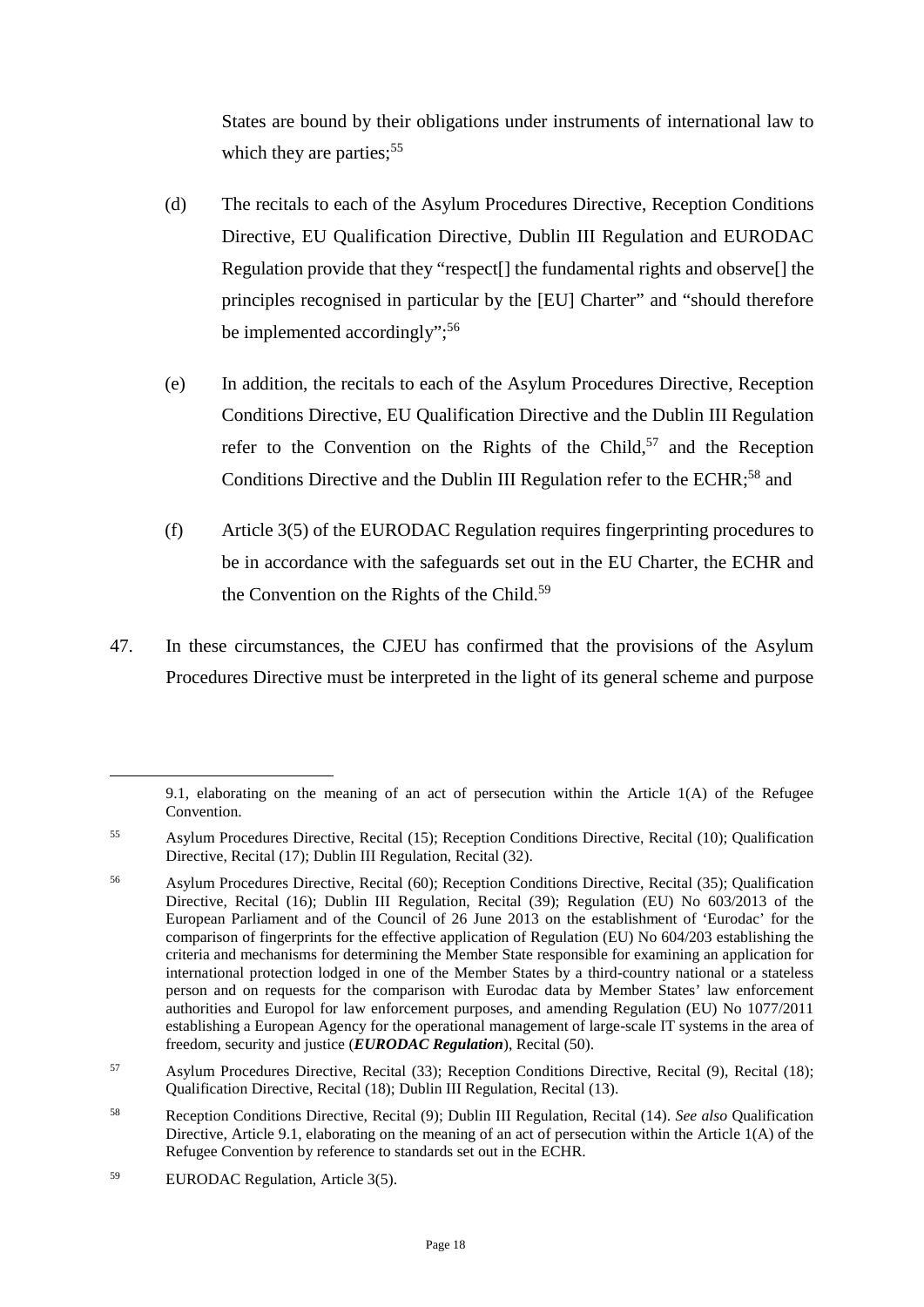and in a manner consistent with the Refugee Convention, relevant international law and the fundamental rights recognised by the EU Charter.<sup>[60](#page-20-0)</sup> Further, it has held that:

[I]t is clearly in the interests of the European Union that, in order to forestall future differences of interpretation, the provisions of international agreements which have been taken over by national law and by EU law should be given a uniform interpretation, irrespective of the circumstances in which they are to apply ...<sup>[61](#page-20-1)</sup>

- 48. It follows that, even if the CJEU is ultimately pronouncing on the infringement of EU law, the interpretation and application of EU law aimed at establishing the common asylum policy is informed by the Refugee Convention and other relevant international law, as well as the fundamental rights protected by the EU Charter and other international instruments (such as the ECHR).
- 49. In addition, when considering the scope and content of human rights and fundamental freedoms in the case at hand, the CJEU should also be informed by the relevant guidance offered in the following instruments:
	- (a) the UN Principles and Guidelines, supported by practical guidance, on the human rights protection of migrants in vulnerable situations (the *UN Principles and Guidelines*);[62](#page-20-2)
	- (b) the UN Declaration on the Right and Responsibility of Individuals, Groups and Organs of Society to Promote and Protect Universally Recognized Human Rights (the *Declaration on Human Rights Defenders* or the *Declaration*);[63](#page-20-3)

<span id="page-20-3"></span><sup>63</sup> *See* paras 140-165 below.

<span id="page-20-0"></span><sup>60</sup> *See*, *inter alia*, Joined Cases C-175/08, C-176/08, C-178/08 and C-179/08, *Salahadin Abdulla and Others v Bundesrepublik Deutschland*, Judgment, 2 March 2010, ECLI:EU:C:2010:105, paras 51-54; Case C-31/09, *Bolbol v Bevándorlási és Állampolgársági Hivatal*, Judgment, 17 June 2010, ECLI:EU:C:2010:351, paras 36-38; Joined Cases C-57/09 and C-101/09, *B and D v Bundesrepublik Deutschland*, Judgment, 9 November 2010, ECLI:EU:C:2010:661, paras 76-78; Joined Cases C-71/11 and 99/11, *Y and Z v Bundesrepublik Deutschland*, Judgment, 5 September 2012, ECLI:EU:C:2012:518, paras 47-48; Case C-364/11, *Abed El Karem El Kott and Others v Bevándorlási és Állampolgársági Hivatal*, Judgment, 19 December 2012, ECLI:EU:C:2012:826, paras 42-43; Joined Cases C-443/14 and C-444/14, *Alo and Osso v Region Hannover*, Judgment, 1 March 2016, ECLI:EU:C:2016:127, paras 28- 30; Case C-573/14, *Commissaire général aux réfugiés et aux apatrides v Mostafa Lounani*, Judgment, 31 January 2017, ECLI:EU:C:2017:71, paras 41-42.

<span id="page-20-1"></span><sup>61</sup> Case C-481/13, *Mohammad Ferooz Qurbani*, Judgment, Judgment, 17 July 2014, ECLI:EU:C:2014:2101, para 26.

<span id="page-20-2"></span><sup>62</sup> *See* paras 133-135 and 166-170 below.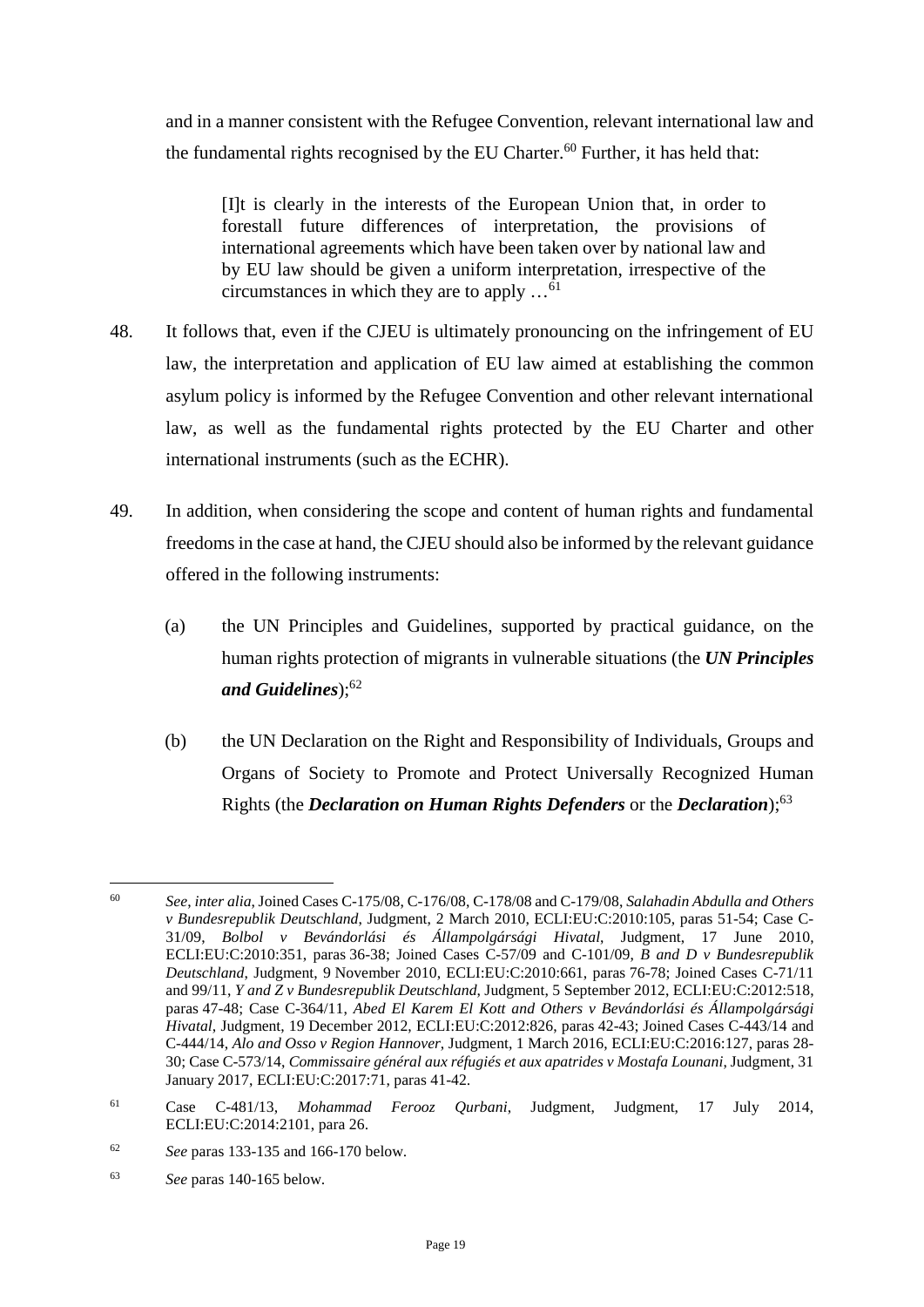- (c) the OSCE/ODIHR Guidelines on the Protection of Human Rights Defenders (the *ODIHR Guidelines*);<sup>[64](#page-21-1)</sup> and
- (d) the Council of Europe Declaration of the Committee of Ministers on action to improve the protection of human rights defenders and Resolution 2225 (2018).<sup>[65](#page-21-2)</sup>
- 50. As discussed in the Appendix to these Observations, these instruments reflect and are derived from principles and rights guaranteed under legally binding international instruments, such as the EU Charter. They do not purport to set out new standards or create new rights for asylum seekers or human rights defenders; rather they elaborate on the protection of such individuals within the framework of existing international human rights law.<sup>[66](#page-21-3)</sup>

### <span id="page-21-0"></span>**IV. HUNGARY'S FAILURE TO FULFIL ITS OBLIGATIONS UNDER EU AND INTERNATIONAL LAW**

- 51. As set out in full at paragraph [21](#page-7-1) above, Section 353/A of the Hungarian Criminal Code now provides that anyone who "engages in any organising activity aimed at enabling a person to initiate an asylum procedure in Hungary" where that person is not persecuted in their country of origin, of habitual residence or through which they arrived in Hungary, is guilty of a crime. The punishment for this crime increases if such facilitation is undertaken for financial gain, by assisting more than one person or within eight kilometres of the border. The statute provides for an inclusive definition of prohibited "organising activity" that covers, but is not limited to, "border monitoring", the making or dissemination of "information materials" and the establishment or operation of "a network".
- 52. In the sections below, the Organisations address how the Section 353/A Offence and, where applicable, the associated Section 46/F Ban: (*a*) violate Hungary's obligation to establish and maintain a framework conducive to the work of human rights defenders under EU law; (*b*) fail to respect the fundamental rights of human rights defenders under the EU Charter and ECHR; and (*c*) in restricting the activities of human rights defenders

<span id="page-21-1"></span><sup>64</sup> *See* paras 171-173 below.

<span id="page-21-2"></span><sup>65</sup> *See* paras 174-179 below.

<span id="page-21-3"></span><sup>66</sup> *See* paras 134, 141-144, 168 and 172 below.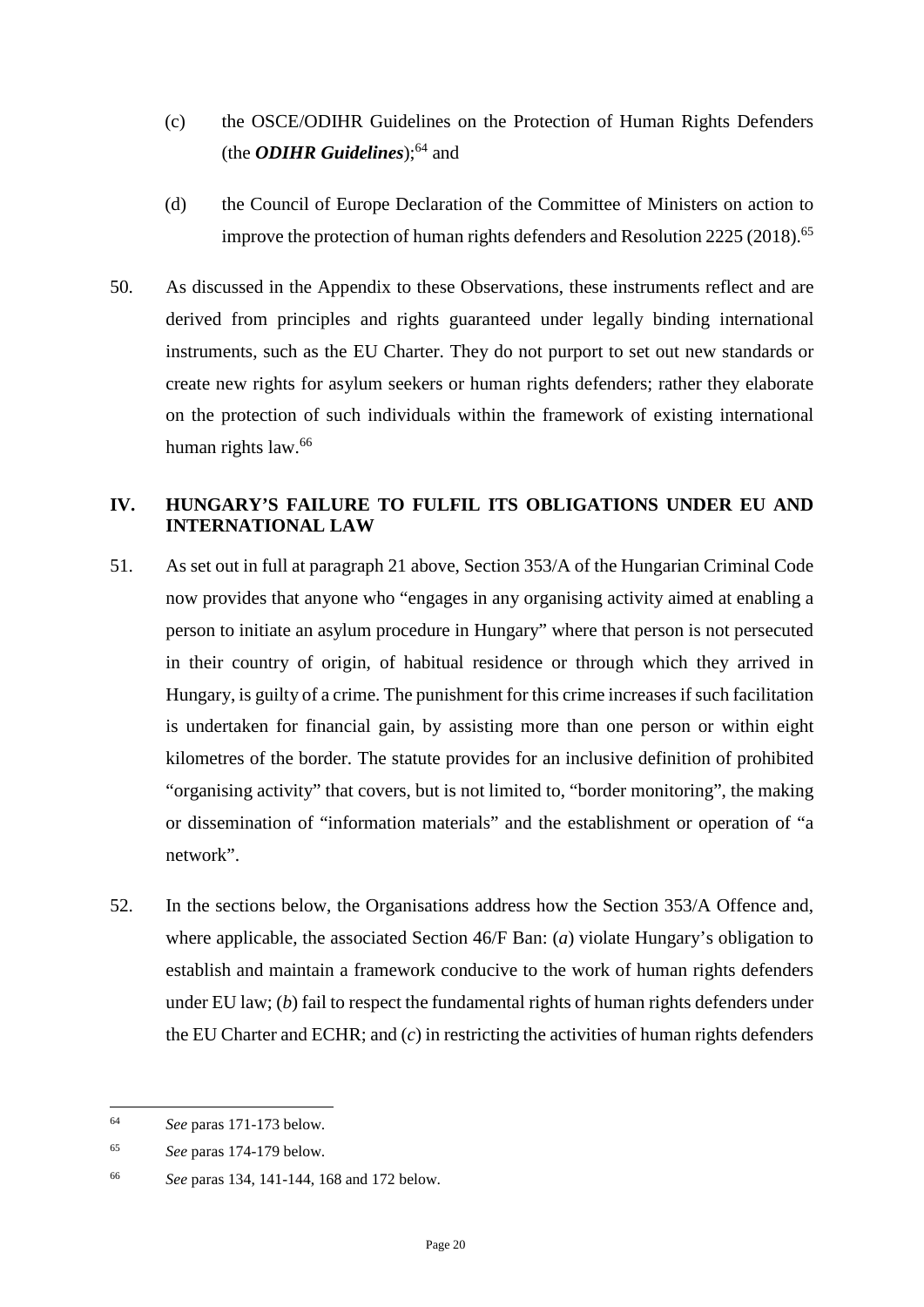engaged in asylum support work, also violate the rights of asylum seekers under EU law, the EU Charter and ECHR.

### <span id="page-22-0"></span>**A. THE ASYLUM LEGISLATION VIOLATES HUNGARY'S OBLIGATION TO ESTABLISH AND MAINTAIN A FRAMEWORK THAT ENABLES HUMAN RIGHTS DEFENDERS TO ASSIST ASYLUM SEEKERS**

- 53. The Asylum Procedures Directive and Reception Conditions Directive require Member States to implement and maintain a legal framework that allows human rights defenders to work, communicate with asylum seekers and provide them with the information and assistance to which they are entitled. $67$
- 54. In particular, EU Member States must establish and maintain a legal framework that:
	- (a) allows asylum seekers to communicate with UNHCR or with any other organisation providing legal advice or other counselling to applicants; [68](#page-22-2)
	- (b) ensures those providing advice and counselling have effective access to applicants present at border crossing points, including transit zones;<sup>[69](#page-22-3)</sup>
	- (c) ensures the provision of a basic level of free legal assistance (including by ensuring that a legal adviser has access to closed areas, such as detention facilities and transit zones, for the purpose of consulting with an asylum applicant) and guarantees the right of applicants to consult (at their own cost) a legal adviser or counsellor at all stages of the procedure; $^{70}$  $^{70}$  $^{70}$
	- (d) allows asylum seekers to receive information on organisations and groups of persons that are able to provide legal assistance or to inform them of the reception conditions; $^{71}$  $^{71}$  $^{71}$

<span id="page-22-1"></span><sup>67</sup> *See* paras 185-188 below.

<span id="page-22-2"></span><sup>&</sup>lt;sup>68</sup> Asylum Procedures Directive, Article  $12(1)(c)$ .

<span id="page-22-3"></span><sup>69</sup> Asylum Procedures Directive, Article 8(2).

<span id="page-22-4"></span><sup>70</sup> Asylum Procedures Directive, Articles 19-25.

<span id="page-22-5"></span><sup>71</sup> Reception Conditions Directive, Article 5(1).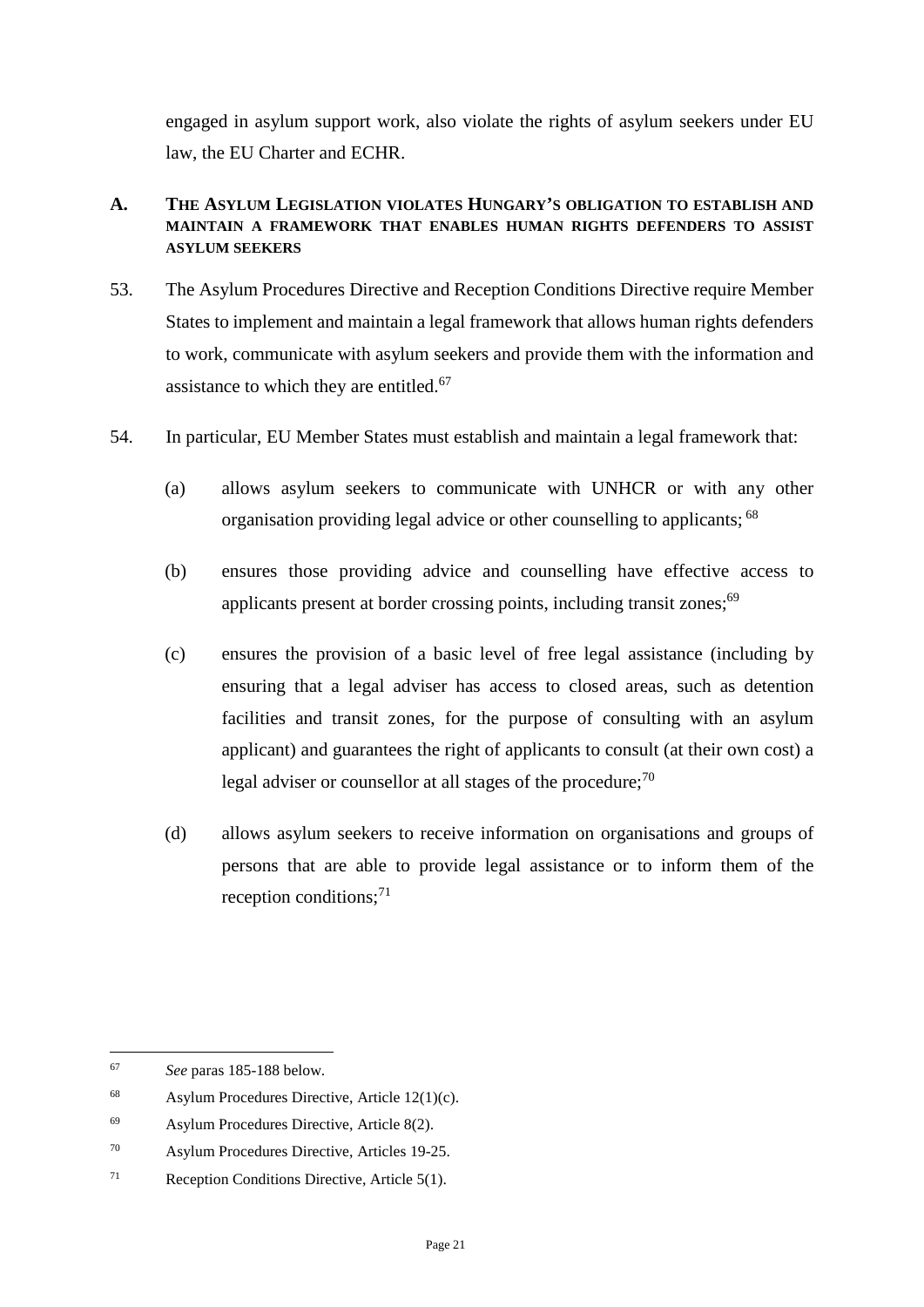- (e) ensures that family members, those providing legal advice and representatives of relevant NGOs have the possibility to visit and communicate with asylum seekers in conditions that respect privacy; $^{72}$  $^{72}$  $^{72}$  and
- (f) informs detained asylum seekers of the possibility of requesting free legal assistance in the first place.<sup>[73](#page-23-1)</sup>
- 55. To be effective, the Asylum Procedures Directive and Reception Conditions Directive require that individuals and organisations are able to operate and render legal and other assistance to asylum seekers. Member States are obliged to establish and maintain a legal framework that does, *in fact*, make the specified legal and other forms of assistance available to asylum seekers. It is a necessary corollary of that obligation that measures obstructing or preventing individuals, groups and organisations from providing such services constitute a violation of the obligation to establish and maintain a legal framework making those services available to asylum seekers.
- 56. The Asylum Procedures Directive and Reception Conditions Directive do not provide expressly for the protection of the persons, groups or organisations who provide the services that form part of the legal framework that Member States are required to establish and maintain. However, the obligations under the Asylum Procedures Directive and Reception Conditions Directive assume that certain services provided by such persons, groups or organisations will be available to asylum seekers. The ability of such persons to provide those services to asylum seekers and their entitlement to legal protection within a Member State is thus implicit in the Asylum Procedures Directive and Reception Conditions Directive. This underscores the essential role such persons play in ensuring that the rights and benefits conferred on asylum seekers under EU and international law are real and effective. The importance of ensuring that such persons are protected is recognised by international instruments under which they qualify as and are entitled to the protections afforded to "human rights defenders". These include:
	- (a) the Declaration on Human Rights Defenders, which, among other things, affirms the right of human rights defenders to lawfully exercise their profession or

<span id="page-23-0"></span><sup>72</sup> Reception Conditions Directive, Article 10(4)

<span id="page-23-1"></span><sup>73</sup> Reception Conditions Directive, Article 9(4).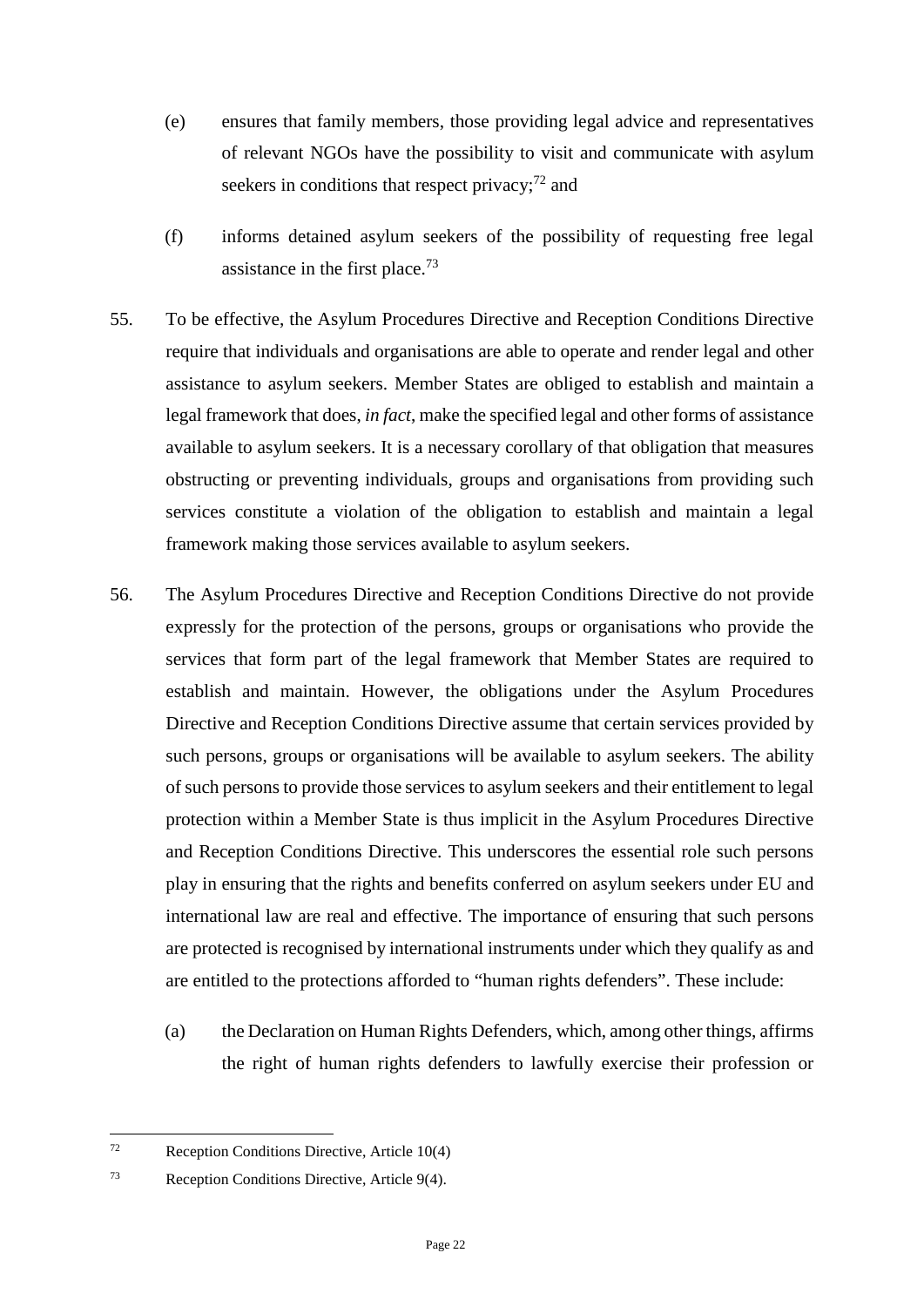occupation and to offer and provide professionally qualified legal assistance or other relevant advice and assistance;<sup>[74](#page-24-0)</sup> and

- (b) the UN Principles and Guidelines, which provide that States should create the appropriate legal environment to enable human rights and humanitarian actors to protect and assist migrants (Principle 1, Guideline 6), ensure that organisations and individuals who rescue or provide assistance to migrants are not criminalised or otherwise punished for doing so (Principle 4, Guideline 7) and provide a safe and accessible environment for human rights defenders, not criminalise or otherwise penalise them for the provision of support and assistance to migrants and ensure that legislation and restrictions affecting their activity, including their access to funding, are in accordance with international standards (Principle 18, Guidelines 1, 2 and  $6$ ).<sup>[75](#page-24-1)</sup>
- 57. Although these instruments are themselves not legally binding, the principles set out in them reflect and are derived from principles and rights guaranteed under legally binding instruments of international human rights law. The General Assembly of the United Nations adopted the Declaration on Human Rights Defenders by consensus in Resolution 53/144 of 9 December 1998,<sup>[76](#page-24-2)</sup> thus confirming the widespread support enjoyed by the principles it contains within the international community. The EU has also endorsed the Declaration on Human Rights Defenders and annexed it to its 2004 Guidelines on Human Rights Defenders, observing that such "Guidelines also contribute to reinforcing the EU's human rights policy in general."<sup>[77](#page-24-3)</sup>
- 58. The CJEU should therefore be guided by these instruments in its understanding and interpretation of Member States' obligations under the Asylum Procedures Directive and Reception Conditions Directive, including by making explicit the obligations of Member States to protect and facilitate the work of persons who qualify as "human rights defenders" as a necessary part of a legal framework that relies on the ability of

<span id="page-24-0"></span><sup>74</sup> Declaration on Human Rights Defenders, Articles 9(3)(c) and 11. *See also* paras 164-165 below.

<span id="page-24-1"></span><sup>75</sup> *See* paras 166-170 below.

<span id="page-24-2"></span><sup>76</sup> *See* para 140 below.

<span id="page-24-3"></span><sup>77</sup> European Union, *Ensuring Protection – European Union Guidelines on Human Rights Defenders*, available at: https://eeas.europa.eu/sites/eeas/files/eu\_guidelines\_hrd\_en.pdf (the *EU Guidelines*), para 4 and Annex I.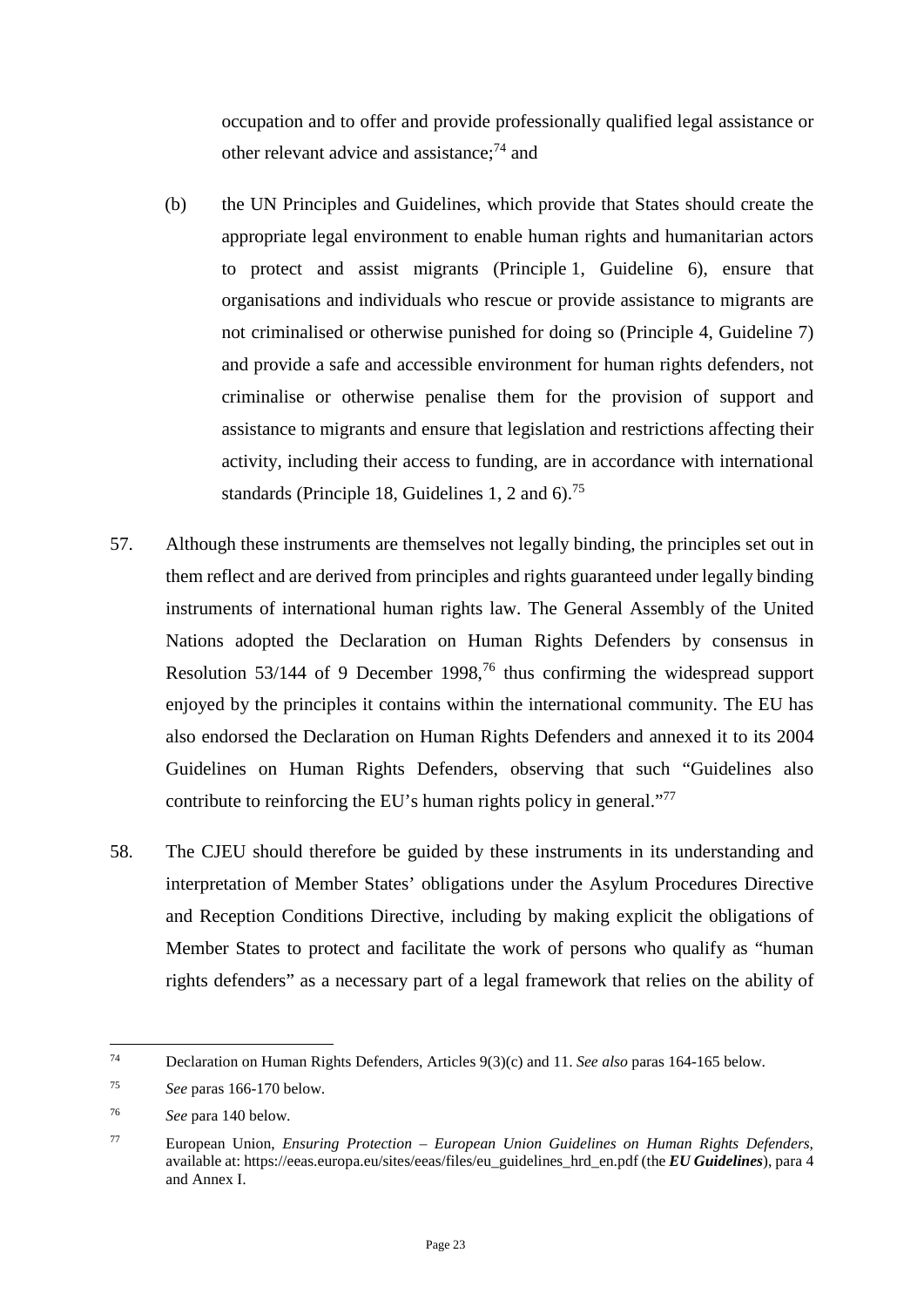those persons to make certain services available to asylum seekers. A failure to recognise the interrelationship between establishing and maintaining a real and effective legal framework for asylum seekers within the EU and the need to afford legal protection to persons who qualify as human rights defenders would create the risk of some Member States seeking to discharge their obligations through superficial measures that do not make the relevant rights effective in practice. Worse still, in the present case Hungary has introduced domestic laws targeting such persons and their work in an attempt to undermine the effective operation of the legal framework for asylum that they are obliged to establish and maintain as a matter of EU law.

- 59. The Section 353/A Offence and the related Section 46/F Ban place Hungary in breach of its obligations under these Directives for at least the following four reasons.
- 60. *First*, the Section 353/A Offence effectively creates a regime under which whether the enabling of an application for asylum is criminal is to be determined primarily on the basis of whether objectively considered—presumably by the Hungarian authorities the applicant qualifies for asylum under Hungarian law. This requires a person rendering assistance to an asylum seeker accurately to determine for themselves at the time of providing assistance whether, objectively, an asylum seeker would qualify for asylum. That appears to be the only way in which the person exposed to potential criminal liability can know whether assisting with an application for asylum will result in such criminal liability.
- 61. The fact that, in order to convict a person of the Section 353/A Offence, a prosecutor would also need to prove a subjective intent to commit the act on the part of the person rendering assistance<sup>[78](#page-25-0)</sup> provides limited comfort in cases where the strength of an asylum seeker's application may not be clear cut. In such cases, should the application ultimately be rejected, the person rendering assistance would run the risk of being subsequently held to have had the requisite intent at the time of providing such assistance to the extent he or she had, or could be assumed to have had, any doubts as to the likely success of the application.

<span id="page-25-0"></span><sup>78</sup> Official translation of Act C of 2012 on the Criminal Code by the Ministry of Justice, Section 4(1) ("A criminal offence shall mean an act committed intentionally or, where negligent commission is punishable under this Act, negligently which is a danger to society and is subject to punishment under this Act."), available at: http://njt.hu/translated/doc/J2012T0100P\_20200331\_FIN.PDF.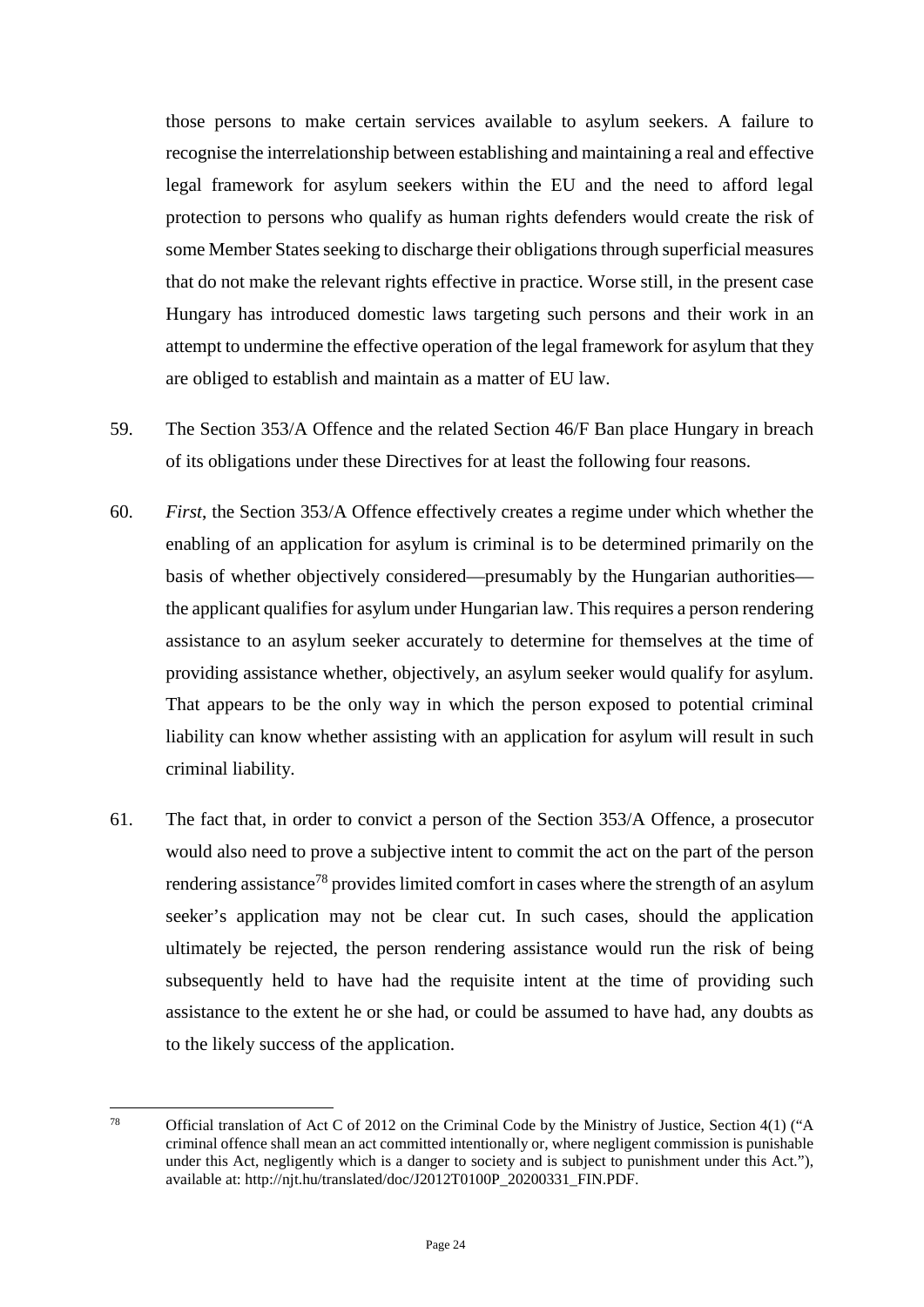- 62. The forms of assistance that are criminalised include the making or dissemination of "information materials" and the establishment or operation of "a network" that could be used to prepare and distribute such materials and to provide support or advice to persons seeking or considering whether to seek asylum. If such information or advice is provided to a person who then initiates asylum proceedings that turn out to be unsuccessful, it appears that the person providing the information, support or advice may have been guilty of a criminal offence from the moment of providing the information, support or advice. Providing assistance to asylum seekers who are ultimately unsuccessful, where the risk of such application being unsuccessful is anticipated, through providing information, support and advice is thus criminalised.
- 63. The range of conduct to which the Section 353/A Offence appears to apply is extremely broad. It would appear to capture the dissemination of pamphlets or other informational resources to persons applying or considering applying for asylum in Hungary. Through its application to the establishment or operation of a "network" it would appear also to capture the referral of an asylum seeker to qualified legal advisers or other counsellors.
- 64. A critical difficulty with all of this is that, when he or she is seeking asylum, an asylum seeker may not be able to determine and those assisting the asylum seeker may not be able to determine, particularly initially, whether he or she will or will not ultimately be found to qualify for asylum in a particular place, in this case Hungary. The provision of information, support, advice and representation to asylum seekers, whether, once everything relevant is known and has been evaluated, they are likely to be successful or not, is an important aspect of promoting conditions in which their legal rights, or absence thereof, can be fairly determined. What those legal rights are is ultimately a matter for the competent authorities, not for those assisting asylum seekers to determine for themselves in advance of providing them with any assistance.
- 65. By criminalising the provision of assistance to asylum seekers whose applications may ultimately be unsuccessful, the Section 353/A Offence plainly seeks to deter the provision of assistance to all asylum seekers. It is inconsistent with the existence of a legal framework in which the rights of asylum seekers can be fairly determined on an informed basis. The Asylum Procedures Directive and Reception Conditions Directive provide, among other things, that Hungary must allow asylum seekers to: (*a*) communicate with the UNHCR and other organisations providing legal advice or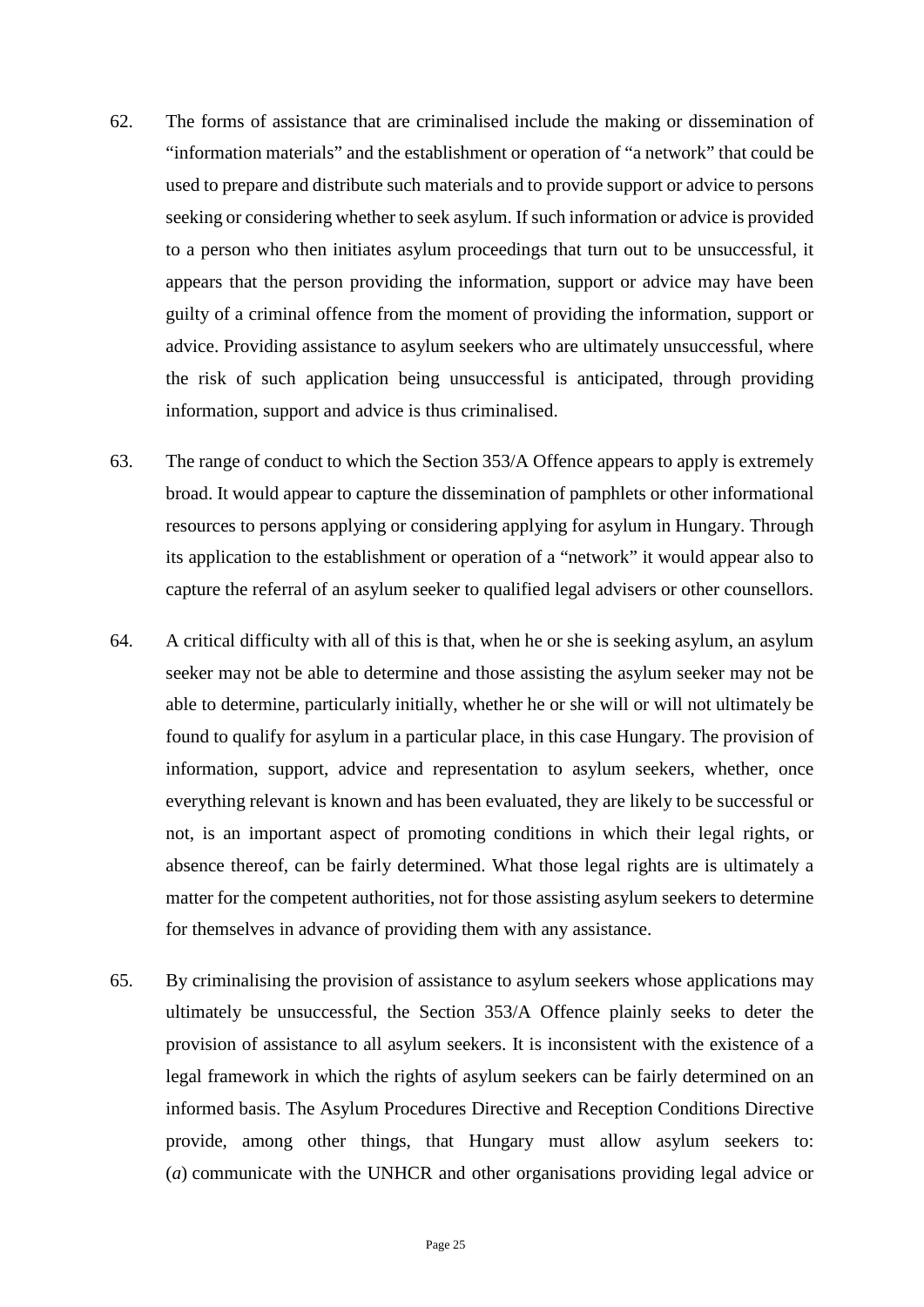other counselling;<sup>[79](#page-27-0)</sup> (*b*) receive information on organisations and groups of persons that are able to provide legal assistance or to inform them of the available reception conditions;<sup>[80](#page-27-1)</sup> and  $(c)$  inform detained asylum seekers of the possibility to request free legal assistance in the first place.<sup>[81](#page-27-2)</sup>

- 66. Hungary cannot fulfil its obligations to allow asylum seekers these opportunities when it has criminalised the provision of such information under the Section 353/A Offence in such a broad way. This is particularly so in circumstances where Hungary also imposed the Admissibility Criterion discussed above, which made it exceedingly difficult, if not impossible, to succeed in an application for asylum in Hungary. The fact that virtually all applications for asylum were rejected as inadmissible pursuant to the Admissibility Criterion meant that assistance to effectively all asylum seekers in Hungary was criminalised. The Admissibility Criterion has now been declared unlawful by the CJEU and is no longer applied by the Hungarian Government to *automatically* render applications inadmissible. However, the Section 353/A Offence still has the effect of exposing a person rendering assistance to an asylum seeker to the risk of criminal liability based on the strength of a particular application *based on a substantive assessment of the merits*, thus disincentivising and limiting the provision of assistance to those with all but the strongest and most clear-cut asylum claims.
- 67. *Second*, the Section 353/A Offence's criminalisation of the dissemination of information and other assistance to certain asylum seekers contains no exception in respect of legal assistance. On its face, the Section 353/A Offence therefore appears to criminalise even the provision of legal advice or other assistance on how to lodge an application to such asylum seekers. According to the UN Special Rapporteur on the human rights of migrants, the Hungarian Government has represented that the provision of legal advice, information and humanitarian assistance is not captured by the Section 353/A Offence.<sup>[82](#page-27-3)</sup> However, as the Special Rapporteur notes, in the absence of express exceptions in the wording of the legislation, the activities covered by the Section 353/A Offence "could be interpreted as *any* support or assistance provided by civil society

<span id="page-27-0"></span><sup>79</sup> Asylum Procedures Directive, Article  $12(1)(c)$ .

<span id="page-27-1"></span><sup>80</sup> Reception Conditions Directive, Article 5(1).

<span id="page-27-2"></span><sup>81</sup> Reception Conditions Directive, Article 9(4).

<span id="page-27-3"></span><sup>82</sup> United Nations, General Assembly, *Report of the Special Rapporteur on the human rights of migrants*, A/HRC/44/42/Add.1, 11 May 2020, para 56.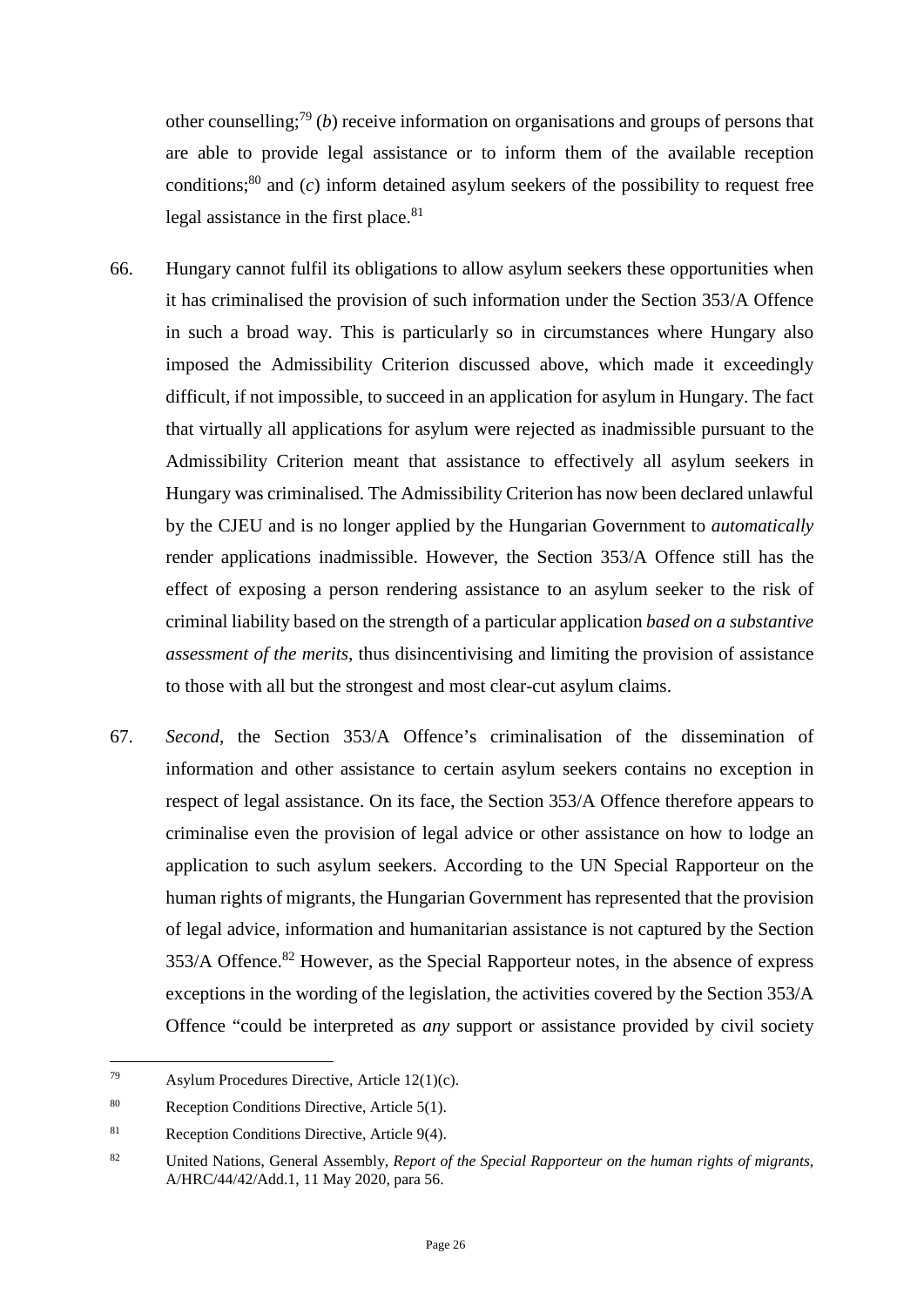organizations to asylum seekers exercising their legal right to submit an asylum application."[83](#page-28-0) The breadth of the plain words of the provision creates a chilling effect on those who would ordinarily provide legal advice, and may cause them to apply "self-censorship" by withholding services.<sup>[84](#page-28-1)</sup>

- 68. Any resultant reduction in the provision of services, in turn, undermines the numerous procedural guarantees specifically relating to legal assistance set out in the Asylum Procedures Directive, which require Member States to allow asylum seekers to communicate with organisations providing legal advice,  $85$  ensure the provision of a basic level of free legal assistance and guarantee the right of applicants to consult at their own cost a legal adviser or counsellor at all stages.<sup>[86](#page-28-3)</sup> Self-evidently, such rights relating to legal assistance cannot be ensured where the provision of such assistance could be subject to criminal sanction.
- 69. The potential criminalisation of such assistance, together with the imposition of a heightened penalty where the assistance is rendered for financial gain and/or for multiple persons,  $87$  also constitutes an infringement of the right of asylum support lawyers or other advisers lawfully to exercise their profession or occupation and to offer and provide professionally qualified legal assistance or other relevant advice and assistance pursuant to the Declaration on Human Rights Defenders.<sup>[88](#page-28-5)</sup>
- 70. *Third*, the Section 353/A Offence imposes a heightened penalty when the facilitation offence is committed within eight kilometres of the Hungarian border.<sup>[89](#page-28-6)</sup> The explanatory note accompanying the introduction of the Section 353/A Offence explains that the heightened penalty is justified in such circumstances due to the "greater risk" implied when a person "carries out the activity on the location where the conditions for

<span id="page-28-0"></span><sup>83</sup> United Nations, General Assembly, *Report of the Special Rapporteur on the human rights of migrants*, A/HRC/44/42/Add.1, 11 May 2020, para 56 (emphasis added).

<span id="page-28-1"></span><sup>84</sup> United Nations, General Assembly, *Report of the Special Rapporteur on the human rights of migrants*, A/HRC/44/42/Add.1, 11 May 2020, para 56.

<span id="page-28-2"></span><sup>85</sup> Asylum Procedures Directive, Article  $12(1)(c)$ .

<span id="page-28-3"></span><sup>86</sup> Asylum Procedures Directive, Articles 19-25.

<span id="page-28-4"></span><sup>&</sup>lt;sup>87</sup> Hungarian Criminal Code, Section  $353/A(3)(a)$ -(b).

<span id="page-28-5"></span><sup>88</sup> Declaration on Human Rights Defenders, Articles 9(3)(c) and 11.

<span id="page-28-6"></span><sup>89</sup> Hungarian Criminal Code, Section 353/A(3)(c).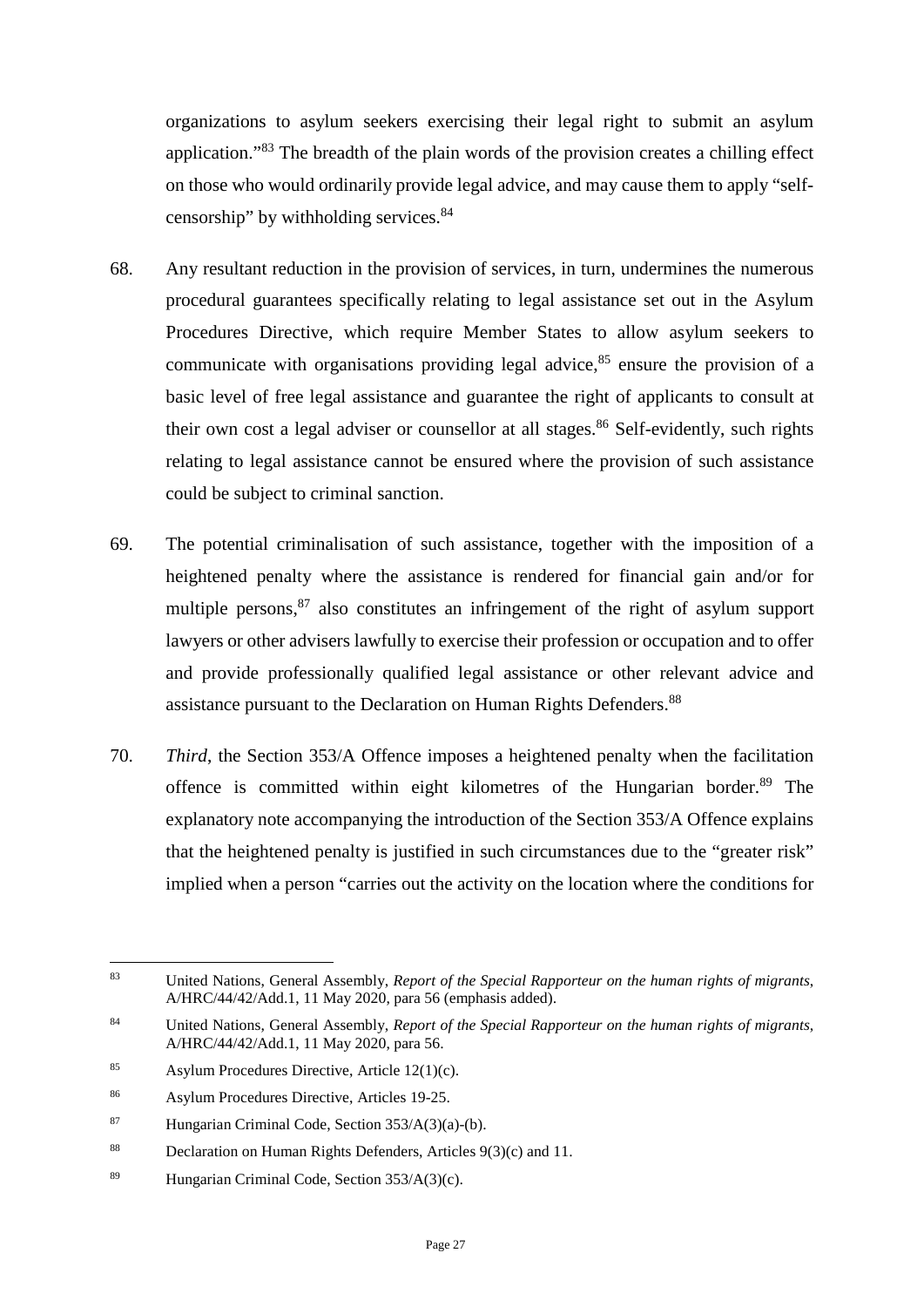the offence are best available (within  $8 \text{ km s}$ )".<sup>[90](#page-29-0)</sup> However, as noted above, Hungary itself had (since 2017 and until recently due to the COVID-19 pandemic) required all asylum applications to be lodged at the Hungarian-Serbian border.<sup>[91](#page-29-1)</sup> The effect, and presumably the intent, of the heightened penalty was therefore to restrict access by human rights defenders to asylum applicants at the Serbian border, where their services were most in demand. This is further confirmed and exacerbated by the Section 46/F Ban, which applies to prevent any person subject to criminal proceedings for allegedly having committed the Section 353/A Offence (without actually having been convicted of such offence) from coming within eight kilometres of the border.

71. This is contrary to the express provisions of the Asylum Procedure Directive, which require that those providing advice and counselling have effective access to applicants present at border crossing points, including transit zones, at external borders<sup>[92](#page-29-2)</sup> and that legal advisers have access to closed areas, such as detention facilities and transit zones, for the purpose of consulting with asylum applicants.<sup>[93](#page-29-3)</sup> It is also contrary to the Reception Conditions Directive, which requires that legal advisers and counsellors, as well as representatives of NGOs, have the possibility to communicate with and visit asylum seekers. $94$  Effective access cannot be ensured when it is subject to criminal sanction (pursuant to the Section 353/A Offence) or prevented altogether (as a result of the Section  $46/F$  Ban).<sup>[95](#page-29-5)</sup>

<span id="page-29-0"></span><sup>90</sup> Hungarian Helsinki Committee, Unofficial Translation of Bill T/333, General reasoning and Detailed reasoning for Section 11, available at: https://www.helsinki.hu/wp-content/uploads/T333-ENG.pdf.

<span id="page-29-1"></span><sup>91</sup> *See* para 28 above.

<span id="page-29-2"></span><sup>92</sup> Asylum Procedures Directive, Article 8(2).

<span id="page-29-3"></span><sup>93</sup> Asylum Procedures Directive, Article 23(2).

<span id="page-29-4"></span><sup>&</sup>lt;sup>94</sup> Receptions Conditions Directive, Article 10(4).

<span id="page-29-5"></span><sup>&</sup>lt;sup>95</sup> The Asylum Procedures Directive and Reception Conditions Directive permit limitations on access to crossing points and detention facilities to be imposed only when "they are objectively necessary for the security, public order or administrative management" and "provided that access is not thereby severely restricted or rendered impossible". *See* Asylum Procedures Directive, Article 8(2) and Reception Conditions Directive, Article 10(4). Neither the Section 353/A Offence nor the Section 46/F Ban, however, are "objectively necessary" for the reasons set out in the Directives. Moreover, the Section 353/A Offence's heightened penalty for commission of the offence within eight kilometers of the border (including the transit zones) constitutes a severe restriction on access, while the Section 46/F Ban renders access impossible for individuals subject to criminal proceedings for allegedly committing the Section 353/A Offence—the same individuals likely to be engaged in rendering asylum support services to applicants at transit zones.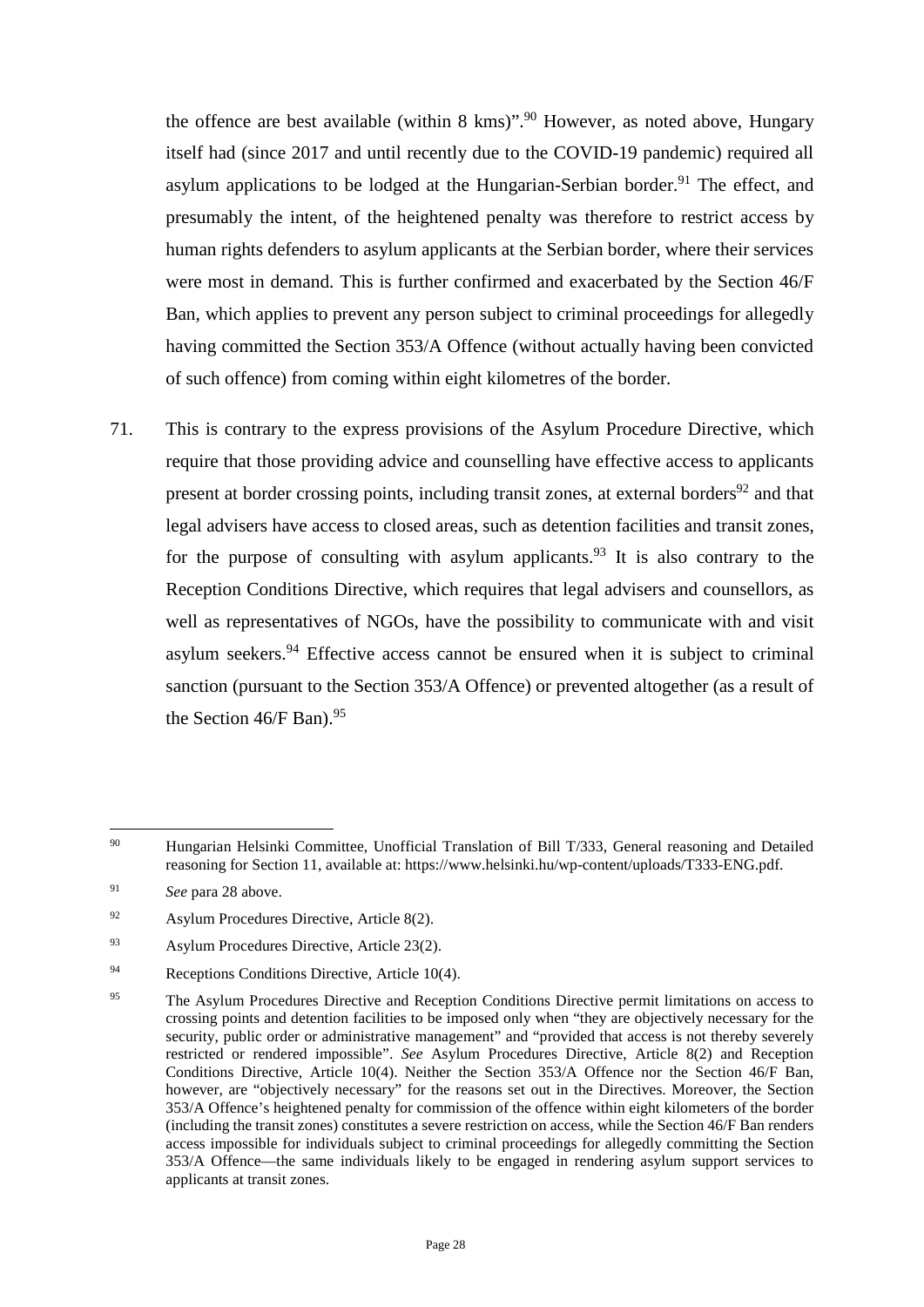72. *Fourth*, the Section 353/A Offence contravenes numerous protections set out in the Declaration on Human Rights Defenders and UN Principles and Guidelines, most notably those obliging States to ensure a safe and accessible environment for human rights defenders to undertake their work and to refrain from criminalising their activities. The Section 353/A Offence thus places Hungary in breach of the international standards of protection applicable to human rights defenders embodied in the Declaration on Human Rights Defenders and the UN Principles and Guidelines, and by doing so, also places Hungary in breach of its obligations under the EU Directives, which implicitly assume a certain level of protection for human rights defenders in the rights guaranteed to asylum seekers thereunder.

#### <span id="page-30-0"></span>**B. THE ASYLUM LEGISLATION FAILS TO RESPECT THE FUNDAMENTAL RIGHTS OF HUMAN RIGHTS DEFENDERS**

- 73. As well as violating specific provisions of EU law, Hungary's Asylum Legislation also fails to respect, promote and guarantee the fundamental rights of persons and organisations seeking to provide support and information to asylum seekers. As Hungary's implementation of the Asylum Procedures Directive and the Reception Conditions Directive, including through the Asylum Legislation, falls within the competencies of the EU, such implementation must respect the fundamental rights guaranteed by the EU Charter, as well as other international instruments such as the ECHR pursuant to the general principles of EU law.<sup>[96](#page-30-2)</sup>
- 74. The Organisations address below how the Section 353/A Offence constitutes an illegal restriction on human rights defenders' rights to: (*1*) freedom of association; and (*2*) freedom of expression; as well as *(3)* how the Section 46/F Ban constitutes a restriction on human rights defenders' right to freedom of movement.

### <span id="page-30-1"></span>**1. Freedom of association**

75. Article 12 of the EU Charter provides that:

Everyone has the right to freedom of peaceful assembly and to freedom of association at all levels, in particular in political, trade union and civic matters, which implies the right of everyone to form and to join trade unions for the protection of his or her interests.

<span id="page-30-2"></span><sup>96</sup> *See* paras 190-198 below.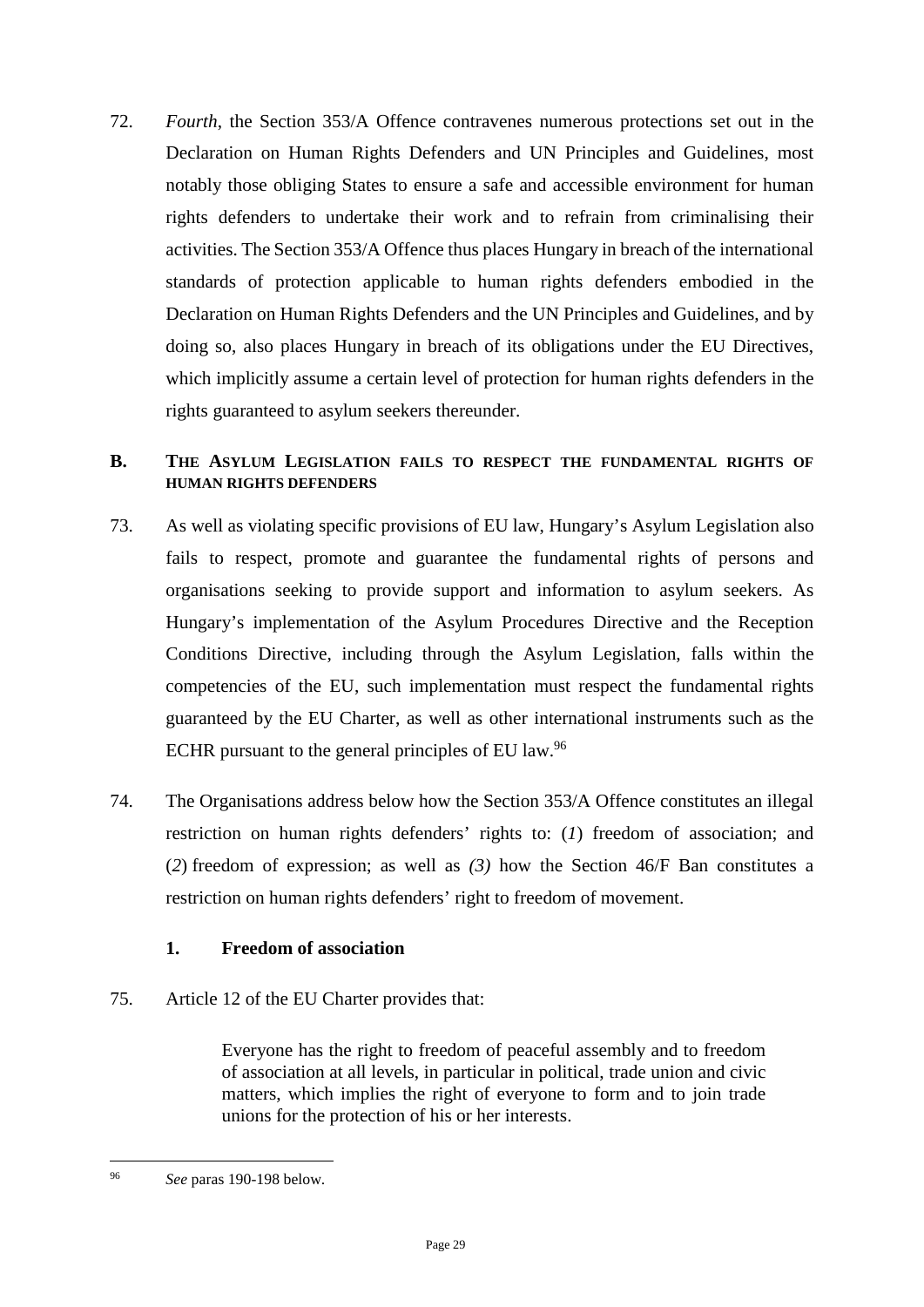- 76. Thus, pursuant to Article 12, everyone has the right to peaceful assembly and freedom of association "at all levels", including, but not only, in respect of "civic matters".
- 77. As Article 5 of the Declaration of Human Rights Defenders explains, freedom of association entails that everyone has the right to meet or assemble peacefully, to form, join and participate in NGOs, associations or groups and to conduct activities in pursuit of common interests without State interference.<sup>[97](#page-31-0)</sup>
- 78. The Section 353/A Offence directly limits the right to freedom of association of asylum support NGOs and their members by criminalising the act of engaging in "organising activity" to assist certain asylum seekers with the initiation of asylum proceedings.
- 79. As is well known, many relevant NGOs largely function, and provide support to asylum seekers, through a network of volunteers with the skills to assist individuals with the asylum application process. The Section 353/A Offence specifically defines illegal "organising activity" to include "the establishment or operation of a network". Thus, the Section 353/A Offence effectively exposes to potential criminal liability any membership and involvement of individuals in NGOs, associations and other groups providing general assistance to asylum seekers without first ascertaining for themselves that, as may be determined by the Hungarian authorities in the future, any application for asylum would be valid under Hungarian law.
- 80. Freedom of association also includes the right to access funding.<sup>[98](#page-31-1)</sup> This is recognised in Article 13 of the Declaration on Human Rights Defenders, which confirms that everyone has the right to solicit, receive and utilise resources for promoting and protecting human rights and fundamental freedoms.<sup>[99](#page-31-2)</sup>
- 81. By also exposing to potential criminal liability anyone "who provides material means" to those assisting asylum seekers and who otherwise comes within the provision, the Section 353/A Offence restricts, and plainly seeks to restrict, the ability of NGOs working to support asylum seekers to access funding. Many NGOs depend at least

<span id="page-31-0"></span><sup>97</sup> *See* paras 149-153 below.

<span id="page-31-1"></span><sup>98</sup> *See eg Parti Nationaliste Basque – Organisation Régionale d'Iparralde v France*, ECtHR, no 71251/01, Judgment, 7 June 2007, paras 36-38; *Ramazanova and others v Azerbaijan*, ECtHR, no 44363/02, Judgment, 1 February 2007, paras 59-60.

<span id="page-31-2"></span><sup>99</sup> *See* paras 152-153 below.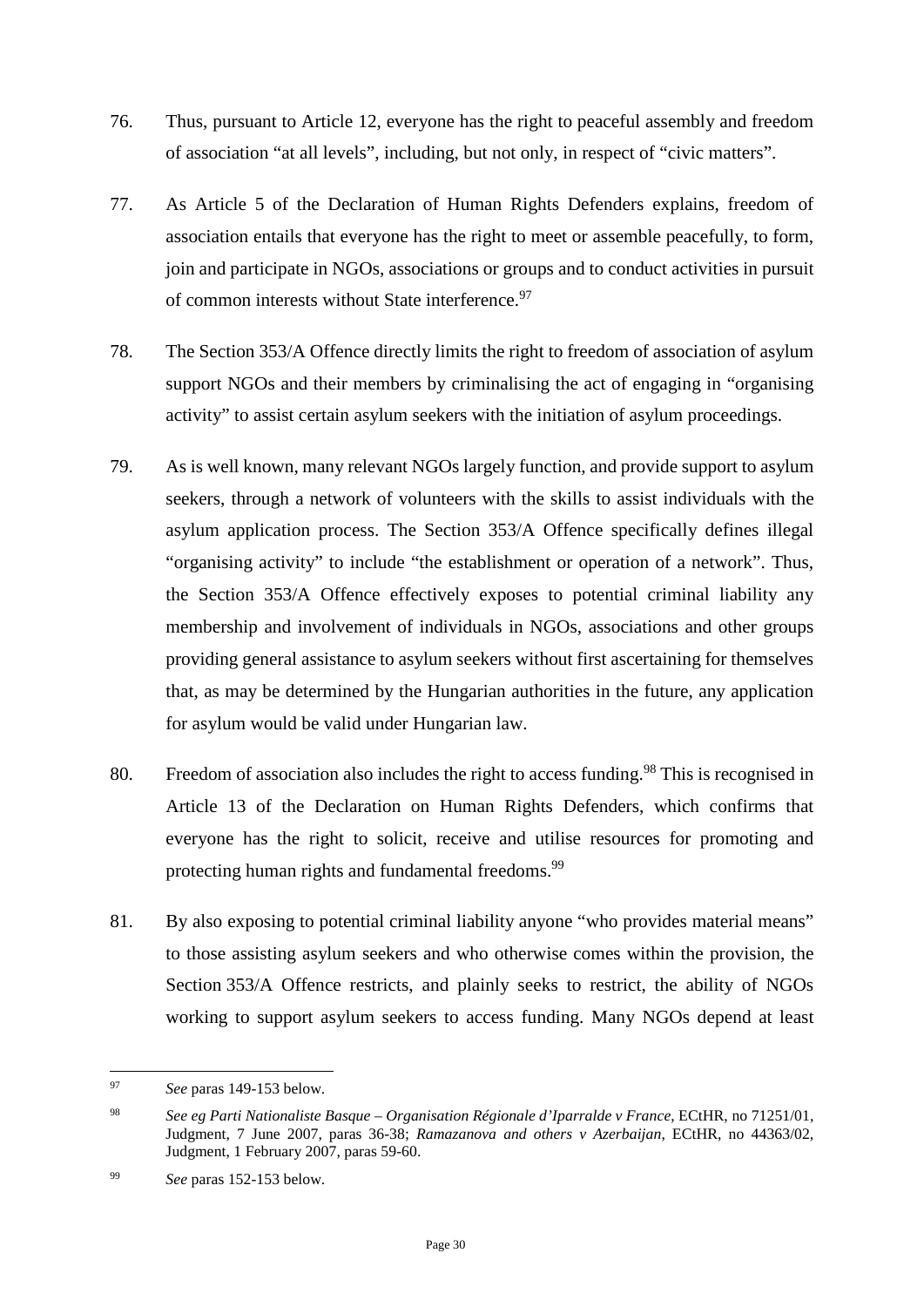partly, if not wholly, on voluntary donations and grants to pursue their objectives. However, under Section 353/A(2), any person or organisation that provides funding to an NGO could be exposed to criminal liability in Hungary if any representative of the NGO assists with an unsuccessful application in breach of Section 353/A. The Section 353/A Offence thus plainly seeks to discourage the funding of NGOs involved in asylum support work in Hungary, which already tends to occur on a voluntary and discretionary basis, and thereby to deprive NGOs of the funding required to undertake such work.

82. Hungary is permitted to impose limitations on the rights and freedoms recognised in the EU Charter. However, these limitations are subject to certain conditions. Article 52(1) of the EU Charter provides that:

> Any limitation on the exercise of the rights and freedoms recognised by this Charter must be provided for by law and respect the essence of those rights and freedoms. Subject to the principle of proportionality, limitations may be made only if they are necessary and genuinely meet objectives of general interest recognised by the Union or the need to protect the rights and freedoms of others.

83. Article 52(3) of the EU Charter further provides that:

In so far as this Charter contains rights which correspond to rights guaranteed by the [ECHR], the meaning and scope of those rights shall be the same as those laid down by the said [ECHR].

- 84. Under Article 11 of the ECHR, any interference with the freedom of association must be: (*a*) "prescribed by law"; (*b*) pursue a legitimate aim (in particular, one of the aims set out in Article 11(2)); and (*c*) be "necessary in a democratic society".<sup>[100](#page-32-0)</sup> The restriction imposed by the Section 353/A Offence satisfies none of these conditions.
- 85. *First*, "prescribed by law" requires that a law must be "accessible to the persons concerned and formulated with sufficient precision to enable them—if need be, with appropriate advice—to foresee, to a degree that is reasonable in the circumstances, the consequences which a given action may entail and to regulate their conduct".<sup>[101](#page-32-1)</sup>

<span id="page-32-0"></span><sup>100</sup> ECHR, Article 11(2); *Gorzelik and Others v Poland*, ECtHR [GC], no 44158/98, Judgment, 17 February 2004, para 53.

<span id="page-32-1"></span><sup>101</sup> *Gorzelik and Others v Poland*, ECtHR [GC], no 44158/98, Judgment, 17 February 2004, para 64.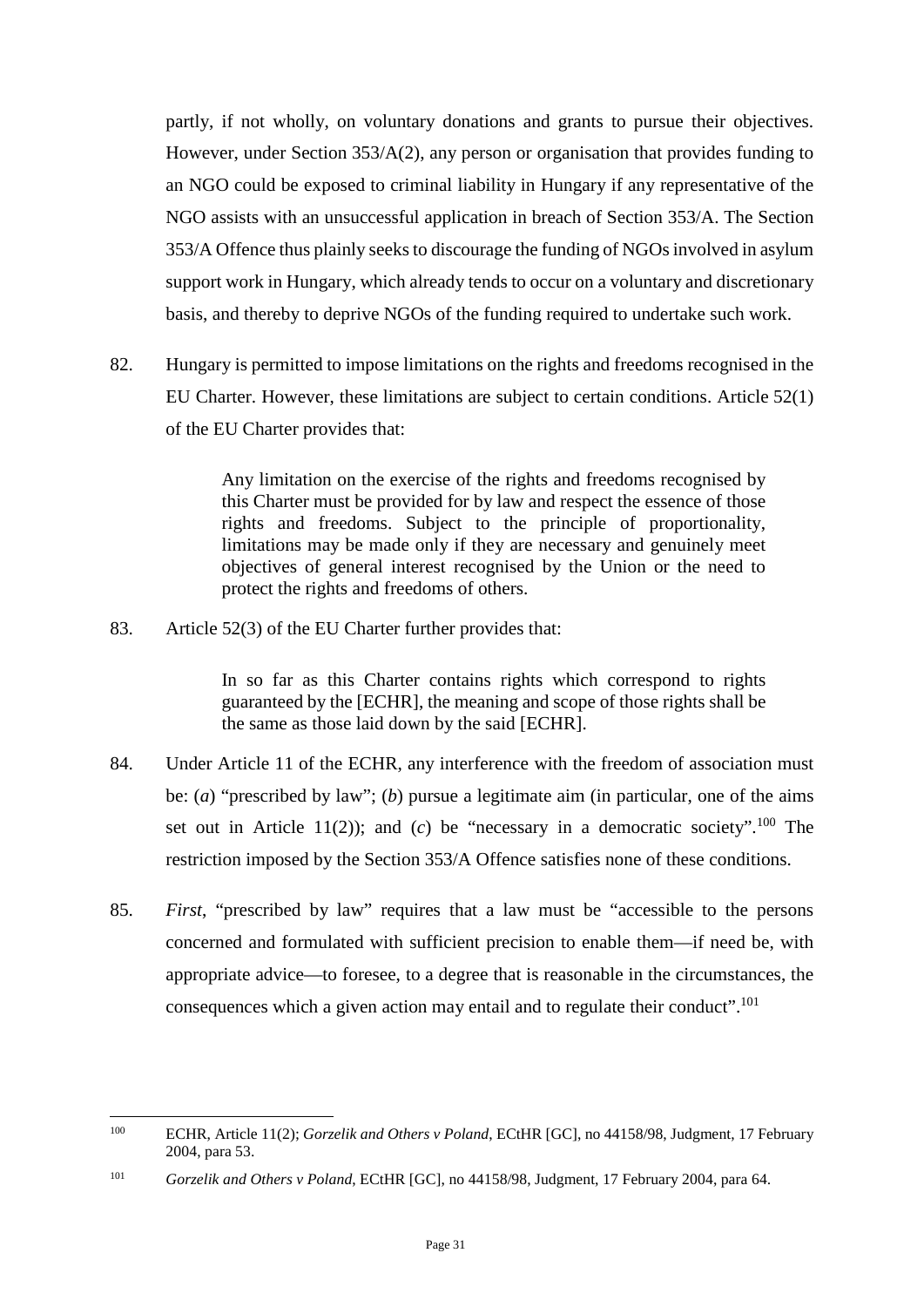- 86. The Section 353/A Offence falls short of this standard. Not only does it criminalise wide categories of activities such as "the making or dissemination of information materials" and "the establishment or operation of a network" and sanction anyone "who provides material means" for such activities, but it also provides for the general criminalisation of all "organising activity", which, according to the Hungarian Government, is broad enough to capture "any conduct that may be of assistance to the person mentioned in the legal provision".<sup>[102](#page-33-0)</sup>
- 87. The Section 353/A Offence is therefore capable of capturing any act of assistance, direct or indirect, even very minor assistance such as the distribution of a leaflet explaining the application process to an asylum seeker or indirect assistance such as the making of a donation to an NGO that does so.
- 88. The Section 353/A Offence is framed in such a way that a person or group may not be able to know at the time that they render assistance to an asylum seeker whether their conduct is captured by the Section 353/A Offence. In practical terms, where it is anticipated that an application might be rejected, it would only be after an asylum seeker lodges an application for refugee status with the Hungarian authorities and that application is rejected that the individual or group would know that their conduct constituted all along an offence under Hungarian law.
- 89. The Section 353/A Offence therefore imposes on those assisting asylum seekers the responsibility to determine whether a request for asylum is likely to be granted by the Hungarian authorities before lending any assistance. The consequence of considering that an asylum seeker arguably has a valid basis for asylum in Hungary, in circumstances where the Hungarian authorities ultimately reject the application for asylum, may be personal criminal liability. This is all the more problematic because the very activities that might enable someone assisting an asylum seeker to evaluate the merits of that person's claim to asylum, in particular the process of providing advice or counselling on a particular application, may themselves already be in violation of Section 353/A if an application is ultimately pursued by the asylum seeker and denied by the Hungarian authorities.

<span id="page-33-0"></span>

<sup>102</sup> Hungarian Helsinki Committee, Unofficial Translation of Bill T/333, Detailed reasoning for Section 11, available at: https://www.helsinki.hu/wp-content/uploads/T333-ENG.pdf.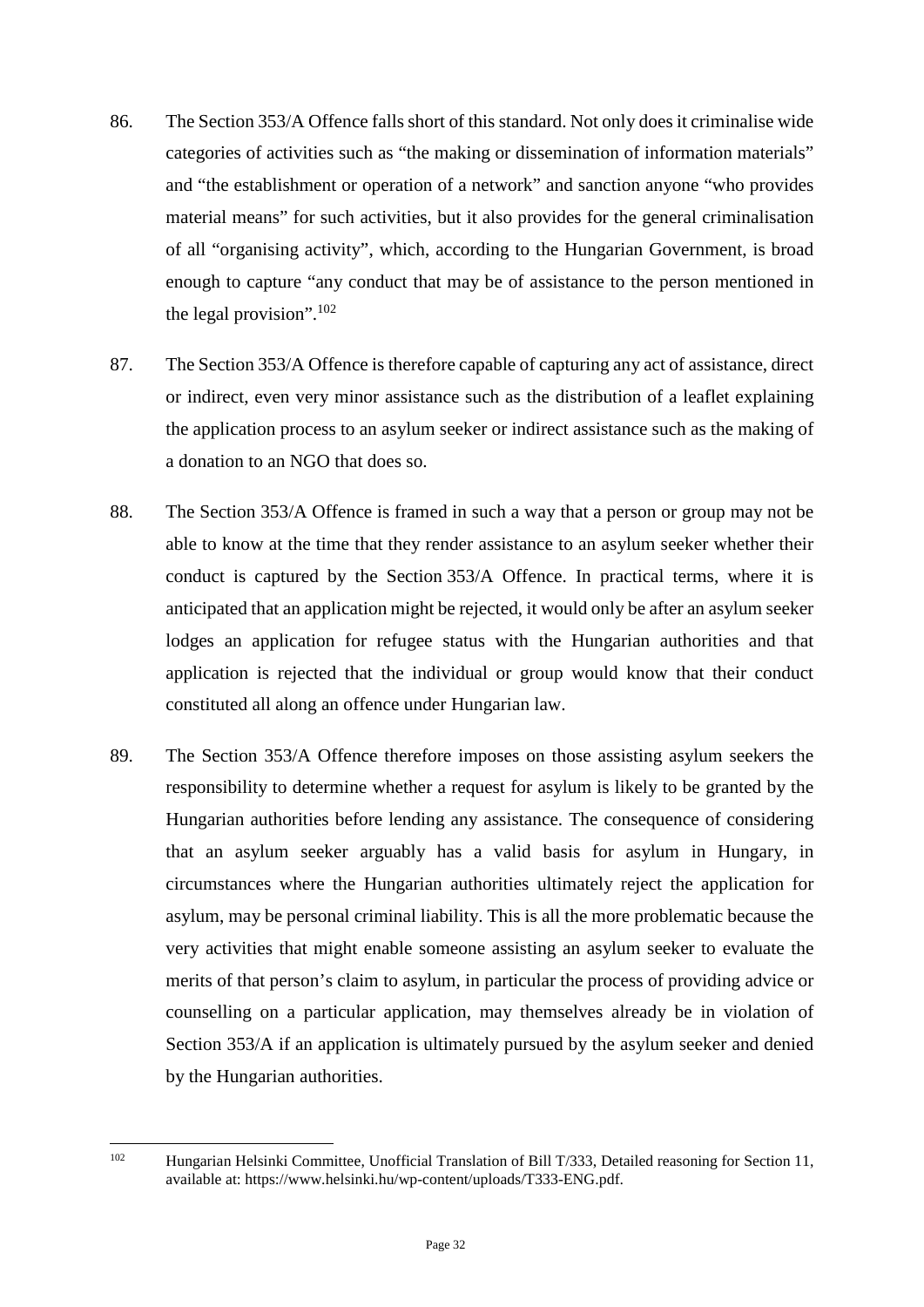- 90. The Hungarian Government's decision to make criminality at the time of acting depend primarily upon a contingency (*ie*, a future determination of the asylum seeker's status) appears to constitute a deliberate attempt to maximise the chilling effect of the Section 353/A Offence on persons or groups providing assistance to asylum seekers. As a result of Section 353/A, any person or group who assists an asylum seeker in Hungary will have to take the risk that their conduct will subsequently be alleged to have been criminal if an asylum seeker's application is rejected. As explained above, this uncertainty has the effect of discouraging the rendering of support to asylum seekers with all but the strongest cases, and hence limiting access to such support for a wide swathe of asylum seekers.
- 91. *Second*, to pursue a legitimate aim, any restriction on the right to freedom of association must be imposed on the basis of one or more of the grounds listed in Article 11(2) of the ECHR, namely: protection of national security, public safety, public order, public health, morals, and/or the rights and freedoms of others.<sup>[103](#page-34-0)</sup>
- 92. The Hungarian Government justified the introduction of the Section 353/A Offence by reference to "the public order and public security of [Hungary] through the protection of the state border", citing "the abusive use of asylum procedures and the organizational activity promoting the stay in the country" in connection with "illegal migration".<sup>[104](#page-34-1)</sup>
- 93. The scope of the new offence goes far beyond criminalising any abuse of Hungary's asylum procedures. As explained further above, it is extremely broad in its scope. Although the Hungarian Government has represented otherwise, on its face the Section 353/A Offence appears to prohibit even basic legal advice and humanitarian assistance in cases falling within the application of the provision.
- 94. The Hungarian Criminal Code already contains a number of provisions designed to prevent the abusive use of asylum procedures, *eg* by providing criminal sanctions

<span id="page-34-0"></span> $103$  ECHR, Article 11(2).

<span id="page-34-1"></span><sup>104</sup> Hungarian Helsinki Committee, Unofficial Translation of Bill T/333, Detailed reasoning for Section 11, available at: https://www.helsinki.hu/wp-content/uploads/T333-ENG.pdf.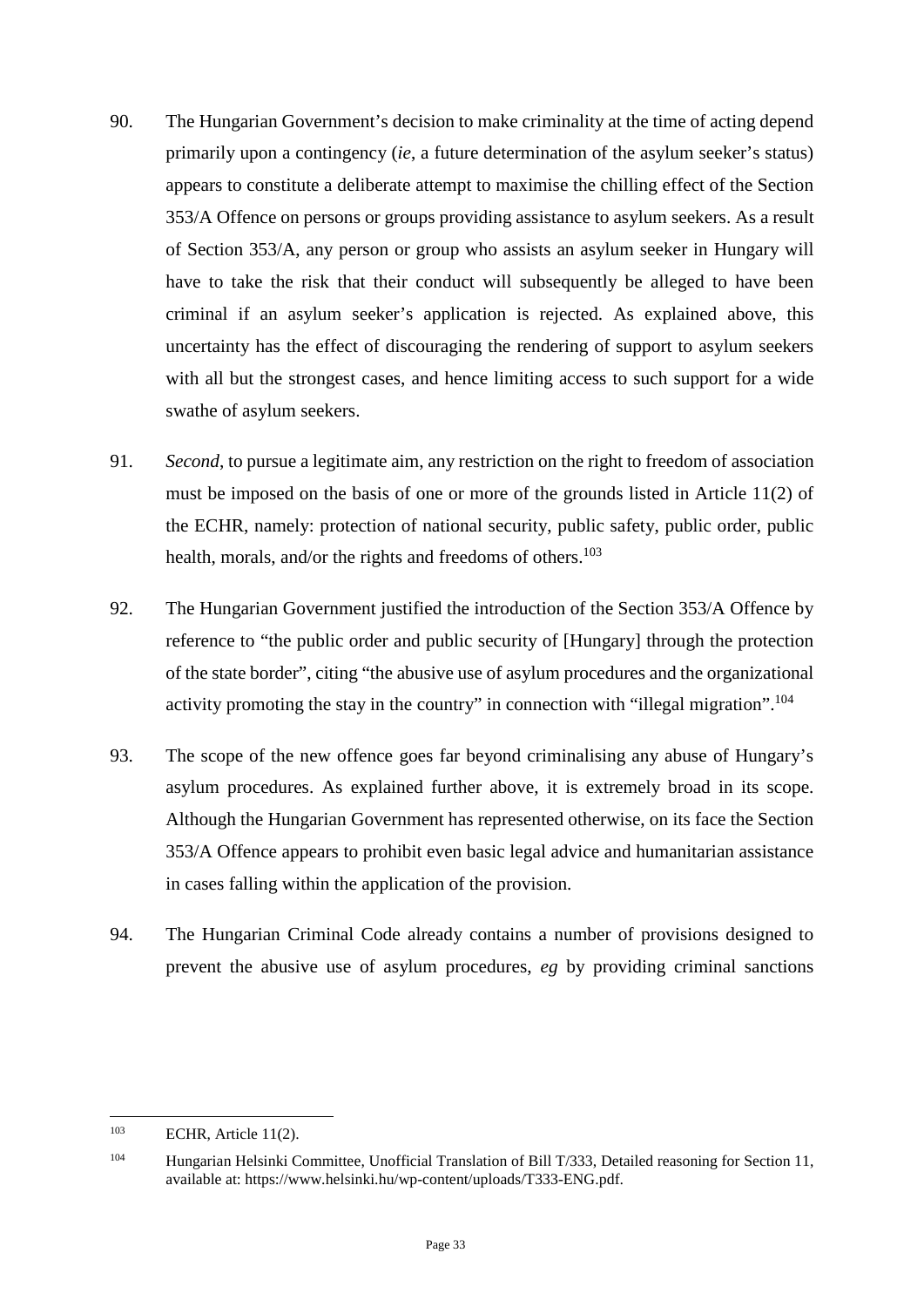against illegal border crossing, human smuggling, and the facilitation of illegal residence, including through marriage (and other forms of family-related) fraud.<sup>[105](#page-35-0)</sup>

- 95. The circumstances surrounding the introduction of the Section 353/A Offence also undermine any claim that it is in pursuit of public order and public security. The overarching aim of the Section 353/A Offence is to curtail immigration in general, on the asserted basis that "Hungarians … do not want Hungary to become an immigrant country".[106](#page-35-1) While the Hungarian Government in its explanatory notes supporting the introduction of the Section 353/A Offence asserts that "immigration" in general poses risks to "national security", it does not explain this alleged connection, fails to distinguish between different kinds of immigration and does not recognise the particular considerations that apply to asylum seekers.<sup>[107](#page-35-2)</sup>
- 96. As noted above, the Section 353/A Offence was formally introduced to the Hungarian Parliament as part of the "STOP Soros Act Package", and in the context of statements such as that of the spokesperson of the ruling Fidesz's parliamentary group that:

It is precisely because of such, migrant-friendly organisations threatening national security, that the Stop Soros legislative proposals must be put on Parliament's agenda.<sup>[108](#page-35-3)</sup>

97. Taking all circumstances into account, the Asylum Legislation thus "raise[s] serious doubts about the legitimacy of the aim behind  $[it]$ ".<sup>[109](#page-35-4)</sup> In the words of the Venice Commission, the Section 353/A Offence is much more like "a pretext to control NGOs", "restrict their ability to carry out their legitimate work" and generally "hinder persons

<span id="page-35-0"></span><sup>105</sup> *See* Official translation of Act C of 2012 on the Criminal Code by the Ministry of Justice, Sections 352/A, 353, 354 and 355, available at: http://njt.hu/translated/doc/J2012T0100P\_20200331\_FIN.PDF.

<span id="page-35-1"></span><sup>&</sup>lt;sup>106</sup> Hungarian Helsinki Committee, Unofficial Translation of Bill T/333, General reasoning, available at: https://www.helsinki.hu/wp-content/uploads/T333-ENG.pdf.

<span id="page-35-2"></span><sup>107</sup> Hungarian Helsinki Committee, Unofficial Translation of Bill T/333, Detailed reasoning for Section 11, available at: https://www.helsinki.hu/wp-content/uploads/T333-ENG.pdf.

<span id="page-35-3"></span><sup>108</sup> Information update by the Hungarian Helsinki Committee, 'One year after – How legal changes resulted in blanket rejections, refoulement and systemic starvation in detention', 1 July 2019, p 2, available at: https://www.helsinki.hu/wp-content/uploads/One-year-after-2019.pdf.

<span id="page-35-4"></span><sup>109</sup> Venice Commission, OSCE/ODHIR, *Joint Opinion on the Provisions of the So-Called "Stop Soros" Draft Legislative Package Which Directly Affects NGOs*, 25 June 2018, para 80.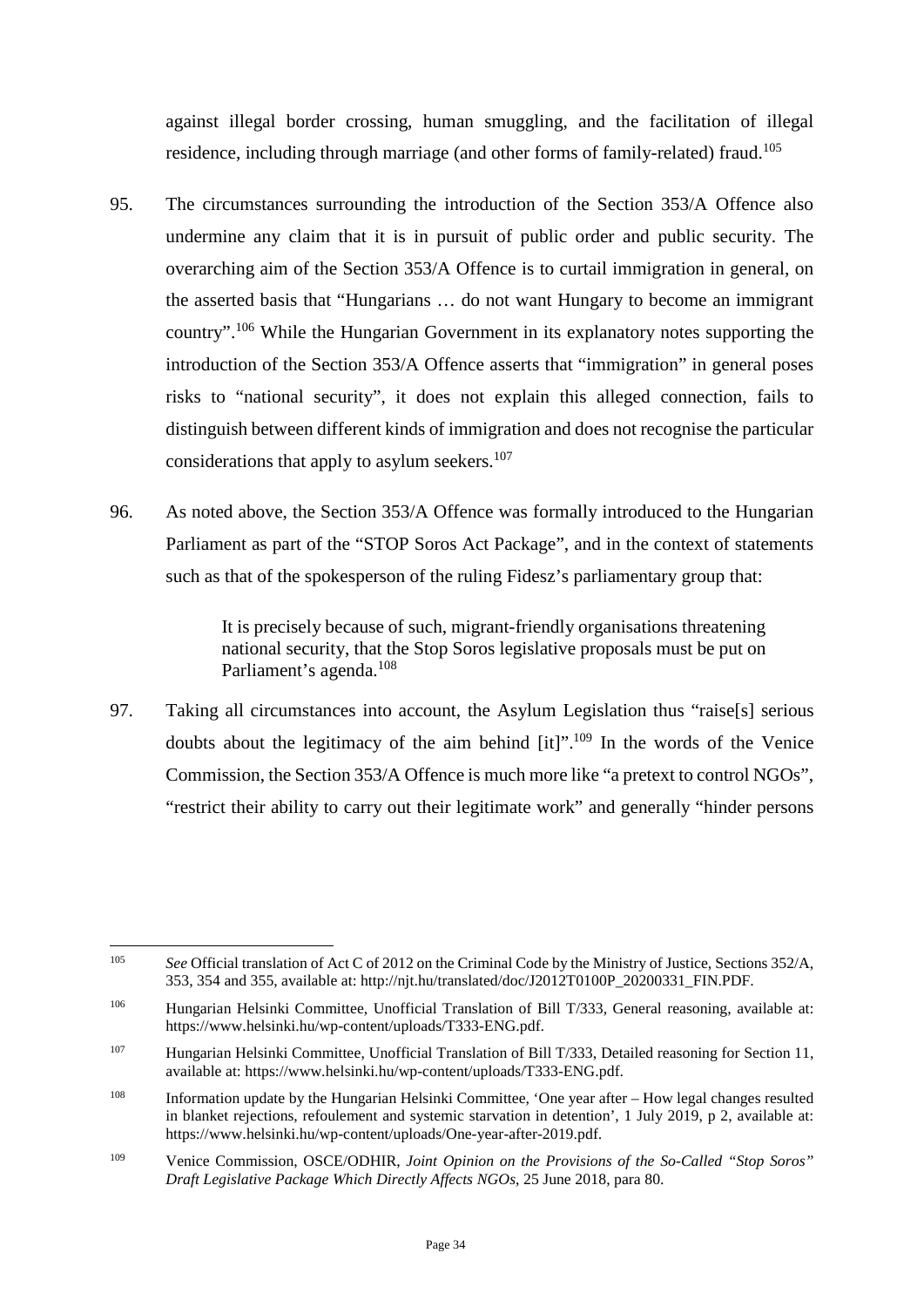from applying for asylum" than a measure genuinely aimed at curbing any abusive use of asylum procedures or otherwise protecting public order or public safety.[110](#page-36-0)

- 98. *Third*, to be necessary in a democratic society, legislation restricting rights "must answer a 'pressing social need', be proportionate to the 'legitimate aim', and the reasons adduced by the national authorities to justify it must be 'relevant and sufficient'."<sup>[111](#page-36-1)</sup> According to the jurisprudence of the ECtHR, only "convincing and compelling reasons" can justify restrictions on the right to freedom of association.<sup>[112](#page-36-2)</sup>
- 99. The Section 353/A Offence falls markedly short of this standard. As explained above, the purported aim of the Section 353/A Offence is to curb the abusive use of asylum procedures. However, the circumstances around the introduction of the offence indicate that the real aim is to curtail all immigration, including from legitimate asylum seekers. This is contrary to Hungary's obligations to asylum seekers under international law, including the Refugee Convention.<sup>[113](#page-36-3)</sup> Accordingly, the restriction on the right to freedom of association of asylum support NGOs and human rights defenders imposed by the Section 353/A Offence cannot credibly be said to address a pressing social need.
- 100. Even accepting for the sake of argument that the aim of the Section 353/A Offence is to curb the purportedly abusive use of asylum procedures, the restrictions it imposes on asylum support NGOs and human rights defenders' freedom of association is manifestly disproportionate to such an aim. The restriction is disproportionate in both scope and in gravity.
- 101. With respect to scope, the Section 353/A Offence criminalises even basic assistance rendered by NGOs or individual human rights defenders to asylum applicants, such as the dissemination of information and materials, irrespective of the merit of their applications.

<span id="page-36-0"></span><sup>110</sup> Venice Commission, OSCE/ODHIR, *Joint Opinion on the Provisions of the So-Called "Stop Soros" Draft Legislative Package Which Directly Affects NGOs*, 25 June 2018, para 80.

<span id="page-36-1"></span><sup>111</sup> European Court of Human Rights, *Guide on Article 11 of the European Convention on Human Rights, Freedom of assembly and association*, 31 August 2019, para 64.

<span id="page-36-2"></span><sup>112</sup> *Gorzelik and Others v Poland*, ECtHR [GC], no 44158/98, Judgment, 17 February 2004, para 88.

<span id="page-36-3"></span><sup>113</sup> *See* paras 128-132 below.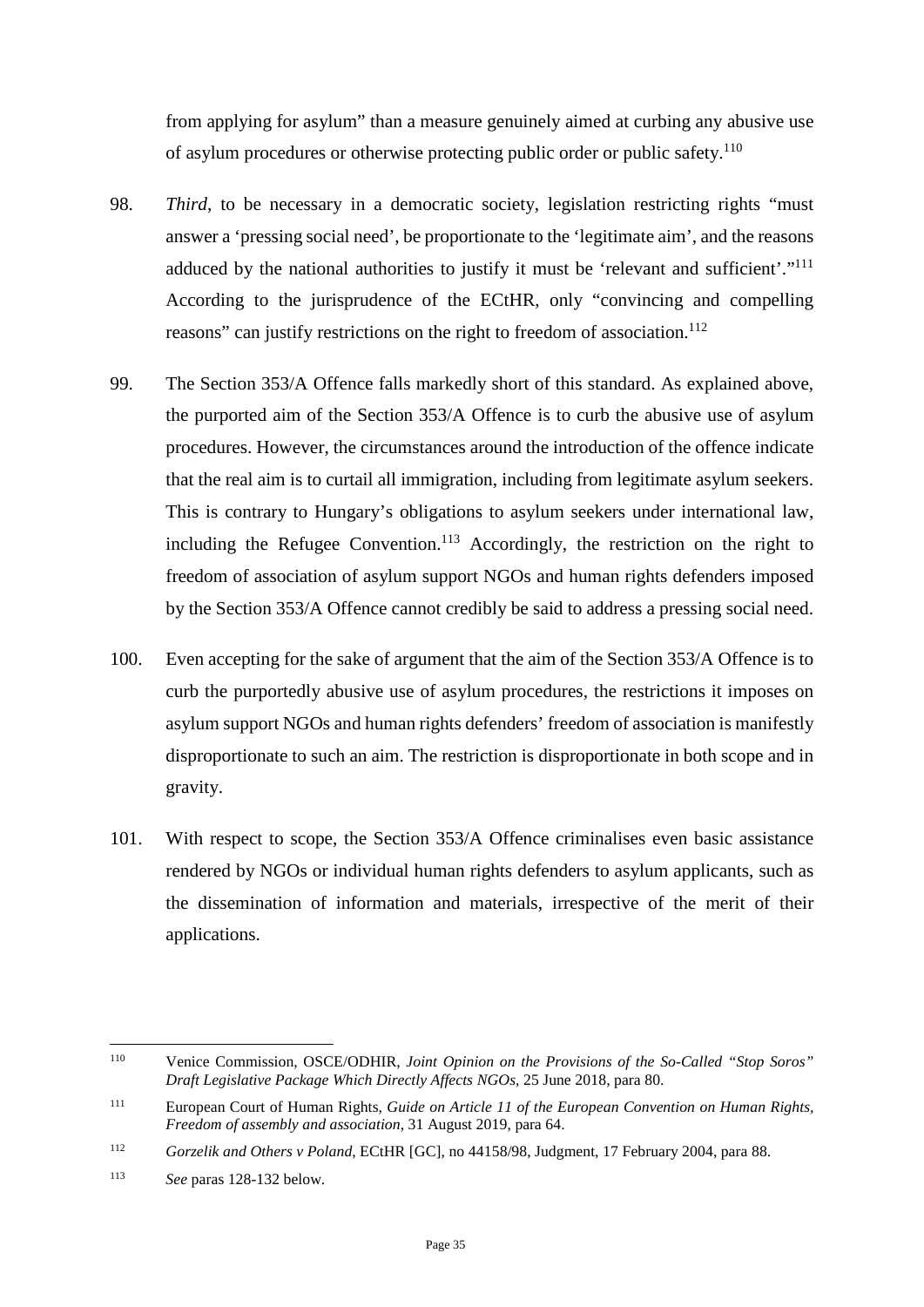102. As to gravity, the Section 353/A Offence imposes criminal sanctions for a broad range of legitimate asylum support work rendered by NGOs and individual human rights defenders. This directly contravenes the international standards of protection set out in instruments such as the Declaration on Human Rights Defenders and UN Principles and Guidelines to ensure a safe and accessible working environment for human rights defenders and refrain from criminalising or penalising them for their work (including in the support and assistance rendered to migrants).<sup>[114](#page-37-1)</sup> The imposition of personal criminal liability (including imprisonment of up to a year) is also clearly excessive in view of the breadth of the Section 353/A Offence, which could capture even very minor assistance, including indirect assistance such as funding.

#### <span id="page-37-0"></span>**2. Freedom of expression**

103. Article 11 of the EU Charter provides that:

Everyone has the right to freedom of expression. This right shall include freedom to hold opinions and to receive and impart information and ideas without interference by public authority and regardless of frontiers.

- 104. Article 11 thus protects the right to freedom of expression and, in particular, the freedom to receive and impart information without interference. Article 6 of the Declaration of Human Rights Defenders explains that this includes the right, either individually or in association with others, "freely to publish, impart or disseminate to others views, information and knowledge on all human rights and fundamental freedoms".<sup>[115](#page-37-2)</sup>
- 105. The Section 353/A Offence directly interferes with the right to freedom of expression by criminalising the dissemination of information by NGOs and individuals engaged in asylum support work. The Section 353/A Offence specifically defines illegal "organising activity" to include the "making or dissemination of information materials" to certain asylum seekers. It therefore amounts to a restriction on the right to freedom of expression guaranteed to every person under the EU Charter and other relevant regional and international human rights instruments.

<span id="page-37-1"></span><sup>114</sup> *See* paras 146 and 169 below.

<span id="page-37-2"></span><sup>115</sup> *See* paras 154-156 below.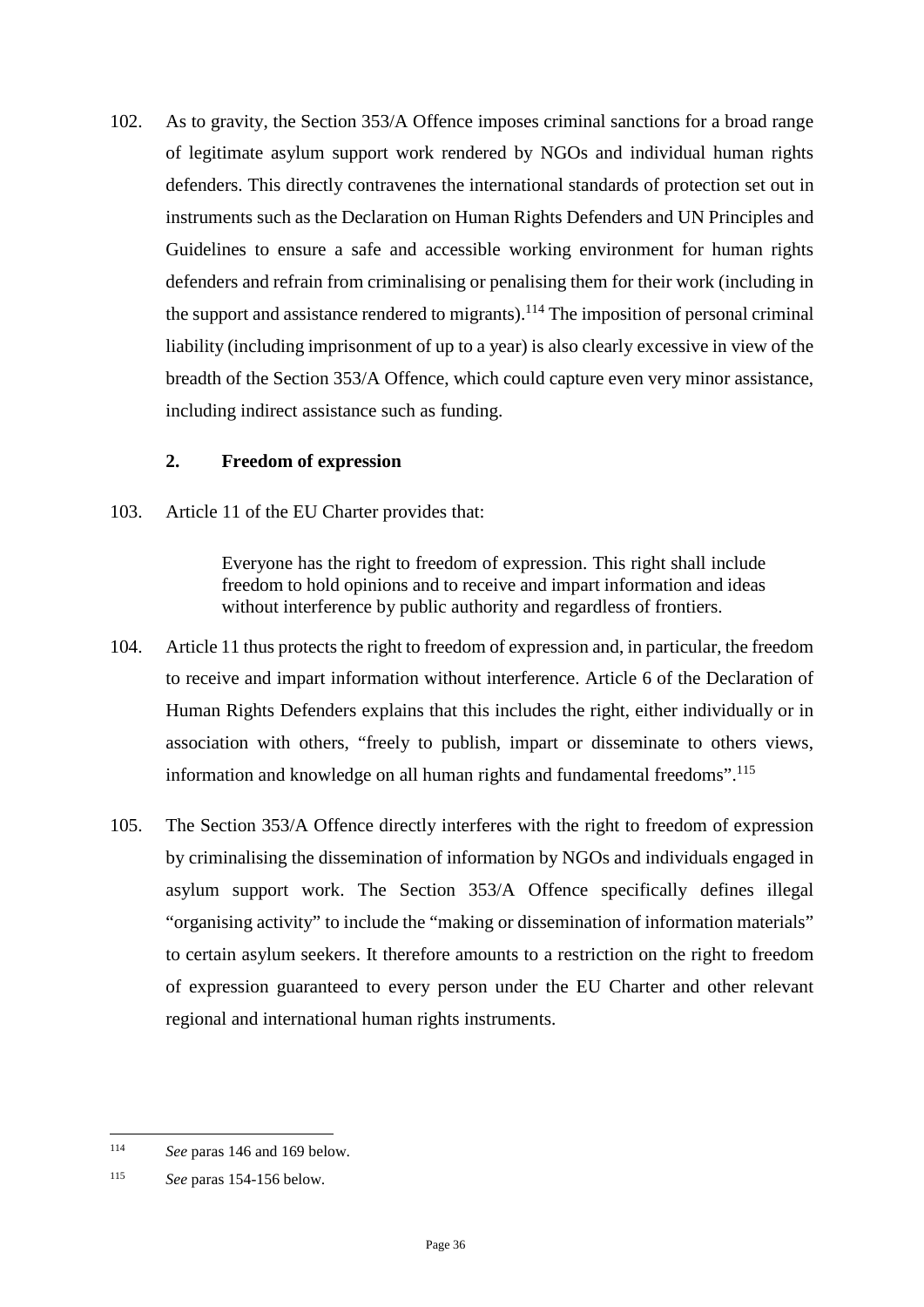106. As noted above, a limitation on a fundamental right such as freedom of expression can only be justified under the ECHR if it: (*a*) is "prescribed by law"; (*b*) pursues a legitimate aim (in particular, one of the aims set out in Article 10(2) of the ECHR); and (*c*) is "necessary in a democratic society".[116](#page-38-1) For the same reasons as set out above in respect of the Section 353/A Offence's restriction on the freedom of association, those conditions are not met here.

#### <span id="page-38-0"></span>**3. Freedom of movement**

107. Article 2(1) of Protocol No 4 to the ECHR provides that:

Everyone lawfully within the territory of a State shall, within that territory, have the right to liberty of movement and freedom to choose his residence.

- 108. The ECHR thus enshrines the right to freedom of movement as a fundamental right, which EU institutions must respect as a general principle of EU law.<sup>[117](#page-38-2)</sup>
- 109. The Section 46/F Ban prohibits individuals subject to criminal proceedings for allegedly committing the Section 353/A Offence (*ie* including those in relation to whom criminal conduct has not been proven), from entering the area situated within eight kilometres of the Hungarian border, thereby preventing access to asylum seekers. This is a clear restriction on the right to freedom of movement of such individuals, and it is particularly prejudicial considering that, until recently, asylum applications could only be lodged at the transit zones located on the Hungarian-Serbian border.
- 110. Article 2(3)-(4) of Protocol No 4 to the ECHR provides that the right to freedom of movement may be restricted only in certain circumstances. Article 2(3) prescribes a test

<span id="page-38-1"></span> $116$  ECHR, Article 10(2).

<span id="page-38-2"></span><sup>117</sup> *See* para 197-198 below.

The right to freedom of movement under the ECHR is discussed in this section instead of the right to freedom of movement guaranteed under Article 45(1) of the EU Charter and Articles 20(2)(a) and 21(1) of the TFEU, as the former is broader than the latter, which is primarily concerned with the freedom of movement between, and not within, Member States. *See* Case C-33/07, *Ministerul Administrației și Internelor – Direcția Generală de Pașapoarte București v Gheorghe Jipa*, Judgment, 10 July 2008, ECLI:EU:C:2008:396, para 18: "the right of freedom of movement includes both the right for citizens of the European Union to enter a Member State other than the one of origin and the right to leave the State of origin"; Case C-434/09, *Shirley McCarthy v Secretary of State for the Home Department*, Judgment, 5 May 2011, ECLI:EU:C:2011:277, para 45: "the Treaty rules governing freedom of movement for persons and the measures adopted to implement them cannot be applied to situations which have no factor linking them with any of the situations governed by European Union law and which are confined in all relevant respects within a single Member State."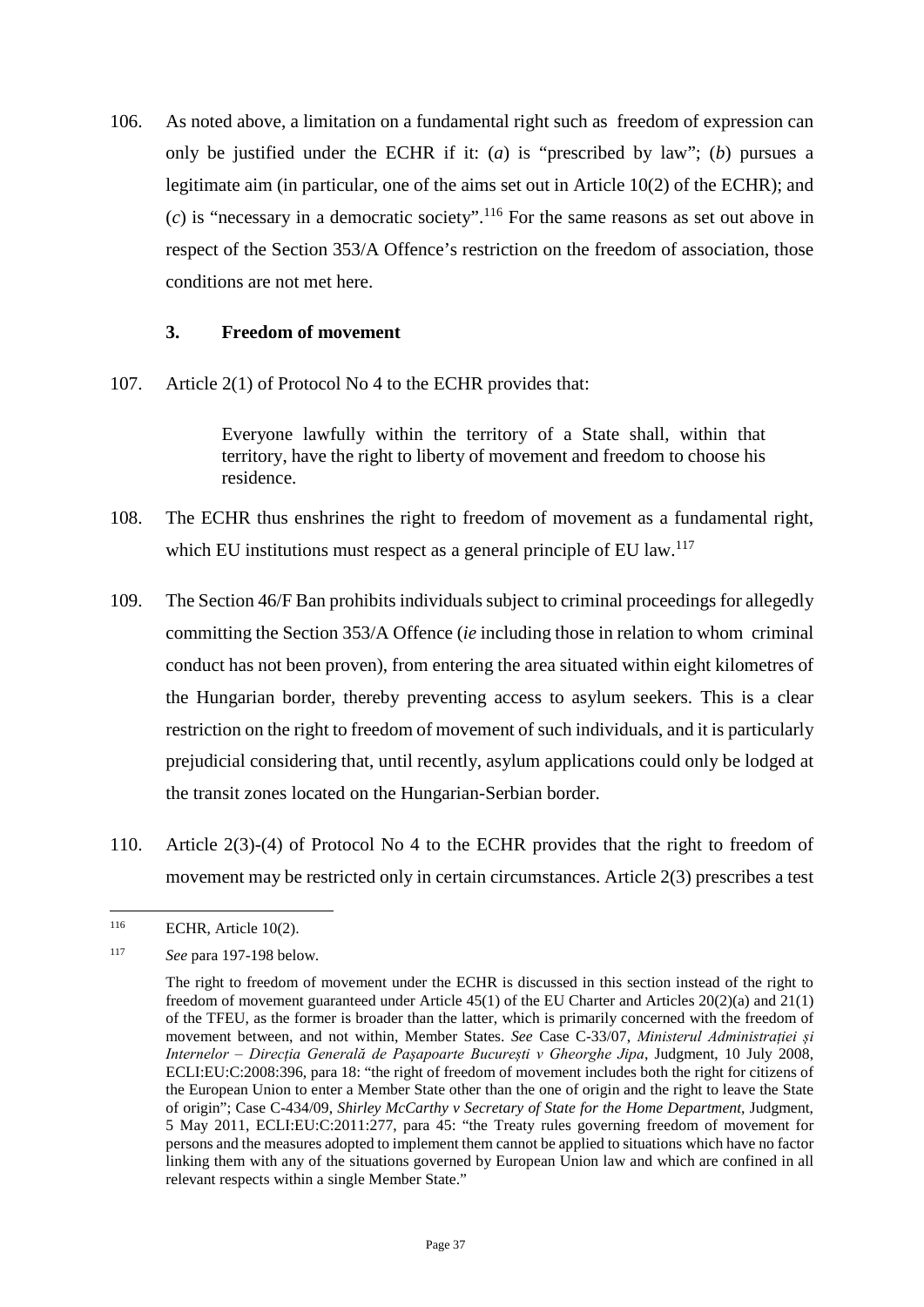similar to those applicable to restrictions on the rights to freedom of association and freedom of expression, <sup>[118](#page-39-0)</sup> requiring that any restriction (*a*) be "prescribed by law"; (*b*) pursue a legitimate aim (specifically, one of the aims set out in Article 2(3)); and (*c*) be "necessary in a democratic society". Article 2(4) provides additionally that a restriction on freedom of movement (*i*) "in particular areas" may be justified where it is (*ii*) "imposed in accordance with law" and (*iii*) "justified by the public interest in a democratic society."

- 111. Article 2(3) and 2(4) are thus different in scope, with the former "providing for restrictions for specified purposes but without limiting their geographical scope" and the latter "providing broadly for restrictions 'justified by the public interest' but limited in their geographical scope".[119](#page-39-1) The Section 46/F Ban falls short of the requirements of both.
- 112. *First*, with respect to the test under Article 2(3), for a restriction to be "prescribed by law", it must be accessible to the persons concerned and sufficiently precise so as to allow such persons to foresee to a reasonable degree the consequences of their actions.[120](#page-39-2) Even if the Section 46/F Ban could be considered to be accessible and foreseeable (to the extent anyone subject to criminal proceedings for allegedly committing the Section 353/A Offence is informed of that fact),  $^{121}$  $^{121}$  $^{121}$  it is premised on the

<span id="page-39-0"></span><sup>118</sup> *Timishev v Russia*, ECtHR, nos 55762/00 and 55974/00, Judgment, 13 December 2005, para 45: "… the structure of Article 2 of Protocol No. 4 is similar to that of Articles 8 to 11 of the Convention. In order to be compatible with the guarantees of Article 2 of Protocol No. 4, the impugned restriction should be 'in accordance with the law', pursue one or more of the legitimate aims contemplated in paragraph 3 and be 'necessary in a democratic society' (*see Raimondo v. Italy*, judgment of 22 February 1994, Series A no. 281-A, p. 19, § 39) or, where the restriction applies to particular areas only, be 'justified by the public interest in a democratic society' as established in paragraph 4."

<span id="page-39-1"></span><sup>119</sup> *Garib v The Netherlands*, ECtHR [GC], no 43494/09, Judgment, 6 November 2017, para 110. *See also*  Council of Europe, *Explanatory Report to Protocol No. 4 to the Convention for the Protection of Human Rights and Fundamental Freedoms, securing certain rights and freedoms other than those already included in the Convention and in the first Protocol thereto*, European Treaty Series – No 46, 16 September 1963, para 18.

<span id="page-39-2"></span><sup>120</sup> *See* para 85 above.

<span id="page-39-3"></span><sup>121</sup> It is not clear that this would be the case. *See* Information update by the Hungarian Helsinki Committee, 'One year after – How legal changes resulted in blanket rejections, refoulement and systemic starvation in detention', 1 July 2019, p 2, available at: https://www.helsinki.hu/wp-content/uploads/One-year-after-2019.pdf: "The provision does not even require formal accusation by a public prosecutor, a mere criminal proceeding initiated by the police suffices to order the ban."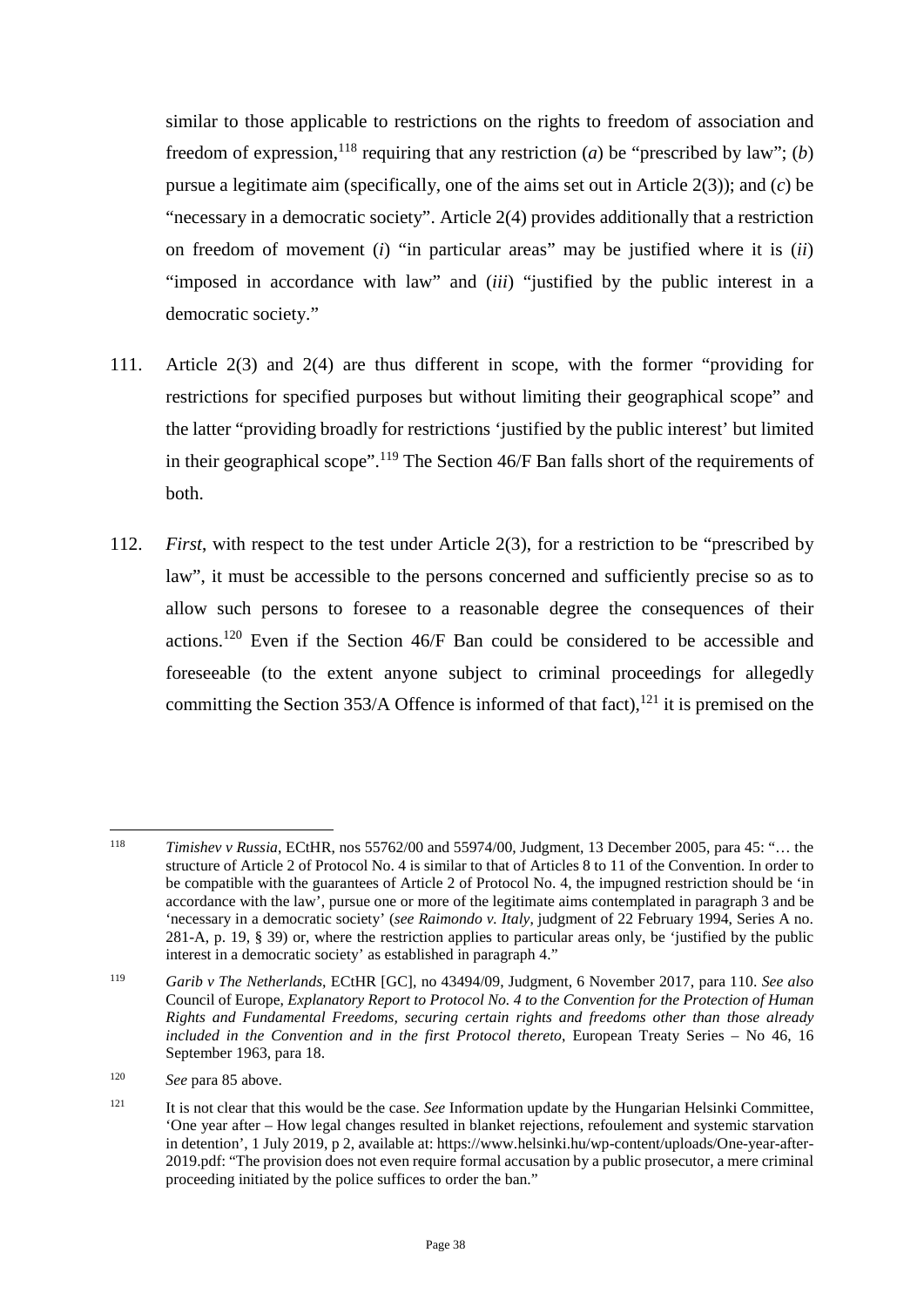suspicion of having committed the Section 353/A Offence, which, as already shown above, does not meet the requirements of being "prescribed by  $law$ ".<sup>[122](#page-40-0)</sup>

- 113. *Second*, to fall within Article 2(3), the restriction must also pursue one of the legitimate aims provided therein.<sup>[123](#page-40-1)</sup> As with the Section  $353/A$  Offence, the Hungarian Government justified the introduction of Section 46/F of the Police Act by reference to the public order and public security objective of protecting the integrity of the country's borders—in particular, to prevent the circumvention of border crossing checks.<sup>[124](#page-40-2)</sup> It is unclear how the Section 46/F Ban, which prevents persons alleged to have assisted asylum seekers in making asylum applications that were subsequently rejected from coming within eight kilometres of the border, is at all related to this aim. The real aim of the Section 46/F Ban insofar as it relates to those assisting asylum seekers appears to be to prevent them from accessing the transit zones where asylum seekers were forced to stay in order to lodge their applications. In this regard, it is particularly telling that the Section 46/F Ban was introduced as part of the same "STOP Soros Act Package" as the Section 353/A Offence, the overarching aim of which was, as noted above, to prevent Hungary from "becom[ing] an immigrant country."[125](#page-40-3)
- 114. *Third*, Article 2(3) also requires that the relevant restriction be "necessary in a democratic society", requiring it to answer a pressing need and be proportionate to the legitimate aim.[126](#page-40-4) The Section 46/F Ban falls short of this standard. The Section 46/F Ban does not pursue a legitimate aim, as explained above. Even if it did, the Section 46/F Ban fails the proportionality test. Not only is it premised on the commission of an offence which itself is disproportionate to its purported aim, as explained above,  $127$  the mere allegation that a person committed the Section 353/A Offence—as opposed to the proven fact—is sufficient to trigger the ban. In addition, as the Venice Commission has

<span id="page-40-0"></span><sup>122</sup> *See* paras 86-90 above.

<span id="page-40-1"></span><sup>123</sup> *Stamose v Bulgaria*, ECtHR, no 29713/05, Judgment, 27 November 2012, para 30.

<span id="page-40-2"></span><sup>&</sup>lt;sup>124</sup> Hungarian Helsinki Committee, Unofficial Translation of Bill T/333, Detailed reasoning for Section 2, available at: https://www.helsinki.hu/wp-content/uploads/T333-ENG.pdf: "Hungary can thus comply with the requirement of Article 13 (2) of the Schengen Borders Code, according to which border surveillance must be implemented in such a way as to prevent and discourage persons from circumventing the checks at border crossing points." *See also* para 92 above.

<span id="page-40-3"></span><sup>125</sup> Hungarian Helsinki Committee, Unofficial Translation of Bill T/333, General reasoning, available at: https://www.helsinki.hu/wp-content/uploads/T333-ENG.pdf. *See also* paras 95-97 above.

<span id="page-40-4"></span><sup>126</sup> *See* para 98 above.

<span id="page-40-5"></span><sup>127</sup> *See* paras 99-102 above.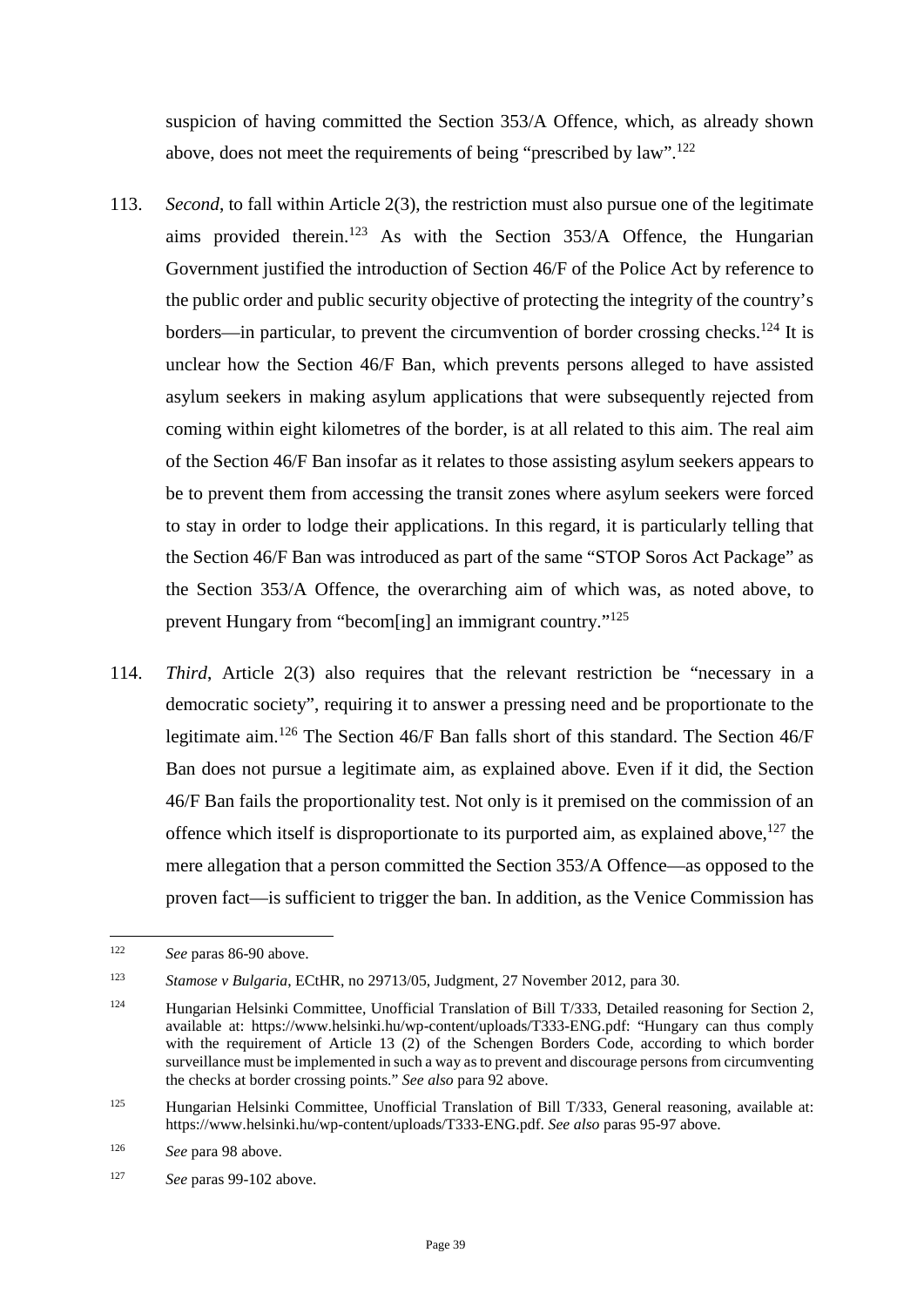noted, there is no temporal limitation on the ban and Section 46/F of the Police Act is silent on the judicial protection available to the person on whom the ban is imposed.<sup>[128](#page-41-0)</sup>

- 115. For all these reasons the restriction on the freedom of movement imposed by the Section 46/F Ban cannot be justified by reference to Article 2(3) of Protocol No 4.
- 116. For similar reasons, the Section 46/F Ban also falls short of the conditions of Article 2(4), which permits restrictions (*i*) "in particular areas"; (*ii*) "in accordance with law"; and (*iii*) "justified by the public interest in a democratic society."
- 117. The condition that restrictions be limited to "particular areas" requires that they are "localised within a well-defined area."[129](#page-41-1) The Section 46/F Ban arguably satisfies this requirement, based on the eight-kilometre zone defined in the legislation.
- 118. However, the Section 46/F Ban does not satisfy the requirement that any such restriction is "in accordance with law", a similar condition to that of Article 2(3)'s "prescribed by law".<sup>[130](#page-41-2)</sup> Thus, for the same reasons as those set out above, the Section 46/F Ban does not possess the requisite certainty and foreseeability to be "in accordance with law".<sup>[131](#page-41-3)</sup>
- 119. Further, Article 2(4) also requires that the relevant restriction on the freedom of movement be "justified by the public interest in a democratic society." This means that: "it must pursue a 'legitimate aim' and there must be a 'reasonable relationship of proportionality between the means employed and the aim sought to be realised'."[132](#page-41-4) The Section 46/F Ban fall shorts because, as already shown above, it neither pursues a legitimate aim, nor is it proportionate to its purported aim.<sup>[133](#page-41-5)</sup> It cannot therefore be justified by Article 2(4) of Protocol No 4.

<span id="page-41-5"></span><sup>133</sup> *See* paras 113-114 above.

<span id="page-41-0"></span><sup>128</sup> Venice Commission, OSCE/ODHIR, *Joint Opinion on the Provisions of the So-Called "Stop Soros" Draft Legislative Package Which Directly Affects NGOs*, 25 June 2018, paras 97-99.

<span id="page-41-1"></span><sup>129</sup> Council of Europe, *Explanatory Report to Protocol No. 4 to the Convention for the Protection of Human Rights and Fundamental Freedoms, securing certain rights and freedoms other than those already included in the Convention and in the first Protocol thereto*, European Treaty Series – No 46, 16 September 1963, para 18.

<span id="page-41-2"></span><sup>130</sup> *Garib v The Netherlands*, ECtHR [GC], no 43494/09, Judgment, 6 November 2017, para 114.

<span id="page-41-3"></span><sup>131</sup> *See* para 112 above.

<span id="page-41-4"></span><sup>132</sup> *Garib v The Netherlands*, ECtHR, no 43494/09, Judgment, 23 February 2016, para 109.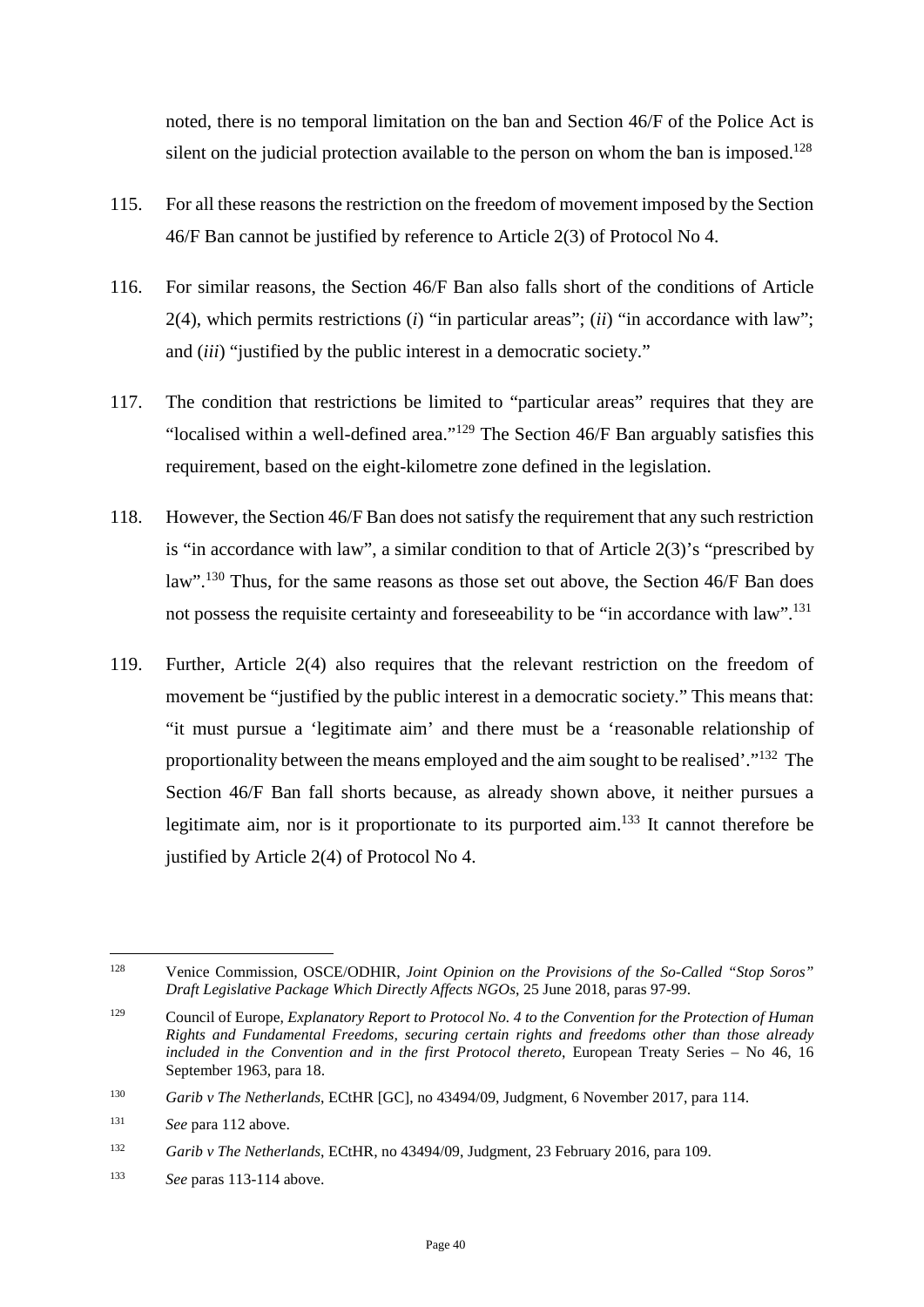### <span id="page-42-0"></span>**C. BY VIOLATING THE RIGHTS OF HUMAN RIGHTS DEFENDERS, THE ASYLUM LEGISLATION ALSO VIOLATES THE RIGHTS OF ASYLUM SEEKERS**

- 120. By imposing limits on and criminalising the activities of NGOs and human rights defenders engaged in asylum support work, Hungary's Asylum Legislation also infringes the rights of asylum seekers.
- 121. As noted above, the Asylum Procedures Directive and the Reception Conditions Directive oblige Member States to adopt the measures necessary to ensure that applicants for international protection have the opportunity and the right to communicate with persons, including the UNHCR, and to receive information, legal assistance and other counselling.<sup>[134](#page-42-1)</sup>
- 122. This is consistent with core international law standards that concern asylum seekers, including the right to seek and enjoy asylum from persecution, $135$  the right to public relief and assistance,  $^{136}$  $^{136}$  $^{136}$  the right to information,  $^{137}$  $^{137}$  $^{137}$  the right to access to justice and legal assistance, $138$  and the protection for a child who is seeking refugee status or who is considered a refugee. $139$
- 123. Asylum seekers' right to information, legal assistance and other counselling is also protected as part of the fundamental freedom "to receive and impart information and ideas without interference by public authority and regardless of frontiers" guaranteed under Article 10 of the ECHR and Article 11 of the EU Charter.
- 124. By threatening human rights defenders engaged in asylum support work with the risk of personal criminal liability arising out of the support they provide to asylum seekers and thus discouraging the provision of such services, the Section 353/A Offence indirectly deprives seekers of asylum from Hungary of their rights to receive such information, advice and counselling.

<span id="page-42-1"></span><sup>134</sup> Asylum Procedures Directive, Articles 12(1)(c) and 22(1). *See further* paras 185-188 below.

<span id="page-42-2"></span><sup>135</sup> Universal Declaration of Human Rights, Article 14.

<span id="page-42-3"></span><sup>136</sup> Refugee Convention, Article 23.

<span id="page-42-4"></span><sup>137</sup> UN Principles and Guidelines, Principle 16; ECHR, Article 11; ICCPR, Article 19; Universal Declaration of Human Rights, Article 19.

<span id="page-42-5"></span><sup>138</sup> Refugee Convention, Article 16; UN Principles and Guidelines, Principle 3, Guidelines 2-3.

<span id="page-42-6"></span><sup>139</sup> Convention on the Rights of the Child, Article 22.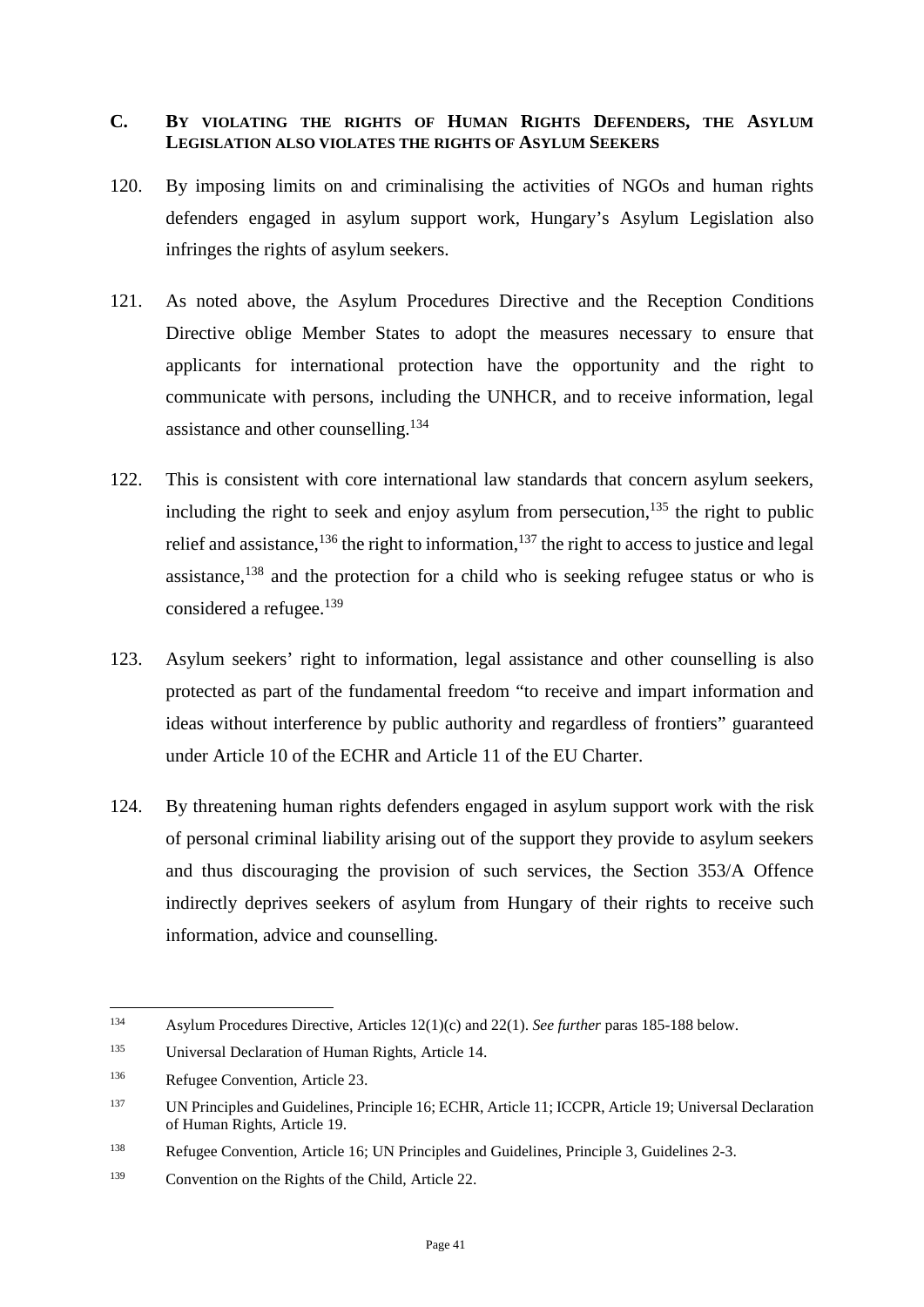- 125. For instance, the criminalisation of the specific act of distributing information to asylum seekers can be expected to produce, and is intended to produce, a chilling effect on asylum support work in Hungary and jeopardises the rights of asylum seekers to be informed about their status and rights and to receive legal advice.
- 126. In addition, the criminalisation of other "organising activity" intrinsic to NGOs and others defending human rights, such as operating networks and accessing funding or other material support, deprive and seek to deprive such organisations of the resources required to operate and accordingly further diminish the support that they are able to provide to asylum seekers.
- 127. By criminalising the activities of defenders, Hungary renders and seeks to render the rights of those defended (*ie*, asylum seekers)—under the Asylum Procedures Directive, the Reception Conditions Directive and the fundamental rights recognised under EU law, as well as relevant international law—illusory, rather than real and effective.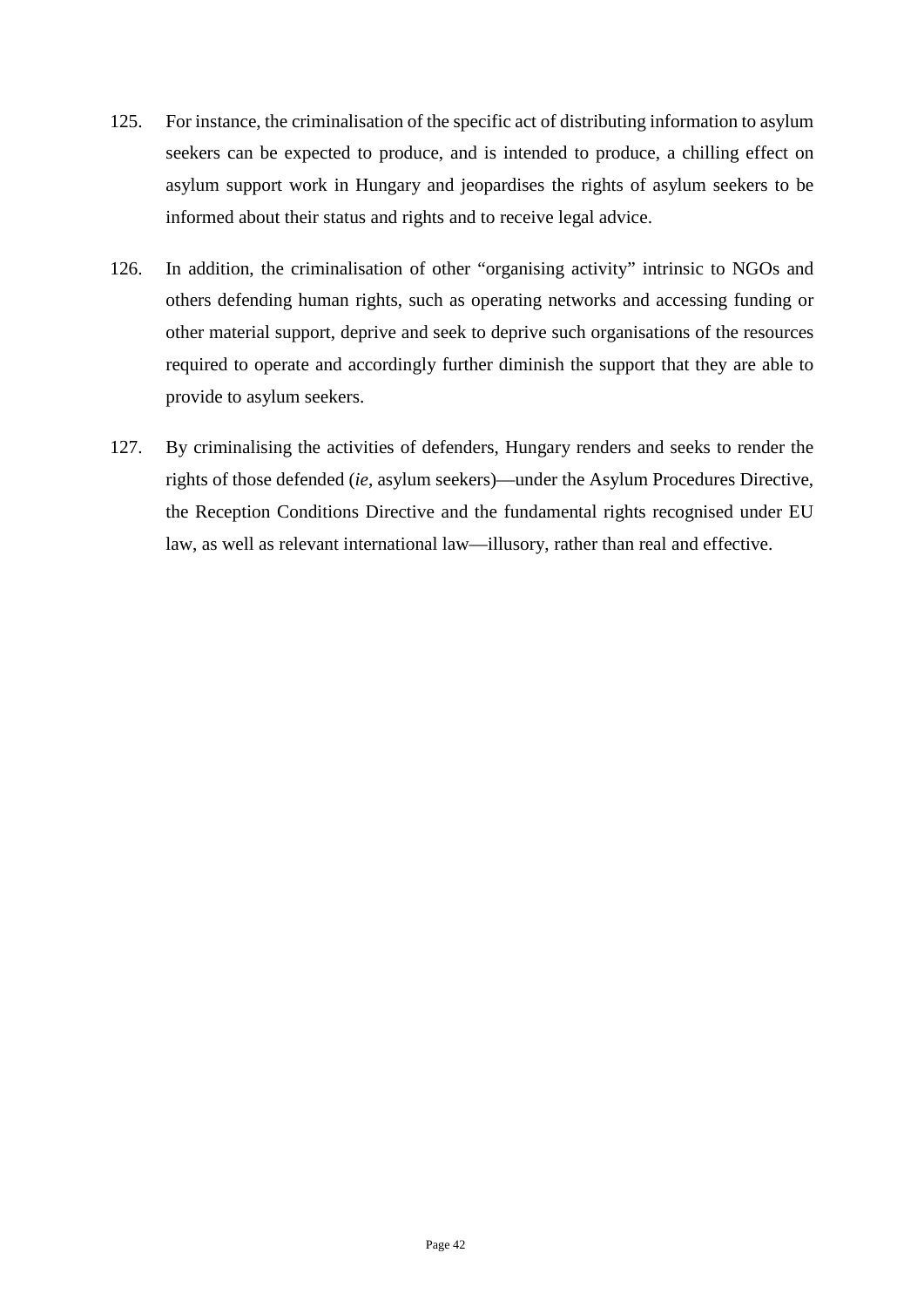Philip Lymb<br>ShMBL

Philip Lynch (Executive Director) Sarah Brooks (Brussels Representative)

**XISHR** FOR HUMAN RIGHTS

Katarina Bervar Sternad (Executive Director)



Charles

Ben Juratowitch QC Annie Pan Gabriel Fusea

Row the

Robert Kirkness Daniel Müller

**THORNDON** CHAMBERS

Daniel



(Wi) Freshfields Bruckhaus Deringer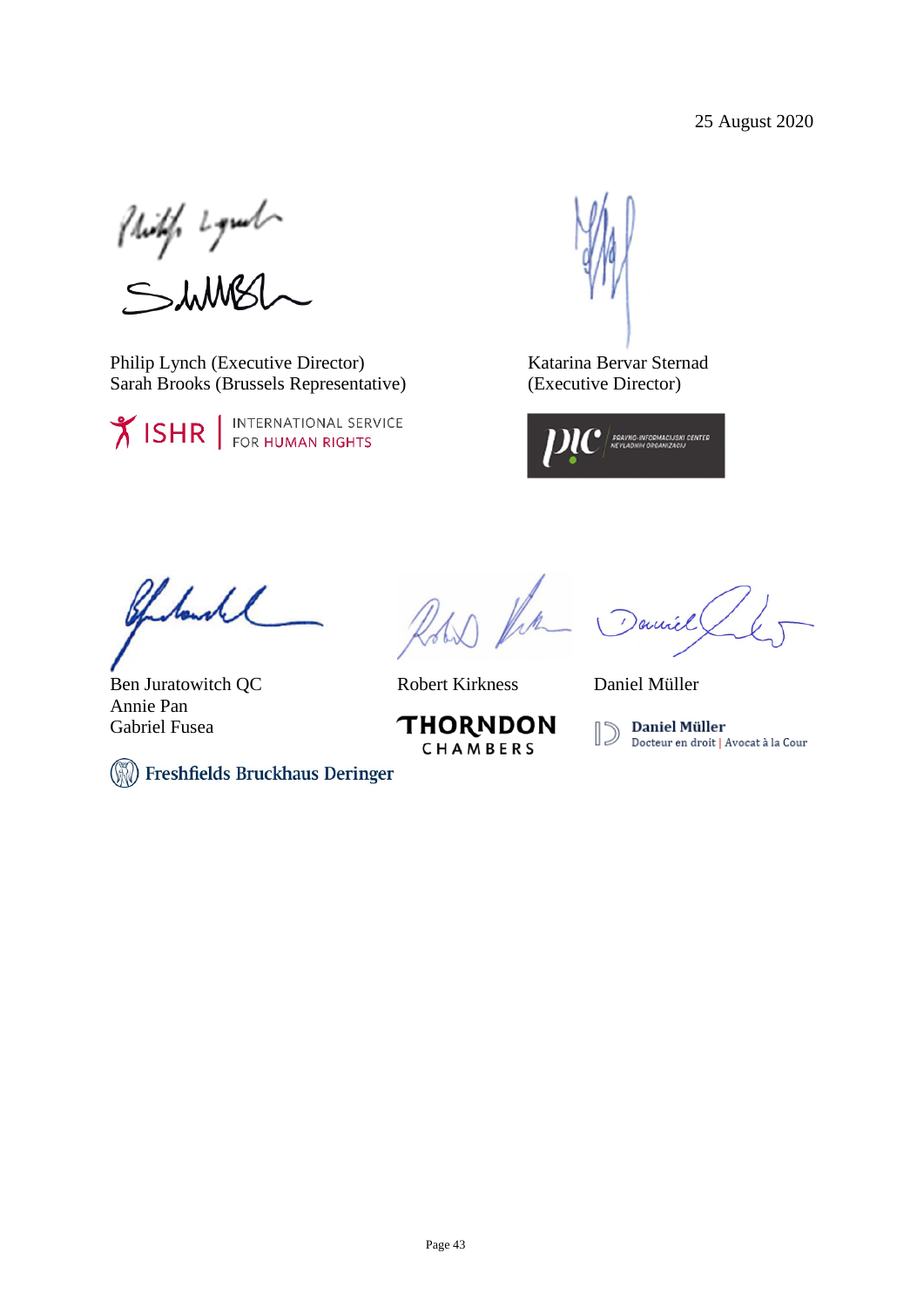### <span id="page-45-0"></span>**V. APPENDIX**

#### <span id="page-45-1"></span>**A. RELEVANT INTERNATIONAL LAW**

### <span id="page-45-3"></span><span id="page-45-2"></span>**1. International protection of the rights of asylum seekers and migrants**

### *a. The 1951 Convention relating to the Status of Refugees and its 1967 Protocol*

- 128. The right to seek asylum is a fundamental human right. Article 14 of the Universal Declaration of Human Rights<sup>[140](#page-45-4)</sup> provides that all persons have the right "to seek and to enjoy in other countries asylum from persecution".<sup>[141](#page-45-5)</sup>
- 129. The obligations of States towards asylum seekers and refugees are set out primarily in the Refugee Convention and its Protocol, to which all EU Member States are parties. Hungary acceded to both on 14 March 1989.<sup>[142](#page-45-6)</sup> Although the EU is not a Contracting Party to the Refugee Convention or the Protocol, EU institutions have an obligation, at a minimum, not to impede Member States' adherence to these international instruments.[143](#page-45-7) Under Article 78 TFEU, the EU's common policy on asylum, subsidiary protection and temporary protection (*CEAS*), "must be in accordance with the [Refugee Convention] and the [Protocol], and other relevant treaties".<sup>[144](#page-45-8)</sup>
- 130. Under the Refugee Convention, a refugee is an individual who:

… owing to a well-founded fear of being persecuted for reasons of race, religion, nationality, membership of a particular social group or political opinion, is outside the country of his nationality and is unable or, owing to such fear, is unwilling to avail himself of the protection of that country; or who, not having a nationality and being outside the country of his

<span id="page-45-4"></span><sup>&</sup>lt;sup>140</sup> United Nations, General Assembly, Resolution 217 A (III), Universal Declaration of Human Rights, 10 December 1948 (the *Universal Declaration of Human Rights*).

<span id="page-45-5"></span><sup>141</sup> Universal Declaration of Human Rights, Article 14(1).

<span id="page-45-6"></span><sup>142</sup> Depositary Notification C.N.60.1989.TREATIES-1/1, 18 April 1989.

<span id="page-45-7"></span><sup>143</sup> Case T-315/01, *Yassin Abdullah Kadi v Council of the European Union*, Judgment, 21 September 2005, ECLI:EU:T:2005:332, para 197; Case C-812/79, *Attorney General v Burgoa*, Judgment, 14 October 1980, ECLI:EU:C:1980:231, para 9.

<span id="page-45-8"></span><sup>144</sup> TFEU, Article 78. *See also* EU Charter, Article 18; Asylum Procedures Directive and Reception Conditions Directive, Preambles. *See also* Joined Cases C-411/10 and C-493/10 *NS v United Kingdom and ME v Ireland*, Judgment, 21 December 2011, ECLI:EU:C:2011:865, para 4.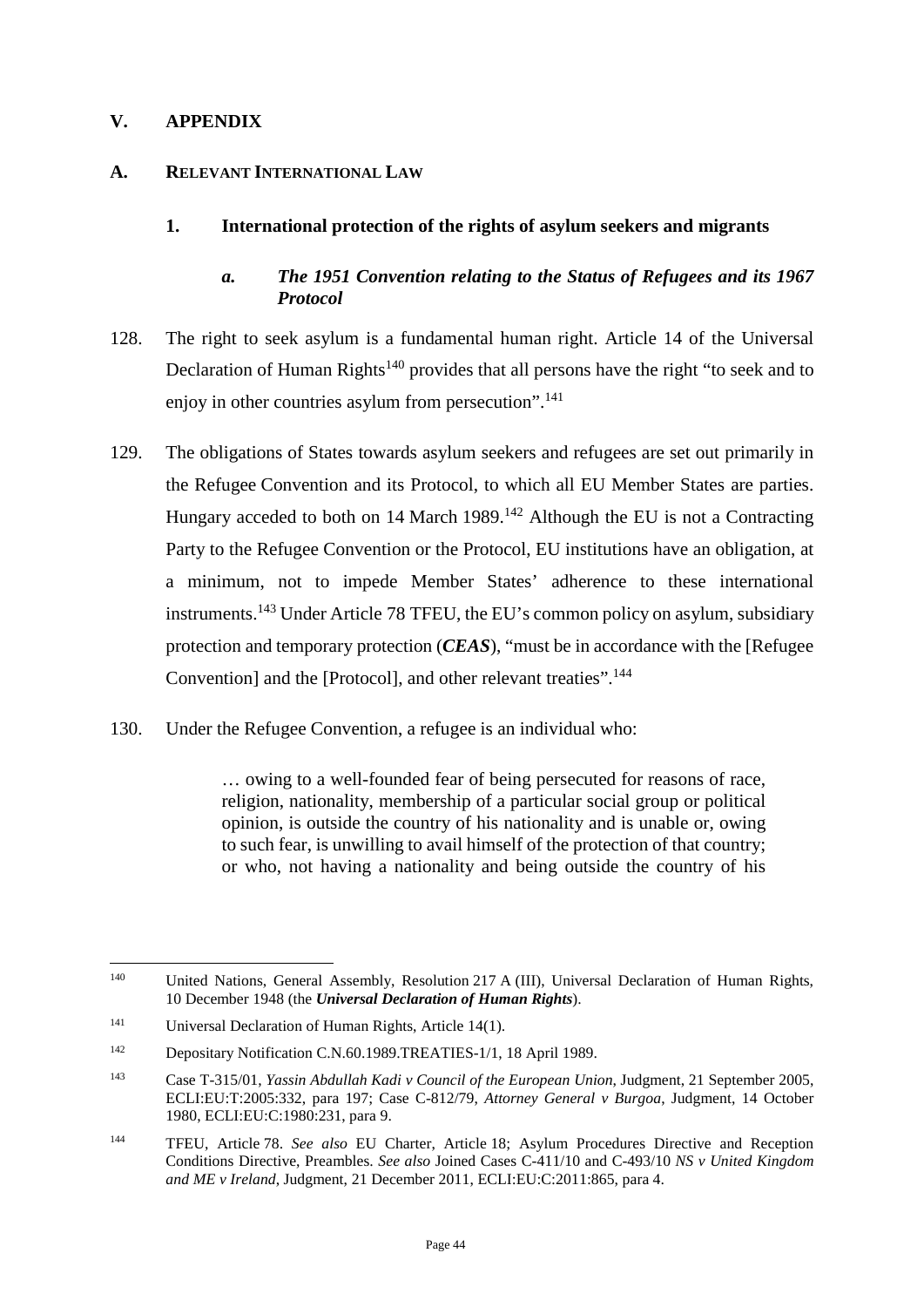former habitual residence as a result of such events, is unable or, owing to such fear, is unwilling to return to it. $145$ 

- 131. Once a refugee has reached the territory of a State which is a party to the Refugee Convention, he or she enjoys essential rights.<sup>[146](#page-46-2)</sup> Of particular importance for present purposes are the prohibition of expulsion or return (*non-refoulement*),<sup>[147](#page-46-3)</sup> the right to public relief and assistance,  $148$  as well as the right to legal assistance, an integral part of the right to free access to courts.<sup>[149](#page-46-5)</sup> These rights necessarily imply that States must establish a legal framework that permits asylum seekers to benefit from these rights and permits human rights defenders to provide the support, information and assistance to which refugees are entitled.
- 132. The 1989 Convention on the Rights of the Child further provides explicitly for the protection of child asylum seekers, requiring States to ensure that children "receive appropriate protection and humanitarian assistance in the enjoyment of applicable rights",[150](#page-46-6) and to cooperate with international, national and other entities so as to facilitate family reunification where possible.<sup>[151](#page-46-7)</sup> The protection of such rights likewise requires the establishment of a legal framework conducive to the rendering of support, information and assistance by human rights defenders, particularly given the especially vulnerable situation of child asylum seekers.

### <span id="page-46-0"></span>*b. Rights granted to migrants under international legal instruments*

133. In addition to the specific rights granted to asylum seekers and refugees by virtue of their status as such, migrants in irregular situations also benefit from the universal human rights accorded to every person. In this regard, the Universal Declaration of

<span id="page-46-1"></span><sup>145</sup> Refugee Convention, Article 2.

<span id="page-46-2"></span><sup>146</sup> These rights include, *inter alia*, the right not to be forcibly returned to his or her country of origin or to a third State (Article 32 and 33); the right not to be prosecuted for illegal entry into his or her country of refuge (Article 31); economic rights, including a (qualified) right to seek wage-earning employment (Articles 17); the right to subsidised or free public education (Article 21); and the right to housing on terms made available to citizens (Article 22).

<span id="page-46-3"></span><sup>&</sup>lt;sup>147</sup> Refugee Convention, Article 33.

<span id="page-46-4"></span><sup>148</sup> Refugee Convention, Article 23.

<span id="page-46-5"></span><sup>149</sup> Refugee Convention, Article 16.

<span id="page-46-6"></span><sup>150</sup> Convention on the Rights of the Child, 20 November 1989, United Nations, *Treaty Series*, vol 1577, p 3 (the *Convention on the Rights of the Child*), Article 22(1).

<span id="page-46-7"></span><sup>151</sup> Convention on the Rights of the Child, Article 22(2).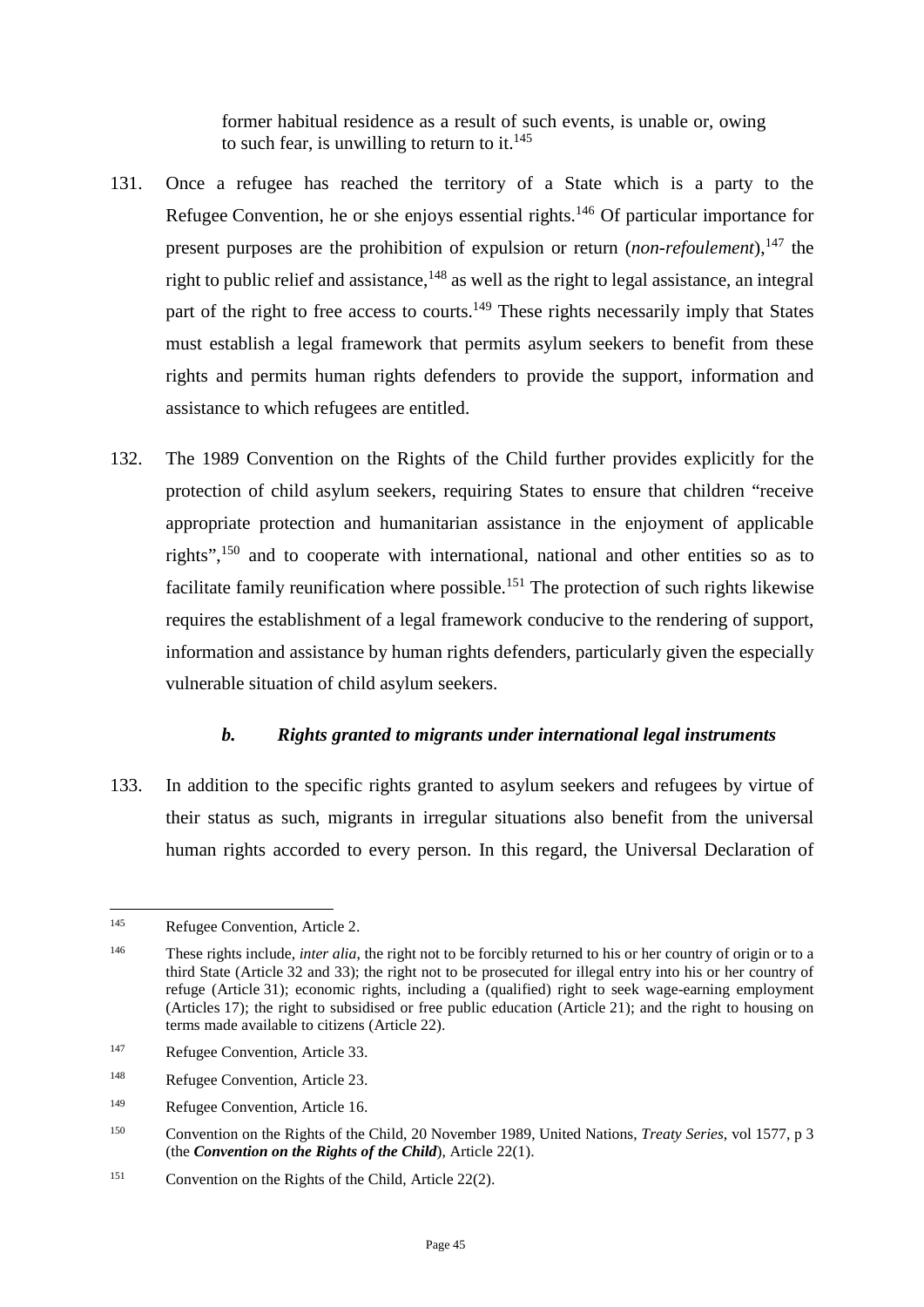Human Rights provides that "everyone" has the right to life, liberty and the security of person,[152](#page-47-0) and "no one" shall be subject to arbitrary detention or exile.[153](#page-47-1)

- 134. The UN Principles and Guidelines provide guidance on the application of the international human rights framework to migrants in situations of vulnerability. The principles elucidated therein are "drawn directly from international human rights law and related standards", and the corresponding guidelines "elaborate international best practice" and "are derived from the instruments themselves, from authoritative interpretations or recommendations by international human rights treaty bodies and special procedure mandate holders of the Human Rights Council".[154](#page-47-2)
- 135. Of note for present purposes, the UN Principles and Guidelines affirm that States have obligations to:
	- ensure that human rights are at the centre of efforts to address migration in all its phases (Principle 1), including by ensuring that States' national laws and measures are consistent with their international obligations and immediately reviewing and suspending, amending or repealing any laws or other measures that have a negative or disproportionate impact on the human rights of migrants;<sup>[155](#page-47-3)</sup>

<span id="page-47-0"></span><sup>152</sup> Universal Declaration of Human Rights, Article 3.

<span id="page-47-1"></span><sup>153</sup> Universal Declaration of Human Rights, Article 9.

<span id="page-47-2"></span><sup>154</sup> UN Principles and Guidelines, p 9.

<span id="page-47-3"></span><sup>155</sup> UN Principles and Guidelines, Principle 1, Guideline 2. This principle draws on legal obligations expressed in the ECHR (Article 1), the International Covenant on Civil and Political Rights (the *ICCPR*) (Article 2(1)), and the Universal Declaration of Human Rights (Article 2).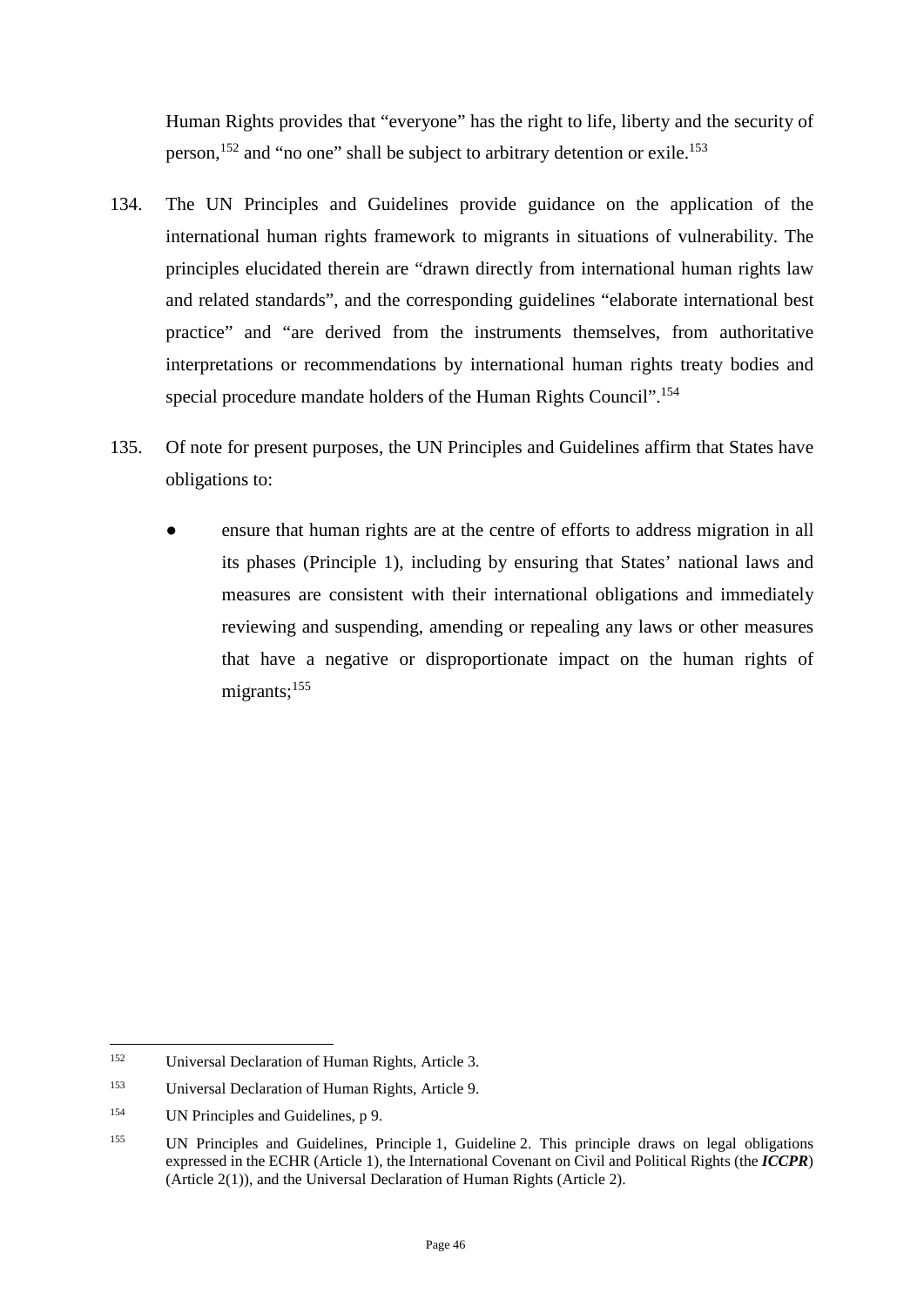- ensure that migrants have access to justice (Principle 3),  $156$  including by ensuring the availability of and their access to competent, independent, free and confidential legal and other assistance;<sup>[157](#page-48-1)</sup>
- **●** protect the lives and safety of migrants and ensure that all migrants facing risks to life or safety are rescued and offered immediate assistance (Principle  $4$ );<sup>[158](#page-48-2)</sup>
- ensure that all border governance measures protect human rights (Principle 5), <sup>[159](#page-48-3)</sup> including by ensuring that no migrant is criminalised for crossing a border  $irregularly, <sup>160</sup>$  $irregularly, <sup>160</sup>$  $irregularly, <sup>160</sup>$  and establishing or strengthening practical and effective mechanisms to assess the individual human rights situations of all migrants by, *inter alia*, making competent legal advice and representation available;<sup>[161](#page-48-5)</sup> and
- uphold migrants' right to information (Principle  $16$ ),  $162$  including by ensuring that migrants can obtain accurate and reliable information about their rights and situation,  $163$  developing information campaigns in consultation with migrants, providing information about their human rights and not deliberately fostering an anti-migrant environment.[164](#page-48-8)

<span id="page-48-0"></span><sup>156</sup> UN Principles and Guidelines, Principle 3. This principle draws on numerous international obligations that grant the right to equal treatment before the law and/or the right to an effective remedy. *See* ECHR Articles 6, 13; EU Charter, Articles 20, 47; ICCPR, Articles 2, 14; International Convention on the Elimination of All Forms of Racial Discrimination (*ICERD*), Articles 5(a), 6; Universal Declaration of Human Rights, Articles 7, 10. This is further inextricably linked to the right of refugees, asylum seekers and migrants to communicate with counsel of their own choosing: ICCPR, Article 14(3)(b); United Nations, *Report of the Human Rights Committee*, Official Records of the General Assembly, Fifty-First Session, Supplement No 40, Vol II, Annex VIII, section O at 98; *Kelly v Jamaica*, Communication No 537/1993, 17 July 1996, para 9.2.

<span id="page-48-1"></span><sup>157</sup> UN Principles and Guidelines, Principle 3, Guidelines 2 and 3.

<span id="page-48-2"></span><sup>158</sup> UN Principles and Guidelines, Principle 4. This principle is derived primarily from international obligations concerning the right to life. *See* ECHR, Article 2; EU Charter, Article 2; ICCPR, Articles 4, 6(1); Convention on the Rights of the Child, Article 6; Universal Declaration of Human Rights, Article 3.

<span id="page-48-3"></span><sup>159</sup> UN Principles and Guidelines, Principle 5. This principle is derived primarily from international obligations concerning the right to freedom of movement. *See* ECHR, Protocol 4, Article 2; ICCPR, Article 12; Universal Declaration of Human Rights, Article 13.

<span id="page-48-4"></span><sup>160</sup> UN Principles and Guidelines, Principle 5, Guideline 2.

<span id="page-48-5"></span><sup>161</sup> UN Principles and Guidelines, Principle 5, Guideline 6.

<span id="page-48-6"></span><sup>&</sup>lt;sup>162</sup> UN Principles and Guidelines, Principle 16. This principle draws upon international obligations concerning the right to freedom of expression. *See* ECHR, Article 11; ICCPR, Article 19; Universal Declaration of Human Rights, Article 19.

<span id="page-48-7"></span><sup>163</sup> UN Principles and Guidelines, Principle 16, Guideline 1.

<span id="page-48-8"></span><sup>164</sup> UN Principles and Guidelines, Principle 16, Guideline 2.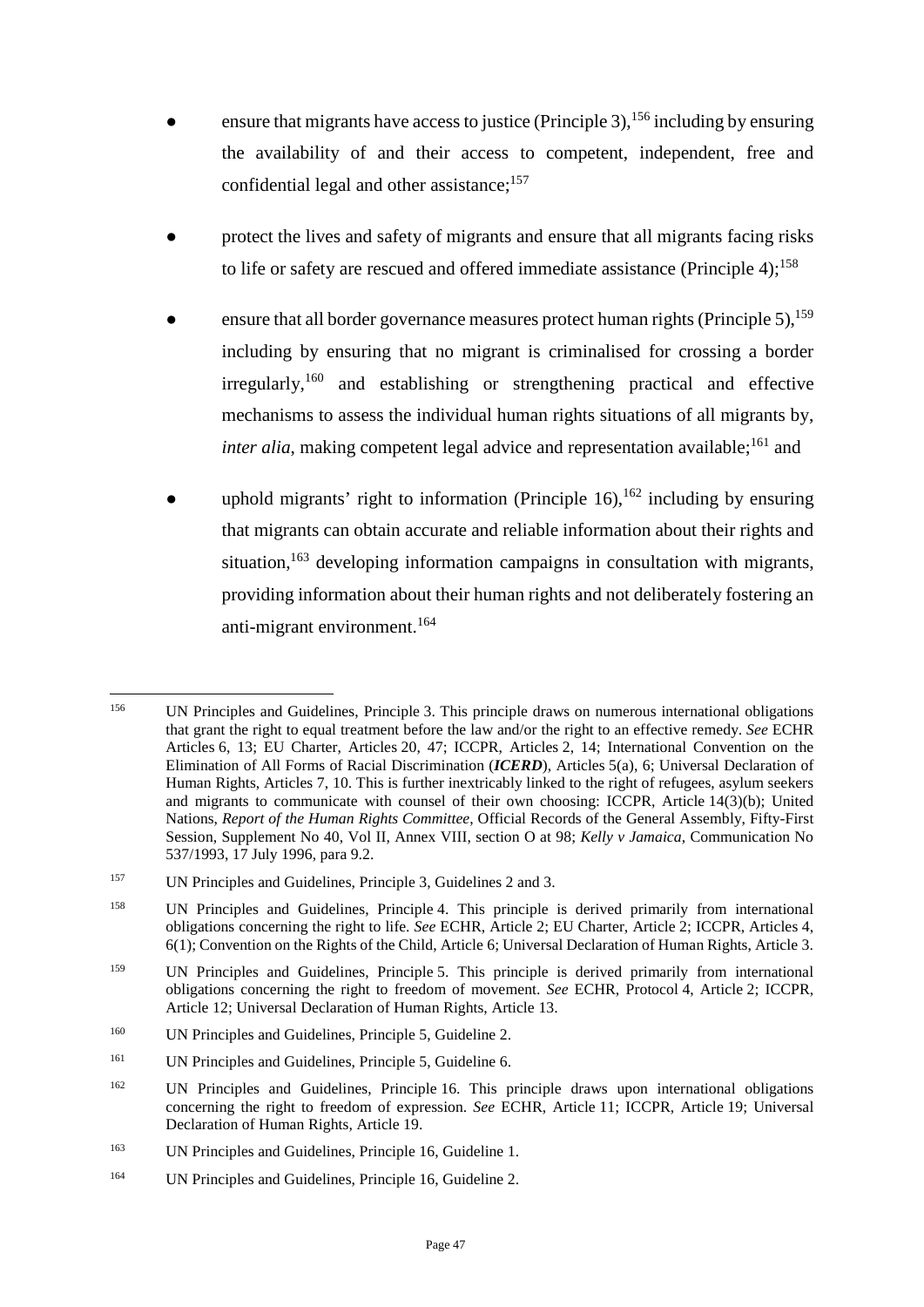#### <span id="page-49-0"></span>**2. International protection of the rights of human rights defenders**

- 136. In addition to guaranteeing the human rights of asylum seekers and refugees, States also have the obligation to guarantee the rights of those working to defend asylum seekers, refugees and their rights. Any restrictions and/or violations of the rights of the latter inevitably amount to restrictions and/or violations of the rights of the former. In the words of the Special Rapporteur on the Situation of Human Rights Defenders, "the challenges that defenders face cannot be separated from those confronting those whose rights they defend".[165](#page-49-1) The protection of human rights defenders is thus an integral part of the broader protection of the rights of asylum seekers and refugees.
- 137. The Special Rapporteur defines "human rights defender" as including any "individuals or groups who, in their personal or professional capacity and in a peaceful manner, strive to protect and promote human rights".<sup>[166](#page-49-2)</sup> In the context of asylum seekers and refugees, "defenders working on people on the move" are considered to encompass a broad and diverse group including "affected communities and individuals, lawyers, judges and academics" as well as "government officials, civil servants, members of the private sector … and whistle-blowers" as long as they are engaged in "the exercise of peaceful activities to address the situation of people on the move."[167](#page-49-3)
- 138. In recognition of the importance of protecting and promoting the rights of human rights defenders in this context, the Special Rapporteur in 2018 called on States to:
	- take all measures to protect the right to life, liberty and security of person of people on the move as well as those who defend their rights;
	- recognise publicly the important role played by defenders of people on the move and the legitimacy of their work, condemn publicly all instances of violence, discrimination, intimidation or reprisals against them and emphasise that such practices can never be justified;

<span id="page-49-1"></span><sup>165</sup> United Nations, General Assembly, *Report of the Special Rapporteur on the situation of human rights defenders*, A/HRC/37/51, 16 January 2018, para 65.

<span id="page-49-2"></span><sup>166</sup> United Nations, General Assembly, *Report of the Special Rapporteur on the situation of human rights defenders*, A/HRC/37/51, 16 January 2018, para 12.

<span id="page-49-3"></span><sup>167</sup> United Nations, General Assembly, *Report of the Special Rapporteur on the situation of human rights defenders*, A/HRC/37/51, 16 January 2018, para 13.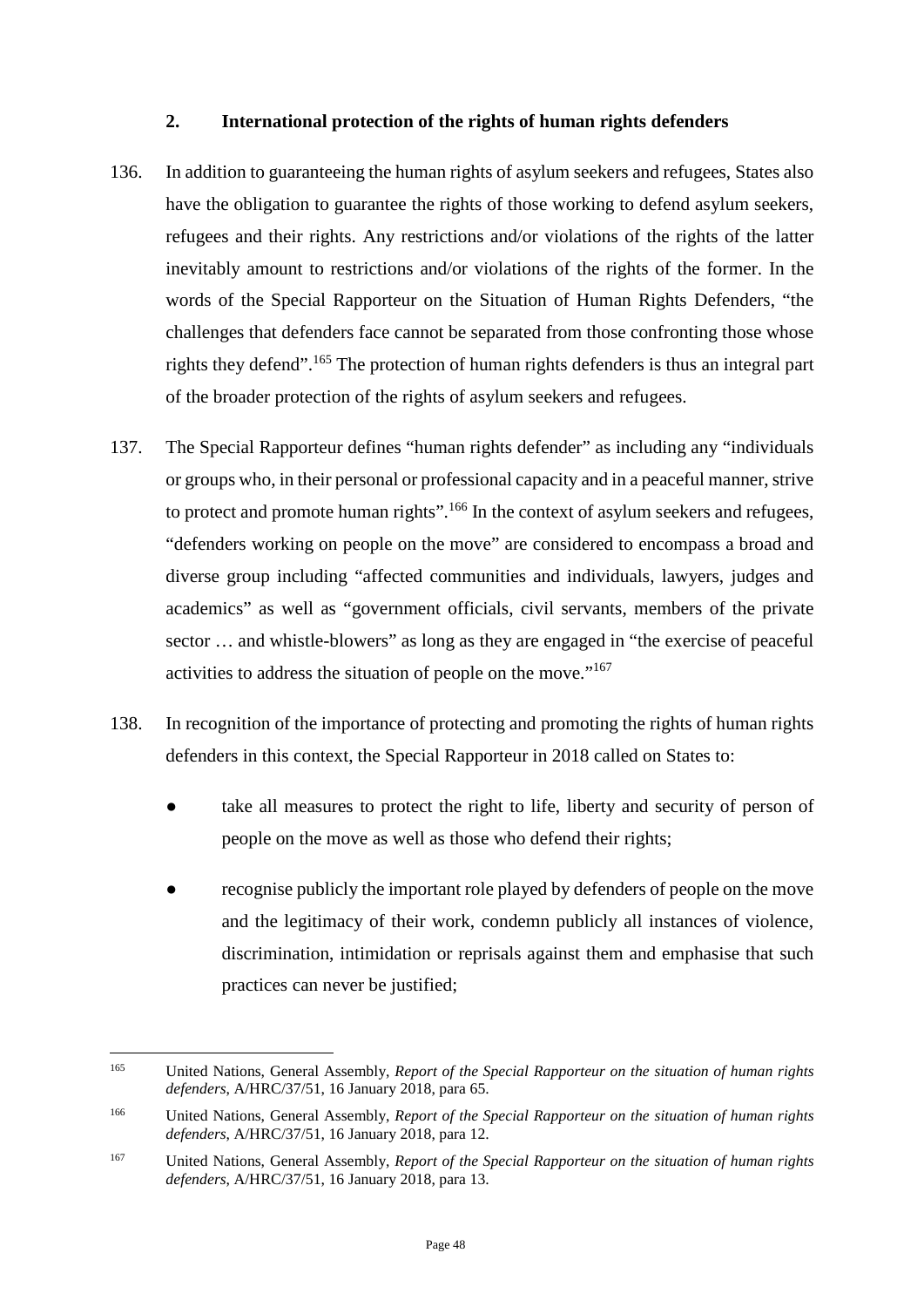- enable people to promote and protect human rights regardless of their immigration status—in particular, permit people on the move and those who defend their rights to exercise, *inter alia*, their right to freedom of information, freedom of expression, freedom of association and freedom of assembly; and
- **●** ensure that national law and administrative provisions and their application facilitate the work of all actors providing humanitarian assistance to and defending the human rights of people on the move, including by avoiding any criminalisation, stigmatisation, impediment, obstruction or restriction thereof (including in assistance provided by local authorities, such as regional or municipal bodies) that is contrary to international human rights law.<sup>[168](#page-50-1)</sup>
- 139. The international instruments providing for the protection of the rights of human rights defenders are surveyed briefly in the sections that follow.

### <span id="page-50-0"></span>*a. The Declaration on Human Right Defenders and other international and regional instruments*

- 140. In Resolution 53/144 of 9 December 1998, the United Nations General Assembly adopted the Declaration on Human Rights Defenders.<sup>[169](#page-50-2)</sup>
- 141. The Declaration sets out the international standards concerning the protection of human rights defenders, in acknowledgement of "the important role of international cooperation for, and the valuable work of individuals, groups and associations in contributing to, the effective elimination of all violations of human rights and fundamental freedoms of peoples and individuals" and recognising "the right and the responsibility of individuals, groups and associations to promote respect for and foster knowledge of human rights and fundamental freedoms at the national and international levels".
- 142. In the words of the Special Rapporteur:

The Declaration reaffirms rights that are instrumental to the defence of human rights, including, *inter alia*, freedom of association, freedom of

<span id="page-50-1"></span><sup>168</sup> United Nations, General Assembly, *Report of the Special Rapporteur on the situation of human rights defenders*, A/HRC/37/51, 16 January 2018, para 66.

<span id="page-50-2"></span><sup>&</sup>lt;sup>169</sup> United Nations, General Assembly, Resolution 53/144, Declaration on the Right and Responsibility of Individuals, Groups and Organs of Society to Promote and Protect Universally Recognized Human Rights and Fundamental Freedoms, 8 March 1999.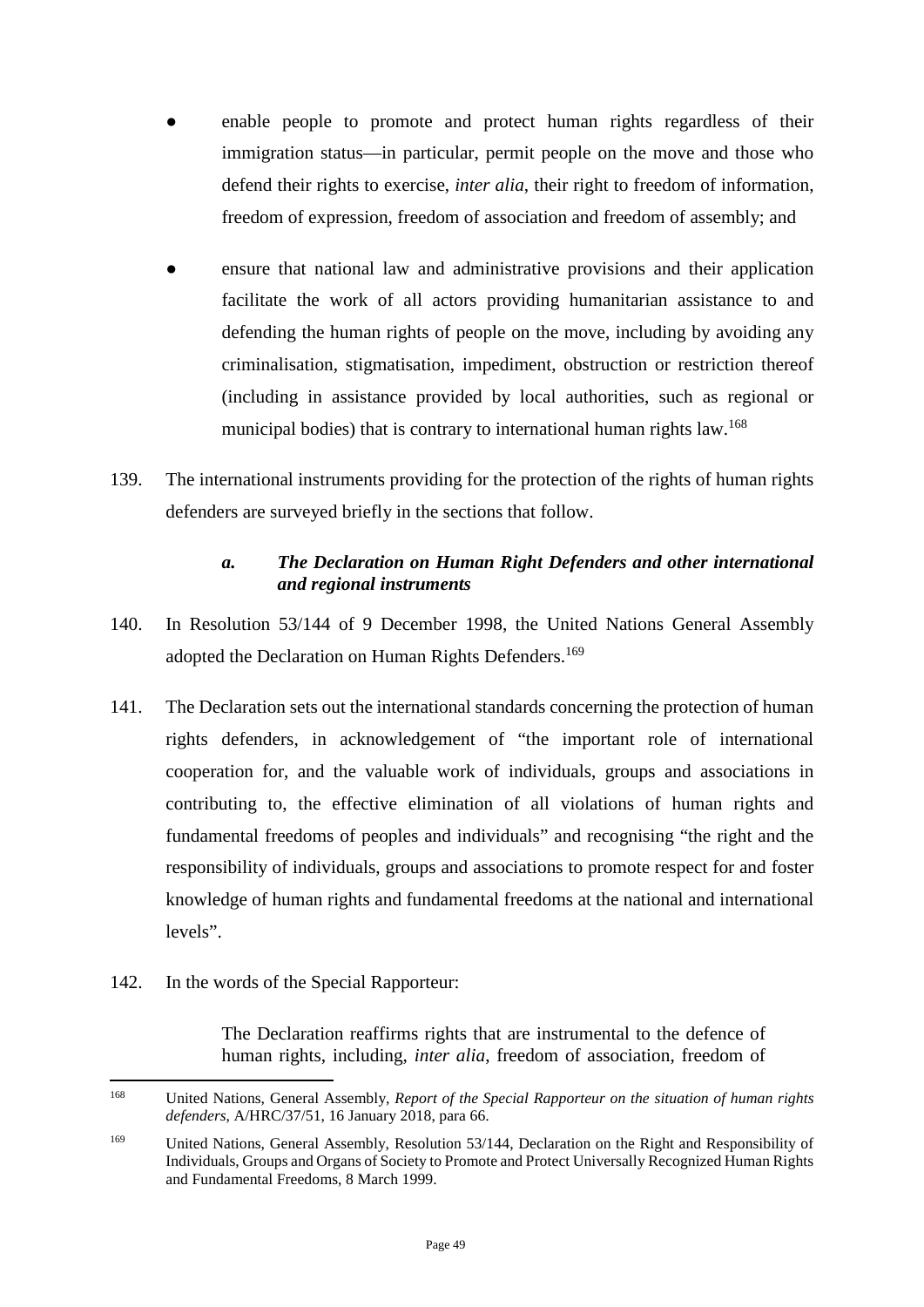peaceful assembly, freedom of opinion and expression, and the right to gain access to information, to provide legal aid and to develop and discuss new ideas in the area of human rights. Implementing the Declaration is a precondition for the creation of an enabling environment that enables human rights defenders to carry out their work. National laws, including, in particular, legislation regulating the activities of civil society organizations, should uphold the principles of the Declaration.[170](#page-51-0)

- 143. While the Declaration itself is a non-binding instrument, the principles and rights it recalls are guaranteed under legally binding international instruments, such as the ICCPR, the International Covenant on Economic, Social and Cultural Rights (the *ICESCR*), and regional instruments, including the ECHR. The Declaration thus "reaffirms, is underpinned by, and elaborates binding human rights obligations".[171](#page-51-1) The Secretary-General of the United Nations has confirmed this view.[172](#page-51-2)
- 144. The EU has also endorsed the Declaration on Human Rights Defenders and annexed it to the EU Guidelines.<sup>[173](#page-51-3)</sup> noting "the need for all countries to adhere to and comply with the relevant international norms and standards, in particular the UN Declaration" and affirming that "[t]he overall objective should be to bring about an environment in which human rights defenders can operate freely".<sup>[174](#page-51-4)</sup>

### **(1) The right to promote and protect human rights and fundamental freedoms**

145. The Declaration begins, at its Article 1, by setting out the basic proposition that:

Everyone has the right, individually and in association with others, to promote and to strive for the protection and realization of human rights and fundamental freedoms at the national and international levels.

- <span id="page-51-3"></span><sup>173</sup> EU Guidelines, para 4 and Annex I.
- <span id="page-51-4"></span><sup>174</sup> EU Guidelines, para 11.

<span id="page-51-0"></span><sup>170</sup> United Nations, General Assembly, *Report of the Special Rapporteur on the situation of human rights defenders*, A/63/288, 14 August 2008, Annex, p 19.

<span id="page-51-1"></span><sup>&</sup>lt;sup>171</sup> Joint statement by a group of Chairs, Vice-Chairs and members of the United Nations human rights Treaty Bodies and the UN Special Rapporteur on Human Rights Defenders, "20th anniversary of the UN Declaration on Human Rights Defenders", 30 May 2018. *See also* United Nations, General Assembly, *Report of the Special Rapporteur on the rights to freedom of peaceful assembly and of association, Maina Kiai*, A/HRC/23/39, 24 April 2013, para 17; Coordination Committee of Special Procedures, Press Release, "Press Statement on the 20th anniversary of the Declaration on Human Rights Defenders", 5 December 2018.

<span id="page-51-2"></span><sup>172</sup> United Nations, General Assembly, *Report of the Secretary-General, Twentieth anniversary of the Declaration on the Right and Responsibility of Individuals, Groups and Organs of Society to Promote and Protect Universally Recognized Human Rights and Fundamental Freedoms*, A/73/230, 27 September 2018, paras 6-7.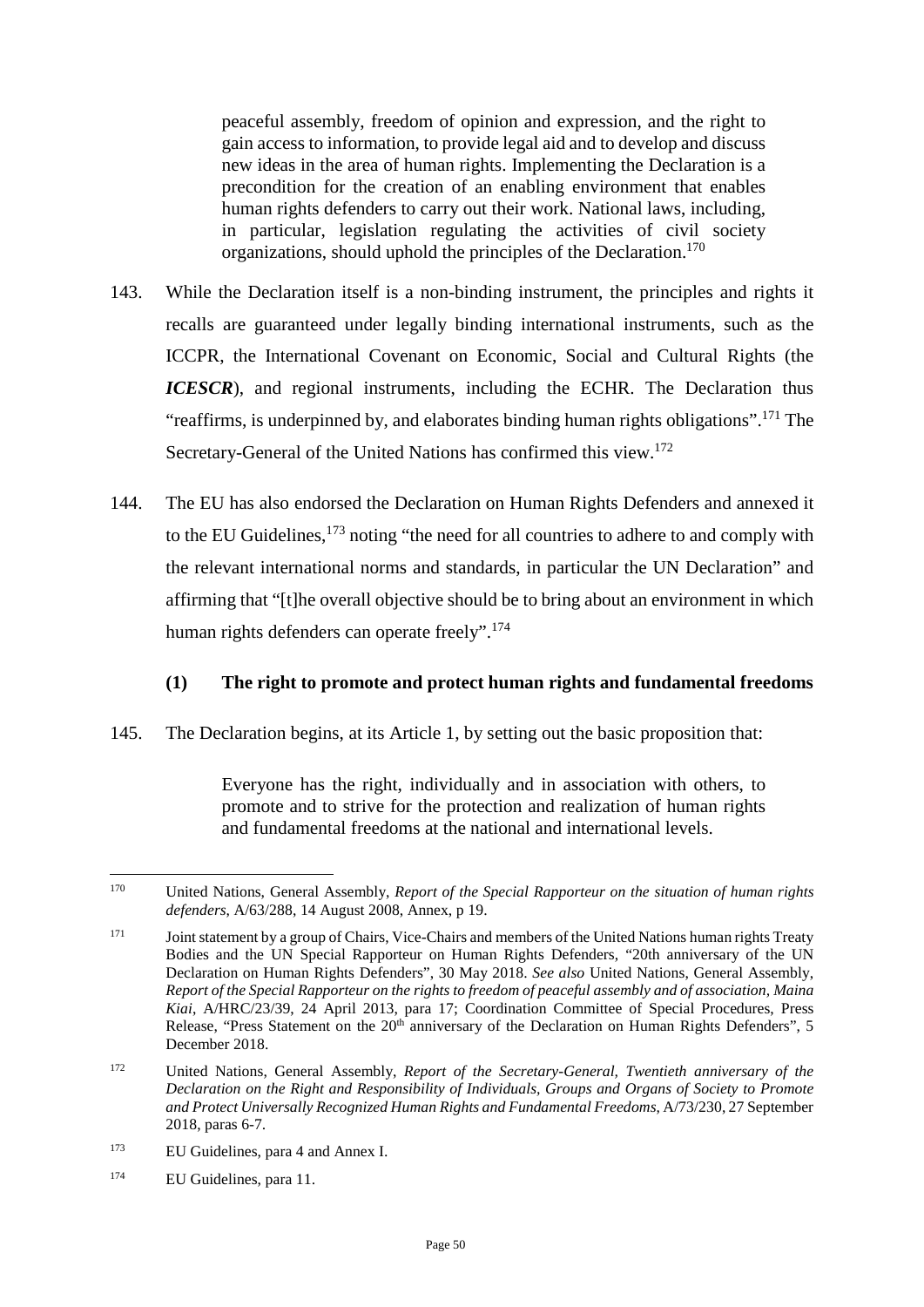146. Article 2 of the Declaration reiterates the obligation of States to ensure an enabling environment for the enjoyment of human rights and fundamental freedoms, by taking the required legislative and administrative measures, as well as any other steps necessary to achieve this:

> Each State has a prime responsibility and duty to protect, promote and implement all human rights and fundamental freedoms, *inter alia*, by adopting such steps as may be necessary to create all conditions necessary in the social, economic, political and other fields, as well as the legal guarantees required to ensure that all persons under its jurisdiction, individually and in association with others, are able to enjoy all those rights and freedoms in practice.<sup>[175](#page-52-0)</sup>

147. According to the Special Rapporteur, this obligation entails that States should:

refrain from criminalizing the peaceful and legitimate activities of defenders and ensure that they can work in a safe environment without fear of being prosecuted for criticizing Government policy or Government officials.[176](#page-52-1)

148. In furtherance of the objectives set out in Articles 1 and 2, the Declaration then proceeds in its subsequent provisions to elaborate on the specific rights of human rights defenders guaranteed under international law. These are summarised below.

## **(2) The rights to freedom of assembly and association**

149. Human rights defenders' rights to freedom of assembly and association are affirmed in Article 5 of the Declaration. Article 5 provides that:

> For the purpose of promoting and protecting human rights and fundamental freedoms, everyone has the right, individually and in association with others, at the national and international levels:

- (a) To meet or assemble peacefully;
- (b) To form, join and participate in non-governmental organizations, associations or groups;

<span id="page-52-0"></span><sup>175</sup> Declaration on Human Rights Defenders, Article 2(1).

<span id="page-52-1"></span><sup>176</sup> United Nations, General Assembly, *Report of the Special Rapporteur on the situation of human rights defenders,* A/HRC/13/22, 30 December 2009, para 36.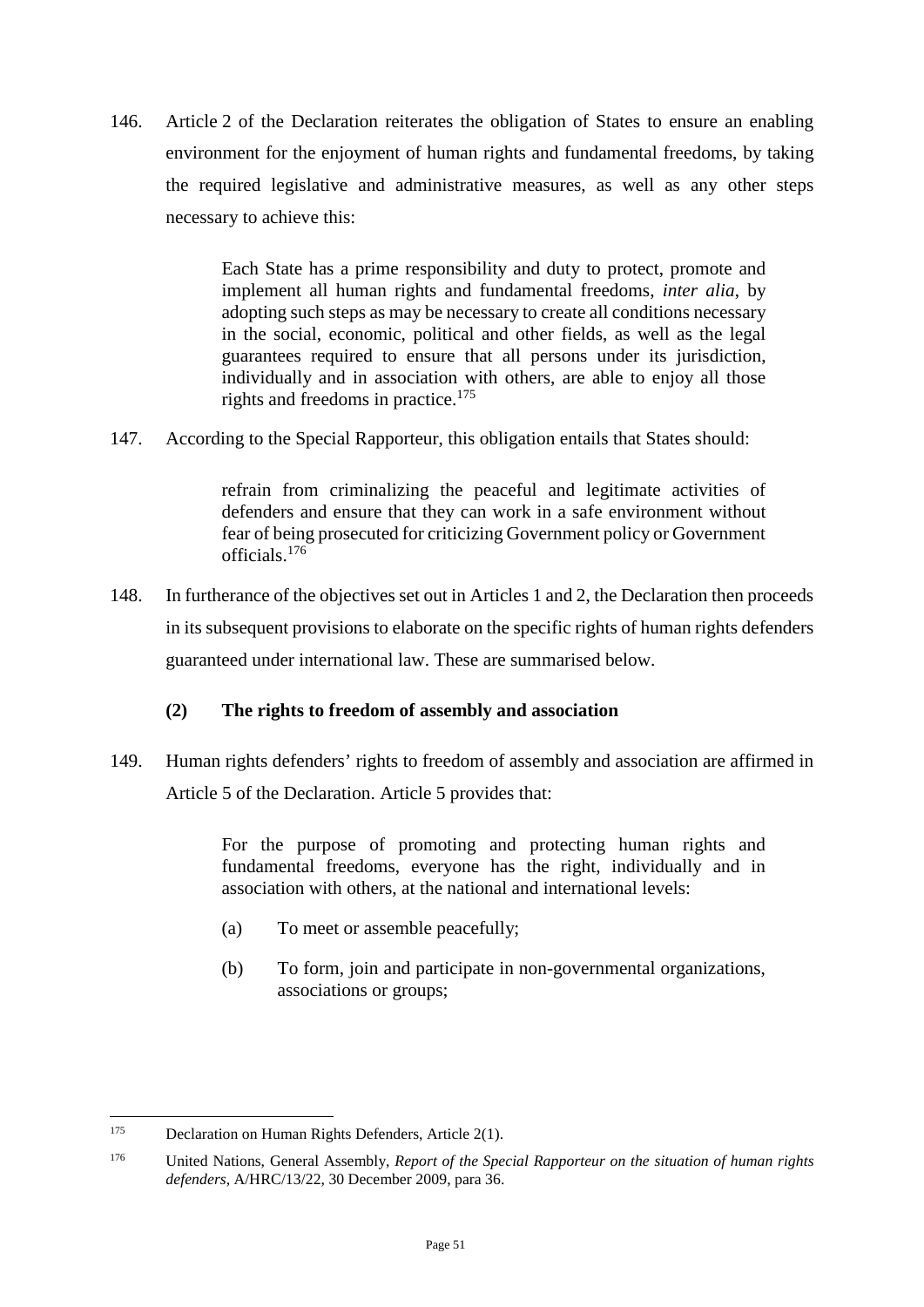#### (c) To communicate with non-governmental or intergovernmental organizations.[177](#page-53-0)

- 150. The Declaration thus recognises that the right to freedom of assembly is "essential" to the work of human rights defenders in promoting and protecting human rights.<sup>[178](#page-53-1)</sup> According to the 2011 Commentary on the Declaration on Human Rights Defenders issued by the Special Rapporteur, Article 5 protects a wide range of activities and various forms of assembly, ranging from private meetings to public conferences and demonstrations, so long as they are conducted peacefully.<sup>[179](#page-53-2)</sup>
- 151. The Declaration also recognises the importance of the right to freedom of association for human rights defenders. Described by the Special Rapporteur as being "at the heart of an active civil society and a functioning democracy",[180](#page-53-3) the right to freedom of association is understood to encompass both the right of individuals to found and join associations and the right of associations to conduct their activities in pursuit of the common interests of their members, free from interference.<sup>[181](#page-53-4)</sup> In their recent Joint Opinion on the Asylum Legislation, the Venice Commission and the OSCE/ODHIR recognised that "[t]he right to freedom of association is 'an essential prerequisite for

<span id="page-53-0"></span><sup>&</sup>lt;sup>177</sup> Freedom of assembly is protected under: ECHR, Article 11; ICCPR, Article 21; ICERD, Article 5(d)(ix); Convention on the Rights of the Child, Article 15; African Charter on Human and Peoples' Rights, Article 11; Arab Charter on Human Rights, Article 24; American Convention on Human Rights, Article 15; Universal Declaration of Human Rights, Article 20(1). Freedom of association is protected under: ECHR, Article 11; ICCPR, Article 21; ICESCR, Article 8; Convention on the Elimination of All Forms of Discrimination against Women, Article 7; African Charter on Human and Peoples' Rights, Article 10; Arab Charter on Human Rights, Article 24; American Convention on Human Rights, Article 16; Universal Declaration of Human Rights, Article 20.

<span id="page-53-1"></span><sup>178</sup> UN Special Rapporteur on the situation of human rights defenders, *Commentary on the Declaration on the Right and Responsibility of Individuals, Groups and Organs of Society to Promote and Protect Universally Recognized Human Rights and Fundamental Freedoms*, July 2011, p 25.

<span id="page-53-2"></span><sup>179</sup> UN Special Rapporteur on the situation of human rights defenders, *Commentary on the Declaration on the Right and Responsibility of Individuals, Groups and Organs of Society to Promote and Protect Universally Recognized Human Rights and Fundamental Freedoms*, July 2011, p 25.

<span id="page-53-3"></span><sup>180</sup> United Nations, General Assembly, *Report of the Special Representative of the Secretary-General on human rights defenders, Hina Jilani*, A/59/401, 1 October 2004, *para* 47. The Inter-American Court of Human Rights has likewise acknowledged the importance of this right for human rights defenders. *See Kawas-Fernández v Honduras*, IACHR, Judgment, Series C No 196, 3 April 2009, para 146: "Given the important role of human rights defenders in democratic societies, the free and full exercise of [the right of freedom of association] imposes upon the State the duty to create the legal and factual conditions for them to be able to freely perform their task*.*"

<span id="page-53-4"></span><sup>181</sup> UN Special Rapporteur on the situation of human rights defenders, *Commentary on the Declaration on the Right and Responsibility of Individuals, Groups and Organs of Society to Promote and Protect Universally Recognized Human Rights and Fundamental Freedoms*, July 2011, p 36. *See* also Venice Commission, OSCE/ODHIR, *Joint Guidelines on Freedom of Association*, 17 December 2014, Principles 2, 4.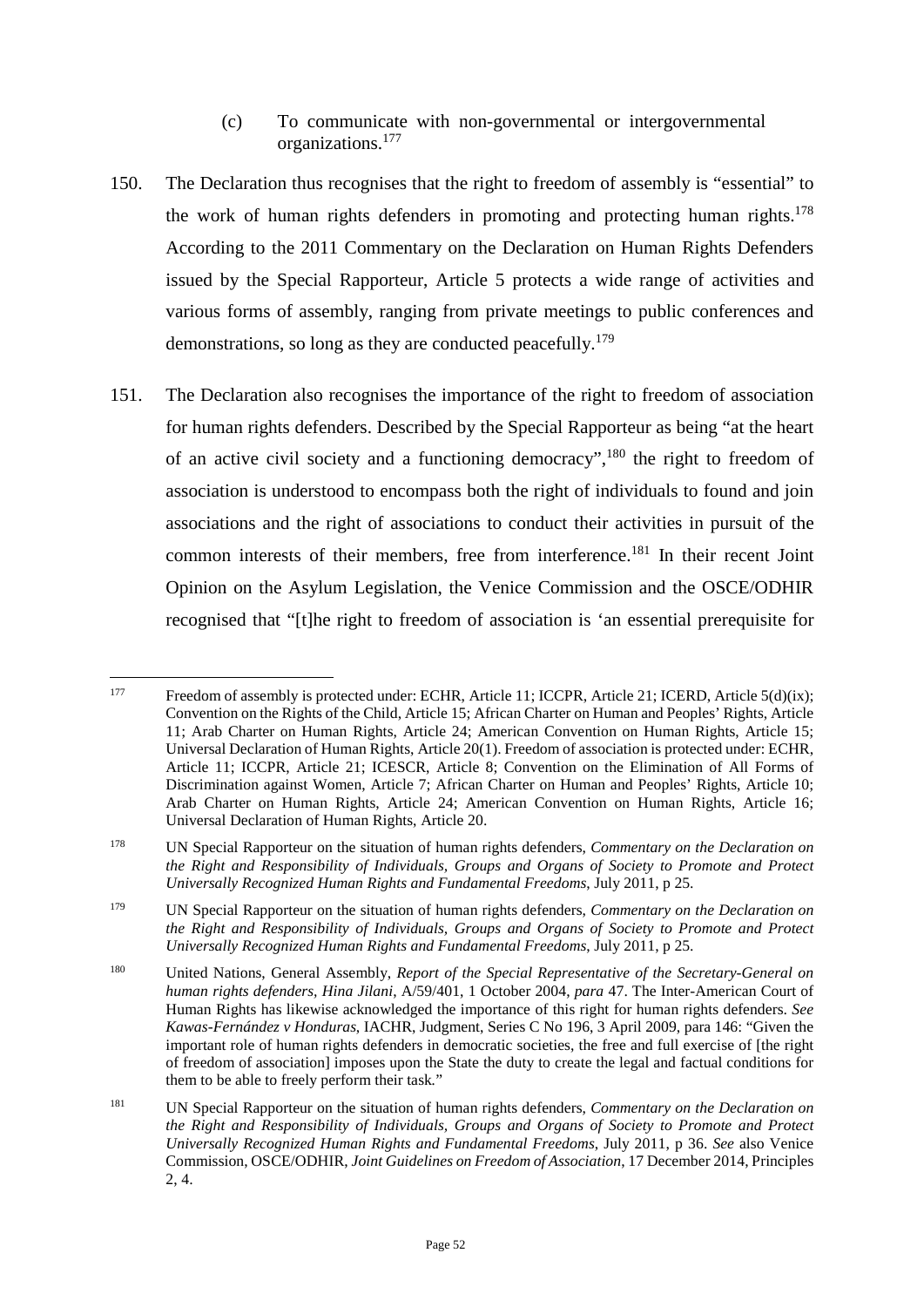other fundamental freedoms'", being closely intertwined with, for example, the right to freedom of expression.<sup>[182](#page-54-0)</sup> As the Special Rapporteur has observed, people on the move (such as asylum seekers) themselves may be or become human rights defenders sometimes following their first-hand experiences of human rights violations, in which case upholding their freedom of assembly and association becomes all the more pressing in a democratic society.[183](#page-54-1)

152. The right to freedom of association further includes as an inherent element the right to access funding.[184](#page-54-2) The Declaration recognises the right to access funding as a freestanding right at its Article 13, which provides that:

> Everyone has the right, individually and in association with others, to solicit, receive and utilize resources for the express purpose of promoting and protecting human rights and fundamental freedoms through peaceful means, in accordance with article 3 of the present Declaration.<sup>[185](#page-54-3)</sup>

153. According to the Special Rapporteur, the Declaration thus imposes on States a corresponding "obligation to permit individuals and organizations to solicit, receive and utilize funding",<sup>[186](#page-54-4)</sup> reasoning that where individuals are denied the resources to carry out activities and operate an organisation, the right to freedom of association becomes

<span id="page-54-0"></span><sup>182</sup> Venice Commission, OSCE/ODHIR, *Joint Opinion on the Provisions of the So-Called "Stop Soros" Draft Legislative Package Which Directly Affects NGOs*, 25 June 2018, para 51. *See also* European Court of Human Rights, *Guide on Article 11 of the European Convention on Human Rights, Freedom of assembly and association*, 31 August 2019, para 111; *Gorzelik and Others v Poland*, ECHR [GC], no 44158/98, Judgment, 17 February 2004, para 88: "the state of democracy in the country concerned can be gauged by the way in which this freedom [of association] is secured under national legislation and in which the authorities apply it in practice. In its case-law, the Court has on numerous occasions affirmed the direct relationship between democracy, pluralism and the freedom of association and has established the principle that only convincing and compelling reasons can justify restrictions on that freedom."

<span id="page-54-1"></span><sup>183</sup> United Nations, General Assembly, *Report of the Special Rapporteur on the situation of human rights defenders*, A/HRC/37/51, 16 January 2018, paras 33-49.

<span id="page-54-2"></span><sup>184</sup> United Nations, General Assembly, *Report of the Special Rapporteur on the situation of human rights defenders*, A/64/226, 4 August 2009, para 91.

<span id="page-54-3"></span><sup>185</sup> Declaration on Human Rights Defenders, Article 13. Article 3 of the Declaration provides: "Domestic law consistent with the Charter of the United Nations and other international obligations of the State in the field of human rights and fundamental freedoms is the juridical framework within which human rights and fundamental freedoms should be implemented and enjoyed and within which all activities referred to tin the present Declaration for the promotion, protection and effective realization of those rights and freedoms should be conducted."

<span id="page-54-4"></span><sup>186</sup> United Nations, General Assembly, *Report of the Special Rapporteur on the situation of human rights defenders*, A/64/226, 4 August 2009, para 93.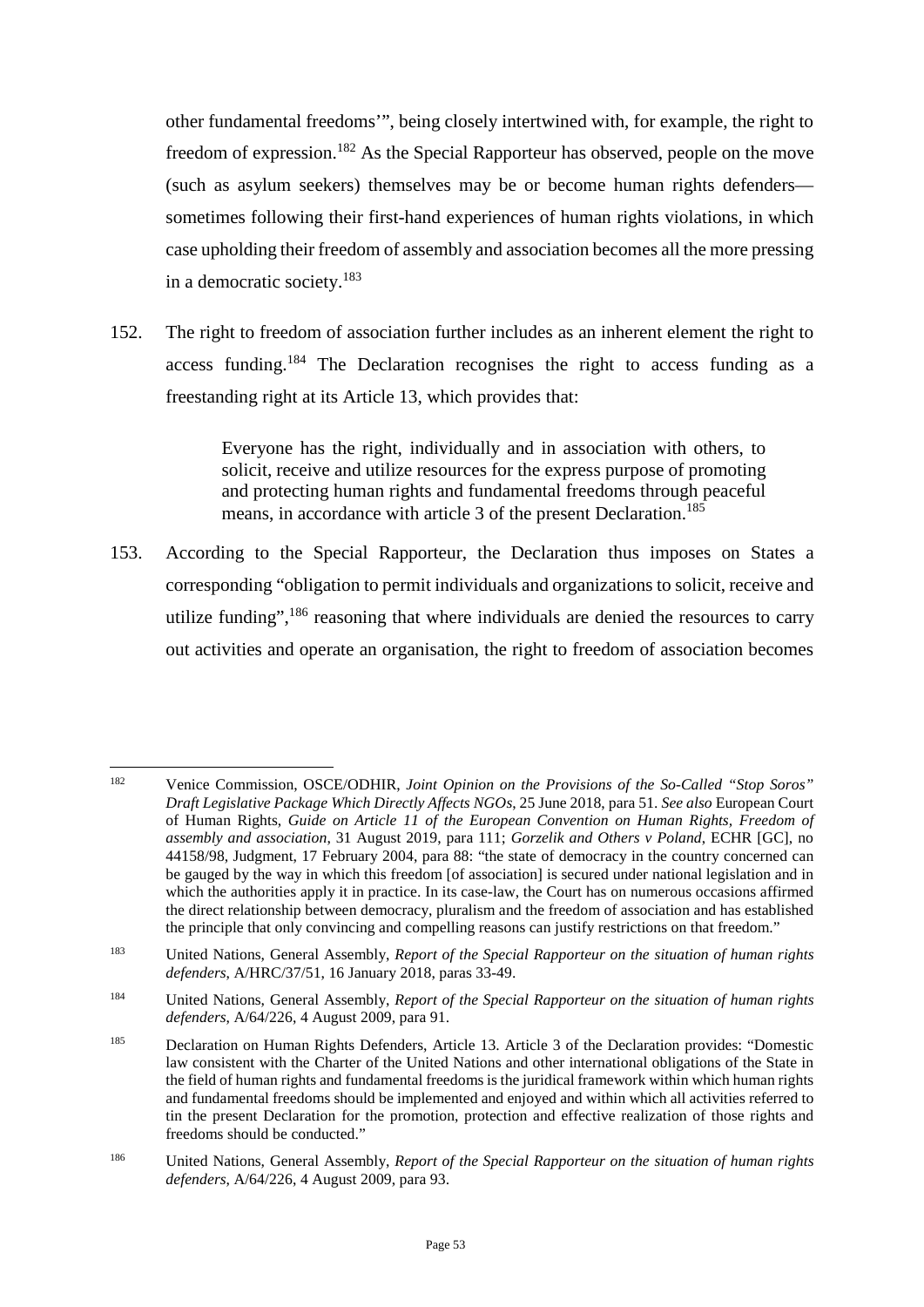devoid of any effect or value.<sup>[187](#page-55-0)</sup> The former UN Special Rapporteur on the rights to freedom of peaceful assembly and of association has additionally confirmed that Article 22 ICCPR (on the right to freedom of association) covers fundraising activities and prohibits any restrictions on funding that impede associations from pursuing their statutory activities.<sup>[188](#page-55-1)</sup> The Human Rights Committee supports this view.<sup>[189](#page-55-2)</sup>

## **(3) The right to freedom of opinion and expression**

154. Human rights defenders' right to freedom of opinion and expression is enshrined in Article 6 of the Declaration. Article 6 provides that:

Everyone has the right, individually and in association with others:

- (a) To know, seek, obtain, receive and hold information about all human rights and fundamental freedoms, including having access to information as to how those rights and freedoms are given effect in domestic legislative, judicial or administrative systems;
- (b) As provided for in human rights and other applicable international instruments, freely to publish, impart or disseminate to others views, information and knowledge on all human rights and fundamental freedoms;
- (c) To study, discuss, form and hold opinions on the observance, both in law and in practice, of all human rights and fundamental freedoms and, through these and other appropriate means, to draw public attention to those matters.<sup>[190](#page-55-3)</sup>
- 155. The Declaration thus recognises that the right to freedom of opinion and expression is central to the work of human rights defenders. It also confirms that the right to freedom of opinion and expression in the context of human rights defence work encompasses the right to seek, obtain, receive and hold information about human rights, as well as to

<span id="page-55-0"></span><sup>187</sup> UN Special Rapporteur on the situation of human rights defenders, *Commentary on the Declaration on the Right and Responsibility of Individuals, Groups and Organs of Society to Promote and Protect Universally Recognized Human Rights and Fundamental Freedoms*, July 2011, p 95.

<span id="page-55-1"></span><sup>188</sup> United Nations, General Assembly, *Report of the Special Rapporteur on the rights to freedom of peaceful assembly and of association, Maina Kiai*, A/HRC/23/39, 24 April 2013, para 16.

<span id="page-55-2"></span><sup>189</sup> United Nations, *Report of the Human Rights Committee*, Official Records of the General Assembly, Sixty-Second Session, Supplement No 40, Vol II, Annex VII, section Q at 157, *Viktor Korneenko et al v Belarus*, Communication No 1274/2004, 31 October 2006, para 7.2.

<span id="page-55-3"></span><sup>190</sup> Freedom of opinion and expression is protected under: ECHR, Article 10; ICCPR, Article 19; ICERD, Article 5(d)(viii); Convention on the Rights of the Child, Article 13; African Charter on Human and Peoples' Rights, Article 9; Arab Charter on Human Rights, Article 32; American Convention on Human Rights, Article 13; Universal Declaration of Human Rights, Article 19.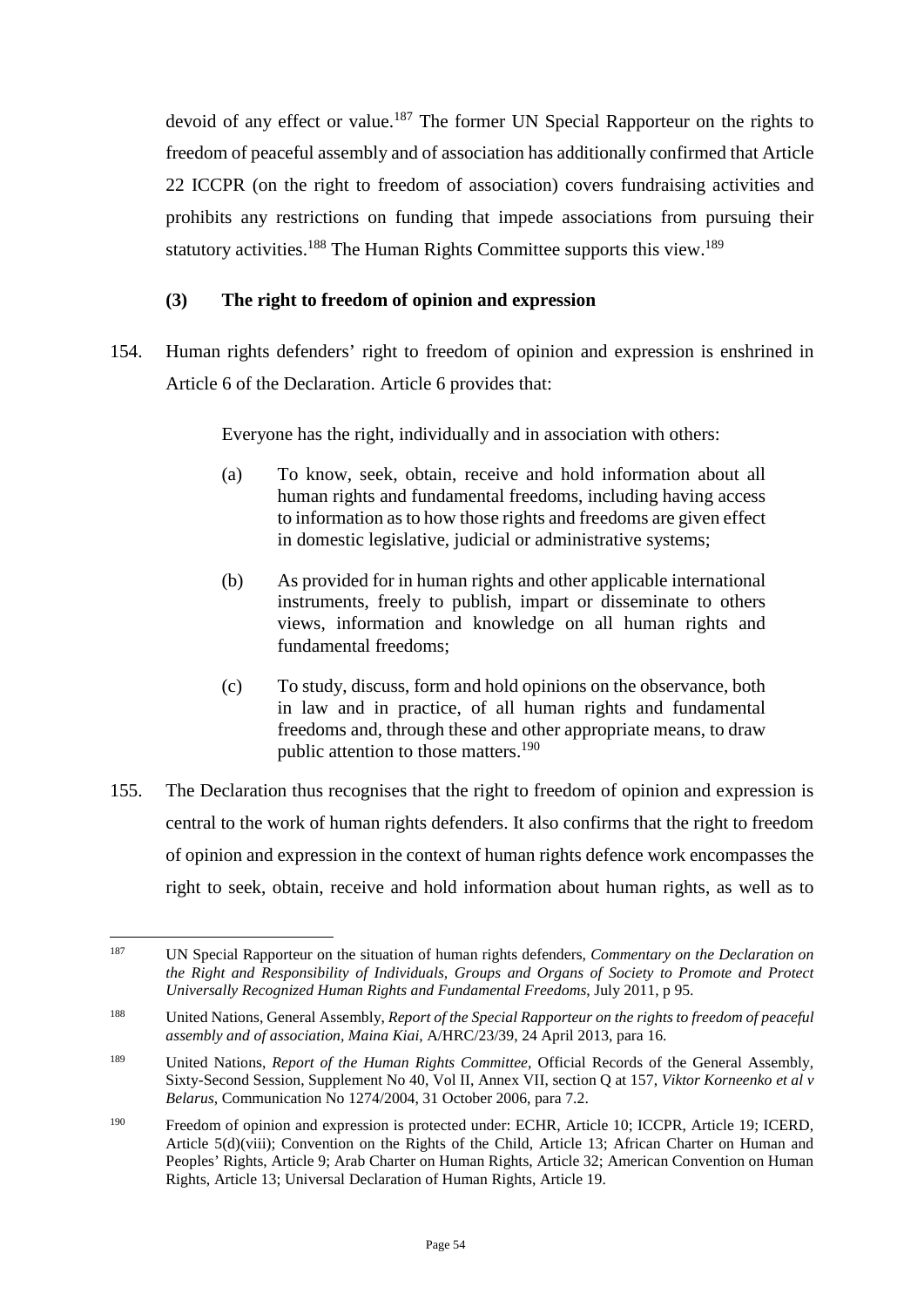publish, impart and disseminate views, information and knowledge on all human rights and fundamental freedoms. By recognising these rights, the Declaration "seeks to protect the monitoring and advocacy functions of defenders by recognizing their right to obtain and disseminate information relevant to the enjoyment of human rights".<sup>[191](#page-56-0)</sup>

156. In the asylum context, the right of defenders to obtain and disseminate information is complementary to the right of asylum seekers and refugees to seek and receive information concerning their rights.<sup>[192](#page-56-1)</sup> Curtailing the right of the former would thus infringe the right of the latter.

### **(4) The right to access and communicate with international bodies**

- 157. The Declaration also confirms the right to access and communicate with international bodies. Such right is closely related to and protected under the right to freedom of opinion and expression, as well as under the right to freedom of movement.<sup>[193](#page-56-2)</sup> In the Declaration, the right to access and communicate with international bodies is also addressed as an integral component of the right to freedom of assembly and association and the right to an effective remedy.
- 158. As noted above, Article 5(c) of the Declaration (on the right to freedom of assembly and association) confirms that everyone has the right to:

communicate with non-governmental or intergovernmental organizations.[194](#page-56-3)

159. Meanwhile, Article 9(4) (on the right to an effective remedy) provides that everyone has the right to:

<span id="page-56-0"></span><sup>191</sup> UN Special Rapporteur on the situation of human rights defenders, *Commentary on the Declaration on the Right and Responsibility of Individuals, Groups and Organs of Society to Promote and Protect Universally Recognized Human Rights and Fundamental Freedoms*, July 2011, p 58.

<span id="page-56-1"></span><sup>192</sup> *See* para 135 above.

<span id="page-56-2"></span><sup>193</sup> UN Special Rapporteur on the situation of human rights defenders, *Commentary on the Declaration on the Right and Responsibility of Individuals, Groups and Organs of Society to Promote and Protect Universally Recognized Human Rights and Fundamental Freedoms*, July 2011, pp 48-49.

<span id="page-56-3"></span><sup>194</sup> *See* para 149 above.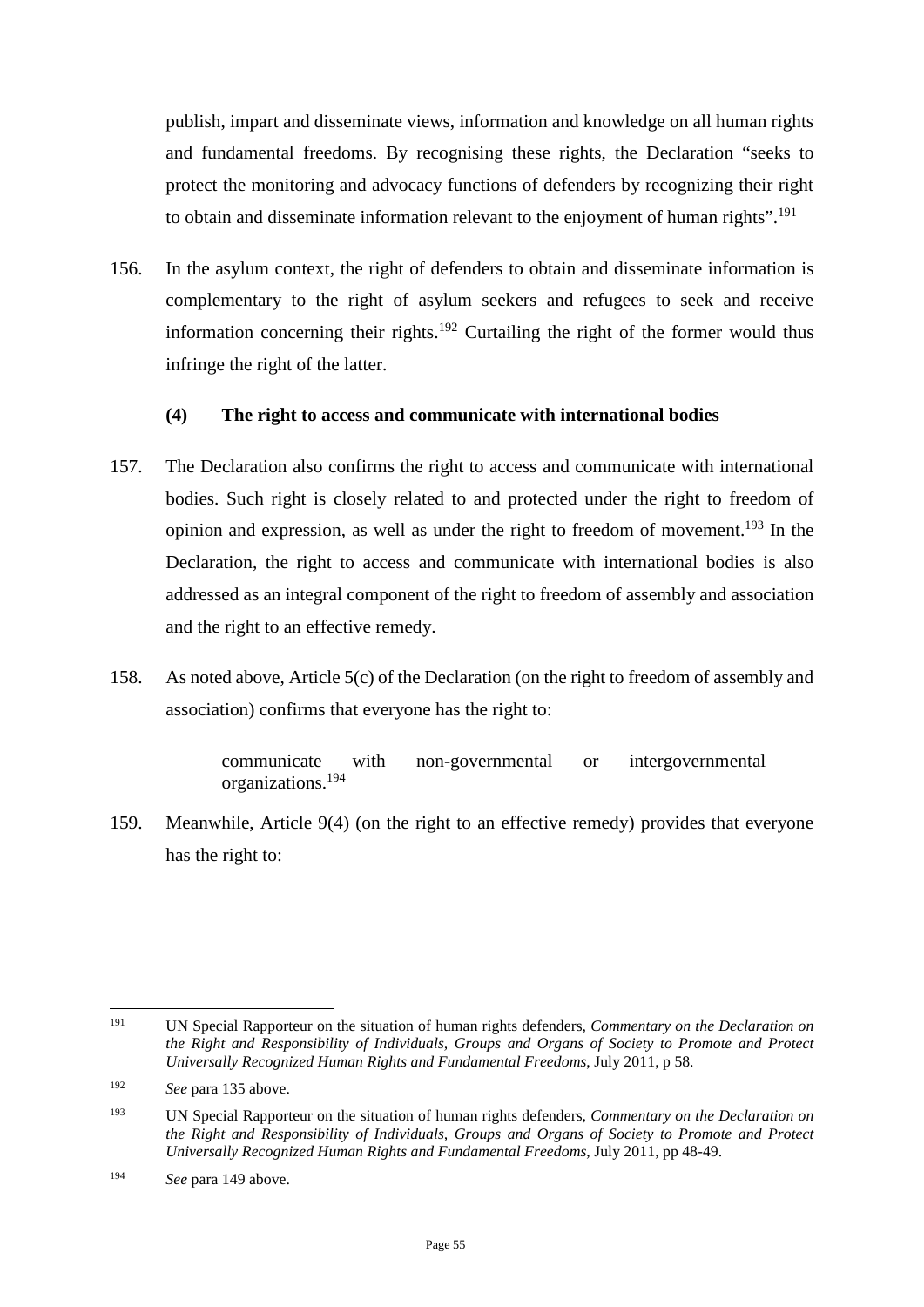unhindered access to and communication with international bodies with general or special competence to receive and consider communications on matters of human rights and fundamental freedoms.<sup>[195](#page-57-0)</sup>

160. By referring to "unhindered access", the Special Rapporteur has confirmed that the Declaration protects a wide range of collaborative activities, "from the submission of information or complaints related to specific cases to the presentation of information on the internal human rights situation in a particular country at human rights venues", with a wide range of institutions and mechanisms, including "non-governmental organizations, intergovernmental organizations and international bodies".[196](#page-57-1)

## **(5) The right to an effective remedy**

161. All human rights would be of much reduced value without the right to an effective remedy for their breach. Article 9 of the Declaration accordingly provides that:

> 1. In the exercise of human rights and fundamental freedoms, including the promotion and protection of human rights as referred to in the present Declaration, everyone has the right, individually and in association with others, to benefit from an effective remedy and to be protected in the event of the violation of those rights.

> 2. To this end, everyone whose rights or freedoms are allegedly violated has the right, either in person or through legally authorized representation, to complain to and have that complaint promptly reviewed in a public hearing before an independent, impartial and competent judicial or other authority established by law and to obtain from such an authority a decision, in accordance with law, providing redress, including any compensation due, where there has been a violation of that person's rights or freedoms, as well as enforcement of the eventual decision and award, all without undue delay.

> 3. To the same end, everyone has the right, individually and in association with others, *inter alia*:

> (a) To complain about the policies and actions of individual officials and governmental bodies with regard to violations of human rights and fundamental freedoms, by petition or other appropriate means, to competent domestic judicial, administrative or legislative authorities or any other competent authority provided for by the

<span id="page-57-0"></span><sup>195</sup> *See* para 161 below.

<span id="page-57-1"></span><sup>196</sup> UN Special Rapporteur on the situation of human rights defenders, *Commentary on the Declaration on the Right and Responsibility of Individuals, Groups and Organs of Society to Promote and Protect Universally Recognized Human Rights and Fundamental Freedoms*, July 2011, pp 51-52.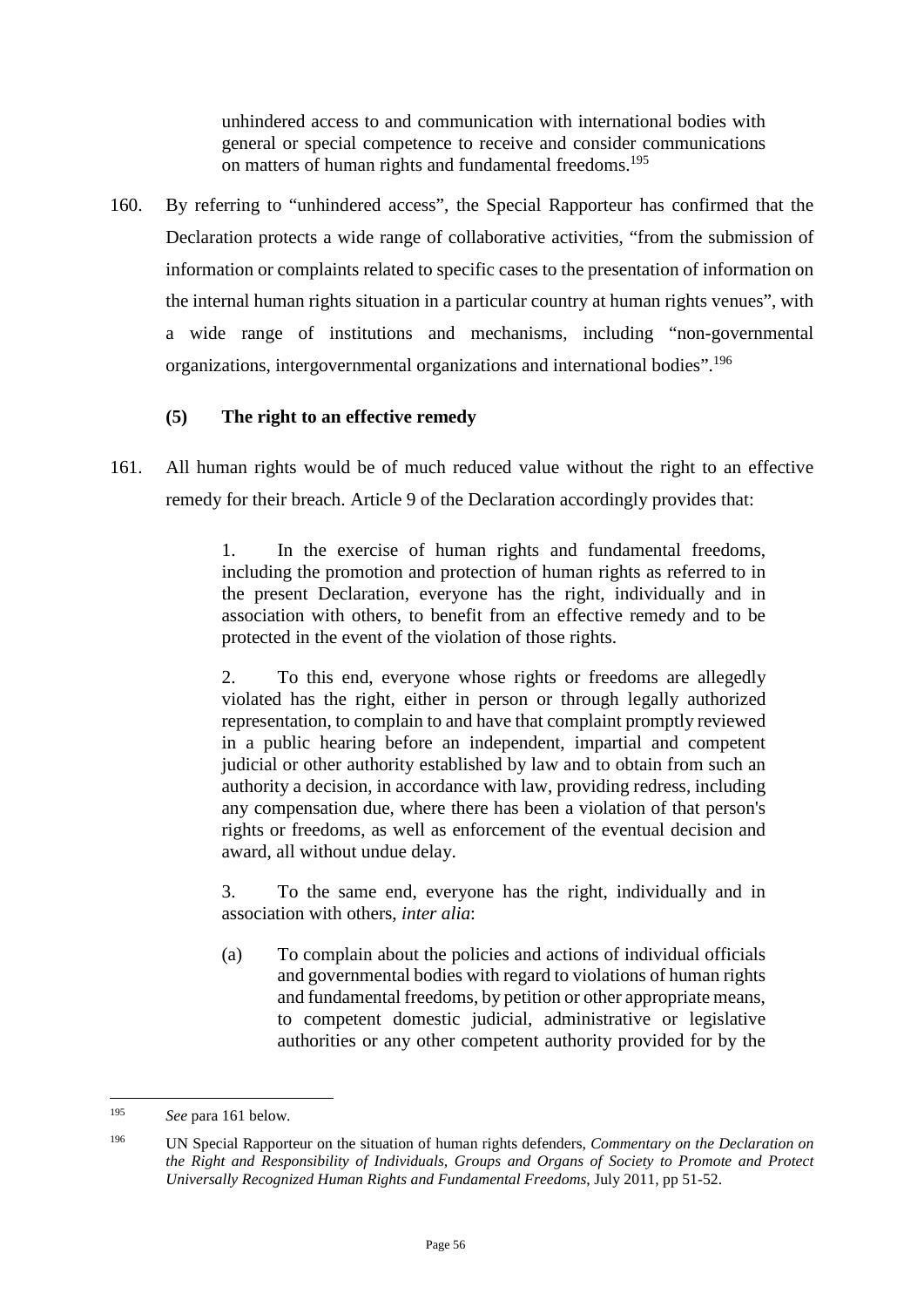legal system of the State, which should render their decision on the complaint without undue delay;

- (b) To attend public hearings, proceedings and trials so as to form an opinion on their compliance with national law and applicable international obligations and commitments;
- (c) To offer and provide professionally qualified legal assistance or other relevant advice and assistance in defending human rights and fundamental freedoms.

4. To the same end, and in accordance with applicable international instruments and procedures, everyone has the right, individually and in association with others, to unhindered access to and communication with international bodies with general or special competence to receive and consider communications on matters of human rights and fundamental freedoms.

5. The State shall conduct a prompt and impartial investigation or ensure that an inquiry takes place whenever there is reasonable ground to believe that a violation of human rights and fundamental freedoms has occurred in any territory under its jurisdiction. [197](#page-58-0)

- 162. Under Article 9, States thus have the responsibility to ensure that human rights defenders whose rights have been violated are provided with an effective remedy.<sup>[198](#page-58-1)</sup>
- 163. In the asylum context, the protection of the defender's right to an effective remedy for violations of their rights is often complementary to the protection of the rights of asylum seekers and refugees (including their right to an effective remedy). A restriction on the ability of human rights defenders to defend their own rights would accordingly lead to a restriction also of the protection of the rights of those defended.

### **(6) The right to the lawful exercise of one's profession or occupation**

164. Finally, the Declaration also recognises human rights defenders' right to the lawful exercise of their profession at Article 11. Article 11 provides that:

<span id="page-58-0"></span><sup>197</sup> The right to an effective remedy is protected under: ECHR, Article 13; ICCPR, Article 2; ICERD, Article 6; Convention on the Rights of the Child, Article 39; African Charter on Human and Peoples' Rights, Article 7; Arab Charter on Human Rights, Article 23; American Convention on Human Rights, Article 25; Universal Declaration of Human Rights, Article 8.

<span id="page-58-1"></span><sup>198</sup> UN Special Rapporteur on the situation of human rights defenders, *Commentary on the Declaration on the Right and Responsibility of Individuals, Groups and Organs of Society to Promote and Protect Universally Recognized Human Rights and Fundamental Freedoms*, July 2011, p 89.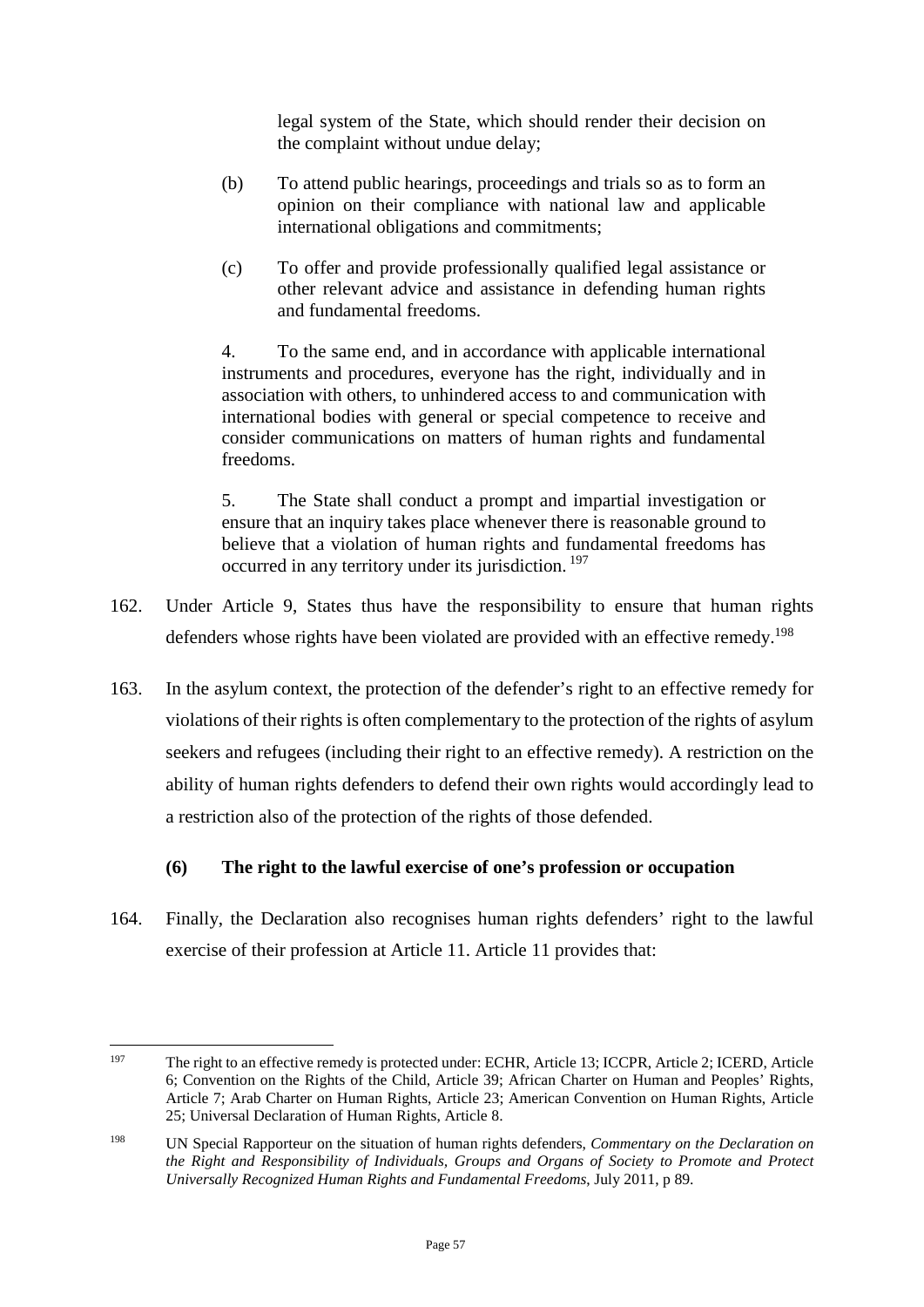Everyone has the right, individually and in association with others, to the lawful exercise of his or her occupation or profession. Everyone who, as a result of his or her profession, can affect the human dignity, human rights and fundamental freedoms of others should respect those rights and freedoms and comply with relevant national and international standards of occupational and professional conduct or ethics.[199](#page-59-1)

165. The placement of undue restrictions on the activities of human rights defenders would thus unduly restrict the right to work of individuals engaged in such defence work as their profession or occupation.

## <span id="page-59-0"></span>*b. The UN Principles and Guidelines*

- 166. The UN Principles and Guidelines, discussed above,<sup>[200](#page-59-2)</sup> also address the protection of rights of human rights defenders in addition to the rights of migrants.
- 167. Specifically, Principle 18 provides that States must "[r]espect and support the activities of human rights defenders who promote and protect the human rights of migrants".[201](#page-59-3)
- 168. As with the Declaration on Human Rights Defenders, the UN Principles and Guidelines, including Principle 18, are drawn from and informed by the existing legal norms set out in international and regional instruments on the protection of human rights. $202$  Principle 18 in particular is derived from the right to freedom of expression and the right to freedom of peaceful assembly and association.<sup>[203](#page-59-5)</sup>
- 169. Principle 18 is developed in the UN Principles and Guidelines through six Guidelines, which provide, in relevant part, that States (and other stakeholders) should:
	- provide a safe and accessible environment for human rights defenders and not criminalise or otherwise penalise them for the provision of support and assistance to migrants;

<span id="page-59-1"></span><sup>&</sup>lt;sup>199</sup> The right to work and to free choice of employment is protected under: Universal Declaration of Human Rights, Article 23; ICESCR, Article 6.

<span id="page-59-2"></span><sup>200</sup> *See* para 134 above.

<span id="page-59-3"></span><sup>&</sup>lt;sup>201</sup> The UN Principles and Guidelines,  $p$  58.

<span id="page-59-4"></span><sup>&</sup>lt;sup>202</sup> The UN Principles and Guidelines mention the following provisions on which Principle 18 is based: ECHR, Article 11; ICCPR, Articles 19, 21-22, 25; African Charter on Human and Peoples' Rights, Articles 10-11; Arab Charter on Human Rights, Article 30; American Convention on Human Rights, Articles 13, 15-16; Universal Declaration of Human Rights, Articles 19 and 20(1). *See* pp 115-116.

<span id="page-59-5"></span><sup>203</sup> For a discussion of these rights, *see* paras 149-156 above.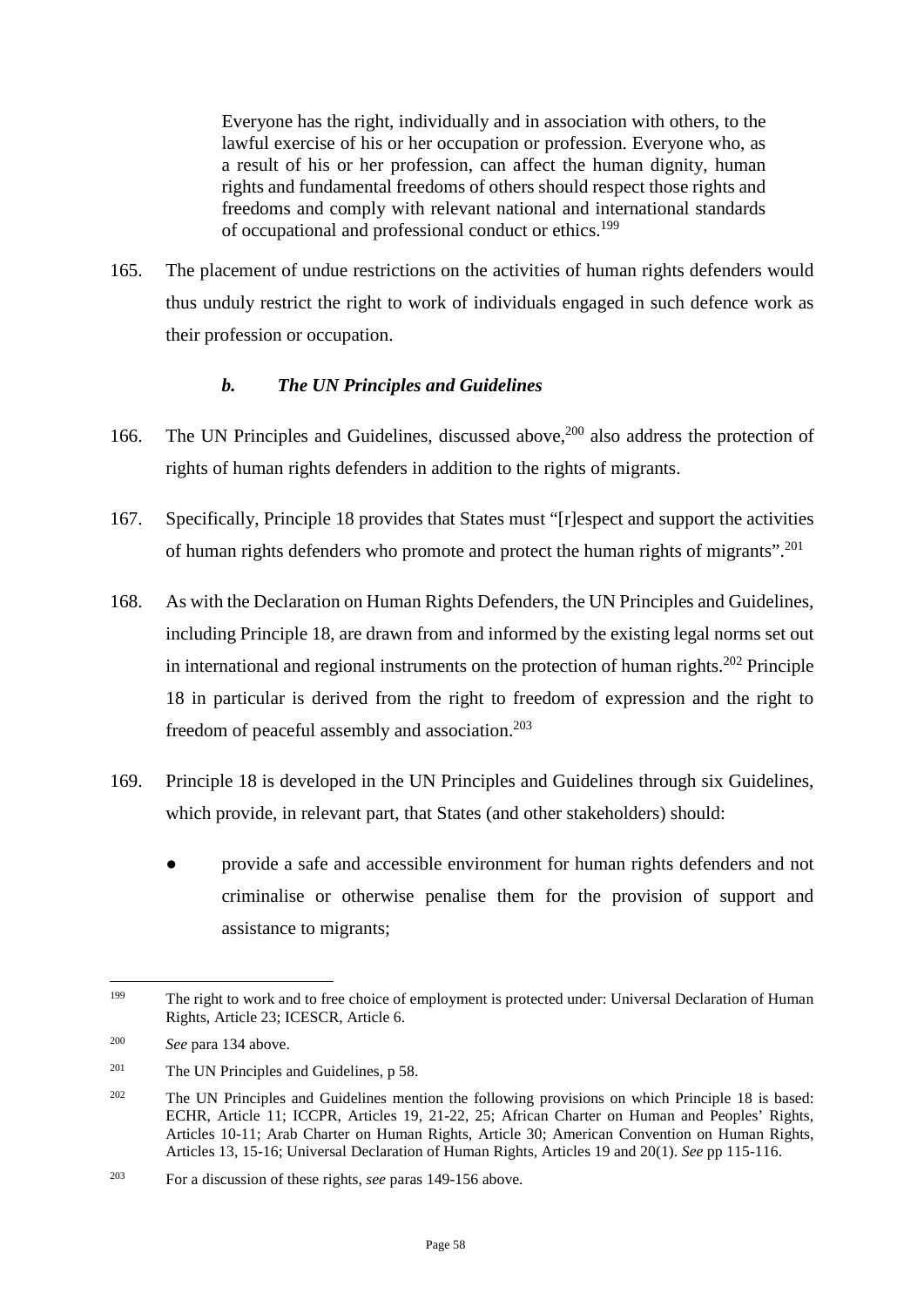- ensure that legislation and restrictions affecting the activity of human rights defenders, including their access to funding, are in accordance with international standards; and
- **●** publicly recognise the legitimacy of the work of human rights defenders and the important role they play in society.<sup>[204](#page-60-1)</sup>
- 170. Apart from in Principle 18, the UN Principles and Guidelines also address the work of human rights defenders elsewhere, including when affirming States' obligations to:
	- **●** create the appropriate legal environment to enable human rights and humanitarian actors to protect and assist migrants and to document human rights violations (Principle 1, Guideline  $6$ );<sup>[205](#page-60-2)</sup> and
	- ensure that "organizations and individuals who rescue or provide assistance to migrants are not criminalized or otherwise punished for doing so", with "legislation [to] be modified accordingly" where necessary (Principle 4, Guideline  $7<sup>206</sup>$  $7<sup>206</sup>$  $7<sup>206</sup>$

# <span id="page-60-0"></span>*c. The ODIHR Guidelines*

- 171. In 2014, the OSCE/ODIHR published a set of Guidelines on the Protection of Human Rights Defenders, an instrument similar to the UN Principles and Guidelines, but specifically focussed on the protection of human rights defenders rather than migrants. The ODIHR Guidelines build on the commitment previously undertaken by the CSCE participating States in the 1994 Budapest Document, in which they "emphasize[d] the need for protection of human rights defenders".<sup>[207](#page-60-4)</sup>
- 172. According to its introduction, the ODIHR Guidelines are "based on … universally recognized human rights standards that OSCE participating States have undertaken to adhere to" and "are informed by key international instruments relevant to the protection

<span id="page-60-1"></span><sup>204</sup> The UN Principles and Guidelines, Principle 18, Guidelines 1-2 and 6, pp 58-59.

<span id="page-60-2"></span><sup>&</sup>lt;sup>205</sup> The UN Principles and Guidelines, Principle 1, Guideline 6, p 22.

<span id="page-60-3"></span><sup>&</sup>lt;sup>206</sup> The UN Principles and Guidelines, Principle 4, Guideline 7, p 28.

<span id="page-60-4"></span><sup>&</sup>lt;sup>207</sup> CSCE, Budapest Document 1994, "Towards a Genuine Partnership in a New Era", Decision VIII, "The Human Dimension", para 18.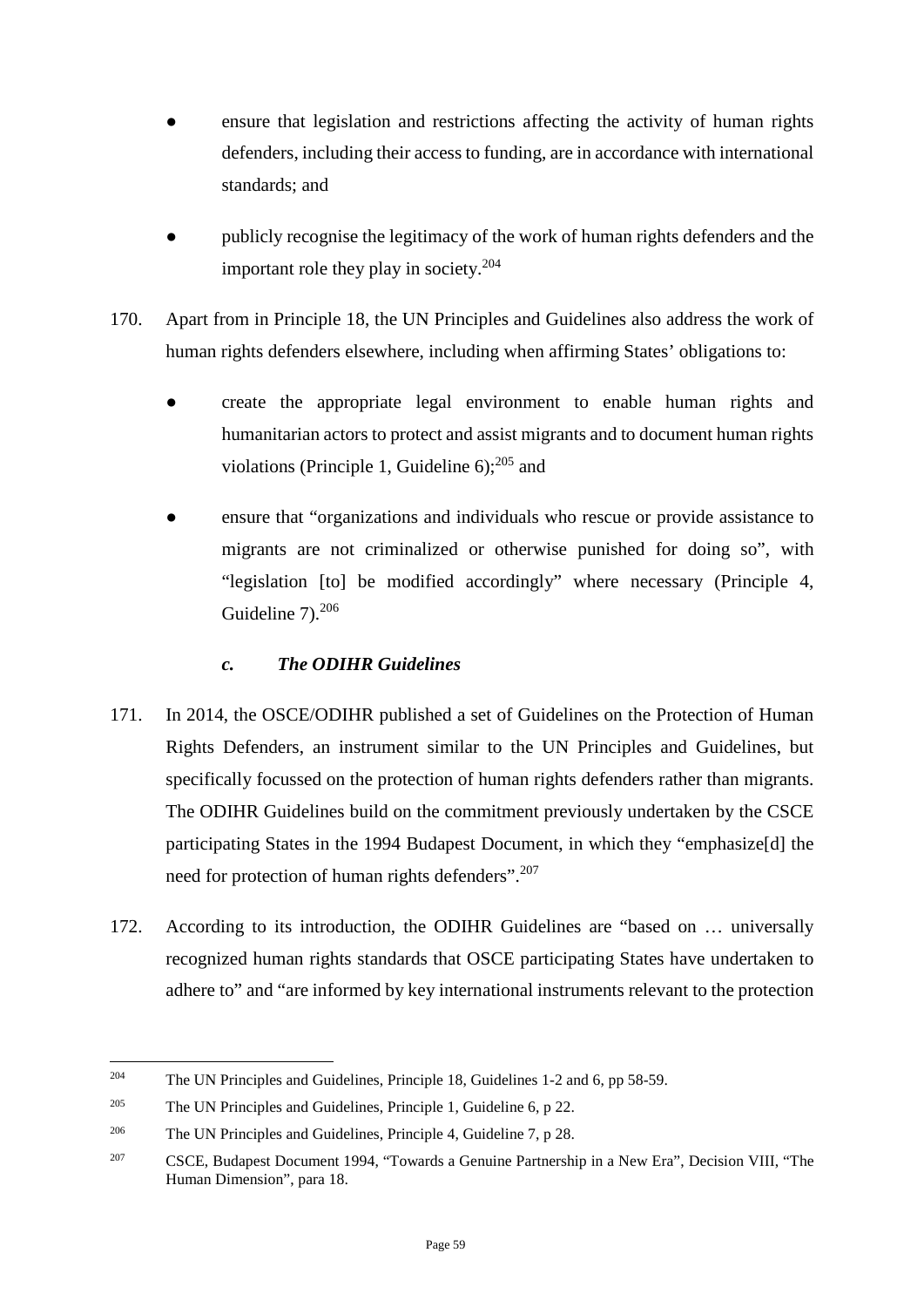of human rights defenders, in particular the UN Declaration".<sup>[208](#page-61-1)</sup> Accordingly, such guidelines "do not set new standards or seek to create 'special' rights for human rights defenders but concentrate on the protection of the human rights of those who are at risk as a result of their human rights work."[209](#page-61-2)

173. Similar to the UN Principles and Guidelines, the ODIHR Guidelines affirm that human rights defenders should be protected from judicial harassment, criminalisation, arbitrary arrest and detention or other sanctions related to their work.<sup>[210](#page-61-3)</sup> According to the ODIHR Guidelines, this means, *inter alia*, that:

> 24. States should review the domestic legal framework relevant to human rights defenders and their activities for its compliance with international human rights standards. They should broadly and effectively consult with human rights defenders and seek international assistance in doing. Any legal provisions that directly or indirectly lead to the criminalization of activities that are protected by international standards should be immediately amended or repealed.

> 25. Legal provisions with vague and ambiguous definitions, which lend themselves to broad interpretation and are or could be abused to prosecute human rights defenders for their work, should be amended or repealed. Full due process protections, in line with international fair trial standards, must be ensured.

> 26. Laws, administrative procedures and regulations must not be used to intimidate, harass, persecute or retaliate against human rights defenders. Sanctions for administrative or minor offences must always be proportionate and must be subject to the possibility of appeal to a competent and independent court or tribunal.<sup>[211](#page-61-4)</sup>

## <span id="page-61-0"></span>*d. Protection of human rights defenders within the Council of Europe*

174. Within the Council of Europe, Member States have adopted additional instruments recognising the specific need to protect the rights of human rights defenders and promote their work and activities.

<span id="page-61-1"></span><sup>208</sup> ODIHR Guidelines, p xi.

<span id="page-61-2"></span><sup>209</sup> ODIHR Guidelines, p xi.

<span id="page-61-3"></span><sup>210</sup> ODIHR Guidelines, pp 5-6.

<span id="page-61-4"></span><sup>211</sup> ODIHR Guidelines, p 5.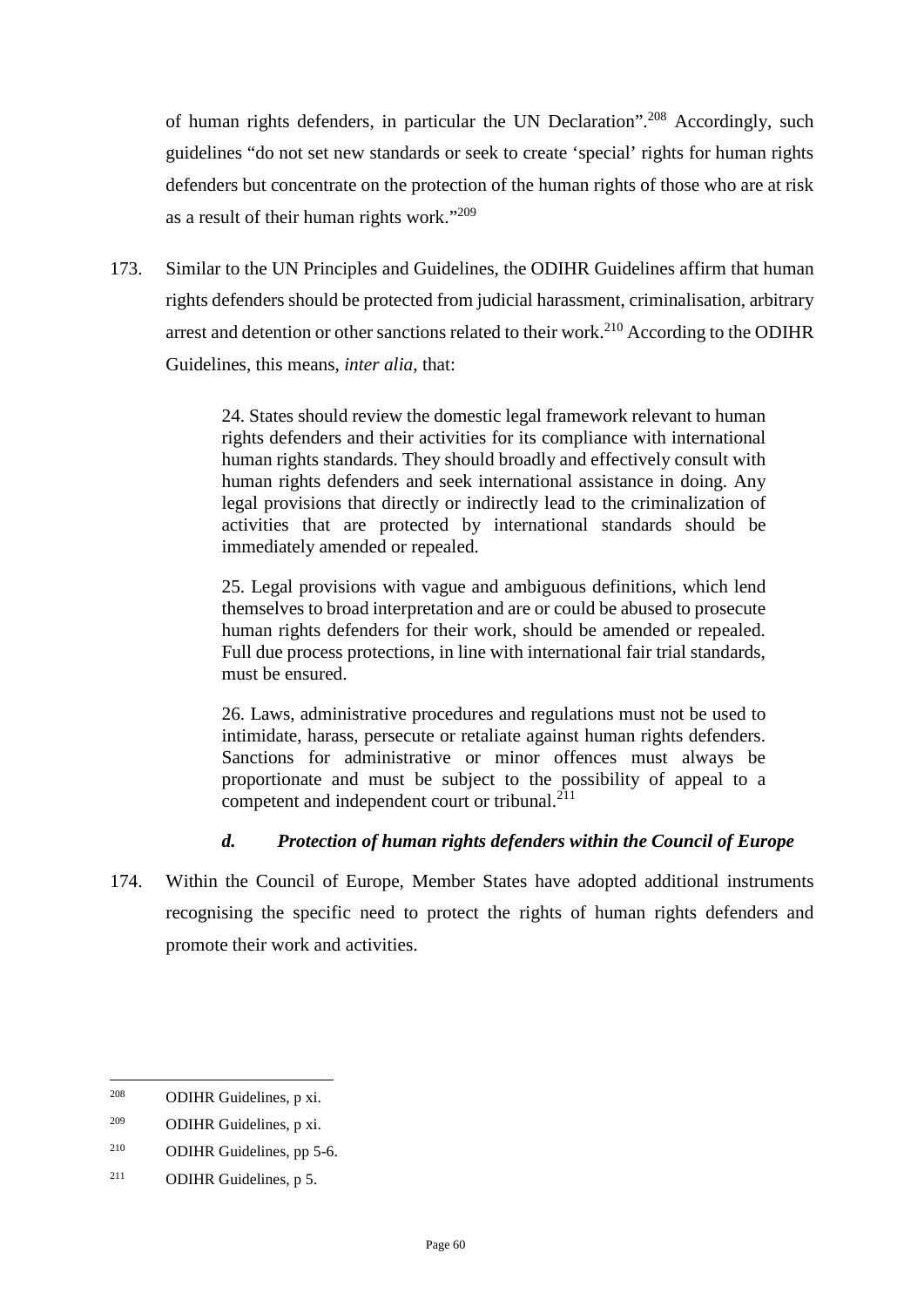- 175. In 2008, the Committee of Ministers on Council of Europe issued a Declaration of action to improve the protection of human rights defenders.<sup>[212](#page-62-0)</sup> Recalling the Declaration on Human Rights Defenders and reiterating its importance,  $2^{13}$  the Declaration of action of the Committee of Ministers condemned "all attacks on and violations of the rights of human rights defenders in Council of Europe member states or elsewhere, whether carried out by state agents or non-state actors",  $2^{14}$  and further called on Member States to, *inter alia*:
	- take effective measures to protect, promote and respect human rights defenders and ensure respect for their activities;
	- create an environment conducive to the work of human rights defenders, enabling individuals, groups and associations to freely carry out activities, on a legal basis, consistent with international standards, to promote and strive for the protection of human rights and fundamental freedoms without any restrictions other than those authorised by the ECHR; and
	- ensure that their legislation, in particular on freedom of association, peaceful assembly and expression, is in conformity with internationally recognised human rights standards and, where appropriate, seek advice from the Council of Europe in this respect.
- 176. Since the 2008 Declaration of the Committee of Ministers, the Parliamentary Assembly of the Council of Europe has also adopted a number of resolutions and recommendations on the protection of the rights of human rights defenders.<sup>[215](#page-62-3)</sup>

<span id="page-62-0"></span><sup>212</sup> Council of Europe, *Declaration of the Committee of Ministers on Council of Europe action to improve the protection of human rights defenders*, 6 February 2008.

<span id="page-62-1"></span><sup>213</sup> Council of Europe, *Declaration of the Committee of Ministers on Council of Europe action to improve the protection of human rights defenders*, 6 February 2008, recitals: "Recalling the United Nations Declaration on the right and responsibility of individuals, groups and organs of society to promote and protect universally recognized human rights and fundamental freedoms of 9 December 1998, and reiterating the importance of the declaration for individuals, groups and associations to promote and strive for the protection and realisation of human rights and fundamental freedoms at the national and international level".

<span id="page-62-2"></span><sup>214</sup> Council of Europe, *Declaration of the Committee of Ministers on Council of Europe action to improve the protection of human rights defenders*, 6 February 2008, para 1.

<span id="page-62-3"></span><sup>215</sup> *See* Council of Europe, Parliamentary Assembly Resolution 1660 (2009), *Situation of human rights defenders in Council of Europe member states*; Resolution 1891 (2012), *The situation of human rights defenders in Council of Europe member States*; Resolution 2095 (2016), *Strengthening the protection and role of human rights defenders in Council of Europe member States*; Recommendation 1866 (2009),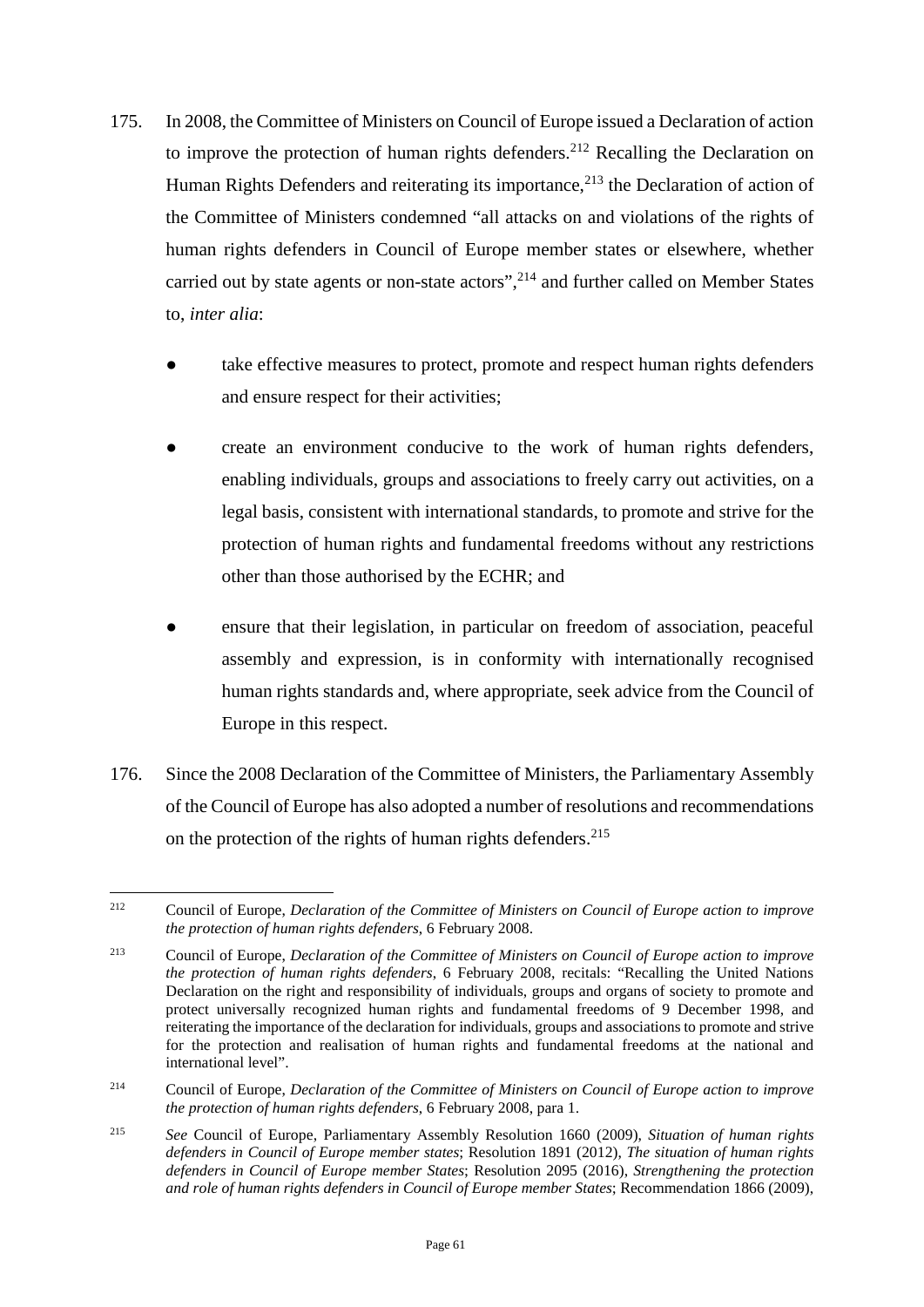- 177. Most recently, in 2018 the Assembly adopted Resolution 2225 (2018), <sup>[216](#page-63-0)</sup> paying "tribute to the invaluable work of human rights defenders for the protection and promotion of human rights and fundamental freedoms".
- 178. Whilst reiterating the importance of the Declaration on Human Rights Defenders and the Council of Europe's 2008 Declaration, $2^{17}$  the Resolution states that:

over the past few years the number of reprisals against human rights defenders has been on the rise. New restrictive laws on NGO registration and funding have been adopted. Many human rights defenders have been subject to … criminal investigations launched on dubious charges.

It goes on to condemn such developments and reaffirm its support for the work of human rights defenders.<sup>[218](#page-63-2)</sup>

- 179. The Resolution also calls on Member States to, *inter alia*:
	- respect the human rights and fundamental freedoms of human rights defenders, including their right to liberty and security, a fair trial and freedom of expression, assembly and association;
	- ensure an enabling environment for the work of human rights defenders, in particular by reviewing legislation and bringing it in line with international human rights standards, refraining from organising smear campaigns against defenders and other civil society activists and firmly condemning such campaigns where organised by non-State actors;
	- **●** encourage human rights defenders to participate in public life and ensure that they are consulted on draft legislation concerning human rights and fundamental freedoms, as well as that concerning the regulation of their activities; and

*Situation of human rights defenders in Council of Europe member states*; Recommendation 2085 (2016), *Strengthening the protection and role of human rights defenders in Council of Europe member States*; Recommendation 2133 (2018), *Protecting human rights defenders in Council of Europe member States*.

<span id="page-63-0"></span><sup>216</sup> Council of Europe, Parliamentary Assembly Resolution 2225 (2018), *Protecting human rights defenders in Council of Europe member States,* 26 June 2018.

<span id="page-63-1"></span><sup>217</sup> Council of Europe, Parliamentary Assembly Resolution 2225 (2018), *Protecting human rights defenders in Council of Europe member States*, 26 June 2018, para 2.

<span id="page-63-2"></span><sup>218</sup> Council of Europe, Parliamentary Assembly Resolution 2225 (2018), *Protecting human rights defenders in Council of Europe member States*, 26 June 2018, paras 3-4.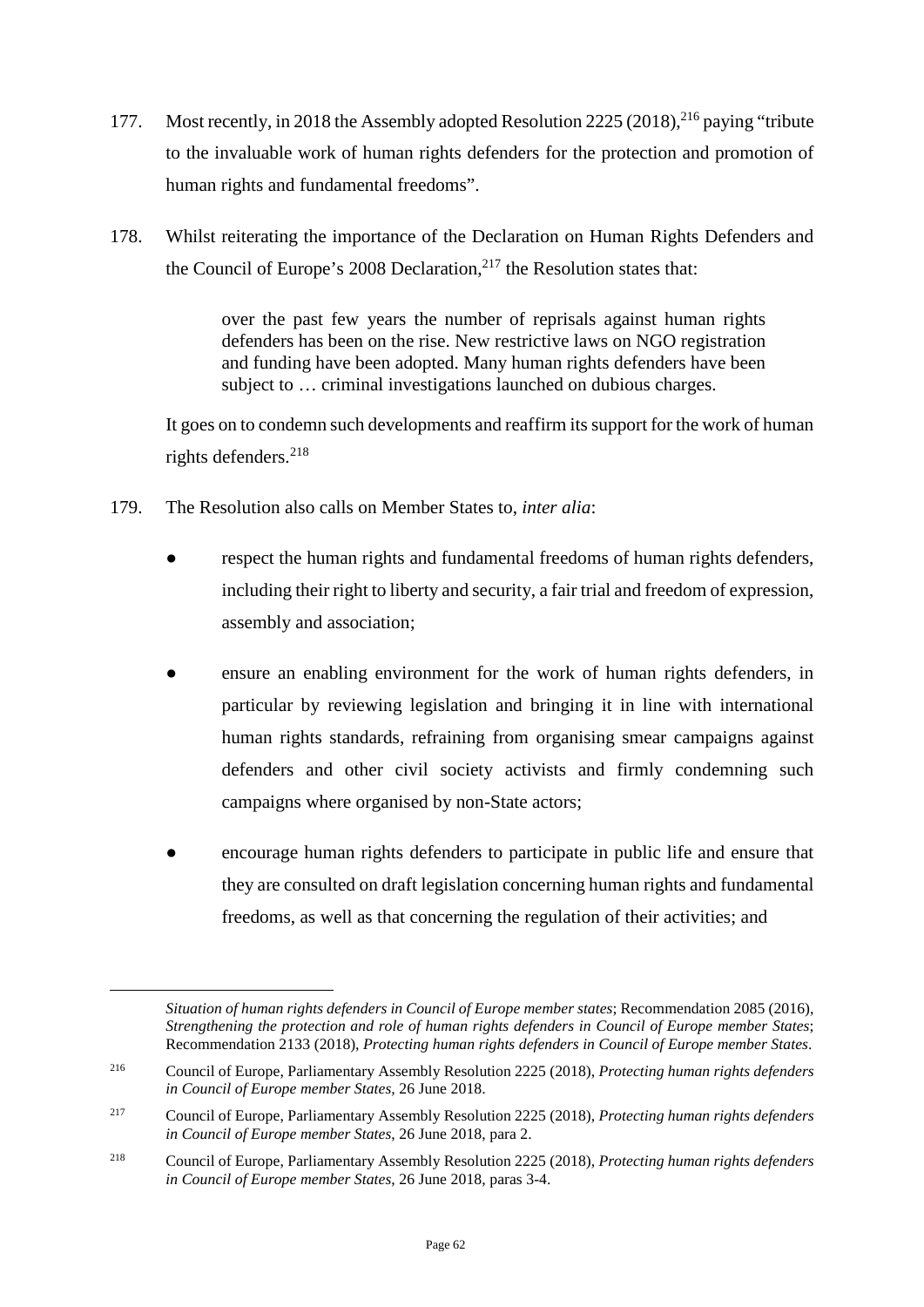evaluate the sufficiency, as measured by concrete results, of their efforts taken to protect human rights defenders since the adoption of the 1998 Declaration on Human Rights Defenders and the 2008 Declaration of the Committee of Ministers.

### <span id="page-64-0"></span>**B. RELEVANT EU LAW**

### <span id="page-64-1"></span>**1. The Common European Asylum System**

180. Article 78 TFEU entrusts the EU with the competence for developing:

a common policy on asylum, subsidiary protection and temporary protection with a view to offering appropriate status to any third-country national requiring international protection and ensuring compliance with the principle of non-refoulement.

181. It further provides that:

[t]his policy must be in accordance with the Geneva Convention of 28 July 1951 and the Protocol of 31 January 1967 relating to the status of refugees, and other relevant treaties.

- 182. The aim of the common asylum policy is to establish common procedures for the international protection and uniform treatment of those who are granted refugee status or subsidiary protection based on the full and inclusive application of the Refugee Convention and its Protocol.<sup>[219](#page-64-2)</sup>
- 183. On this basis, several legislative measures have been adopted with the aim of establishing common asylum standards and harmonising asylum legislation between EU Member States. Together, these measures make up the CEAS. They include the Asylum

<span id="page-64-2"></span><sup>219</sup> European Commission, Policies: 'Common European Asylum System', available at: https://ec.europa.eu/home-affairs/what-we-do/policies/asylum\_en.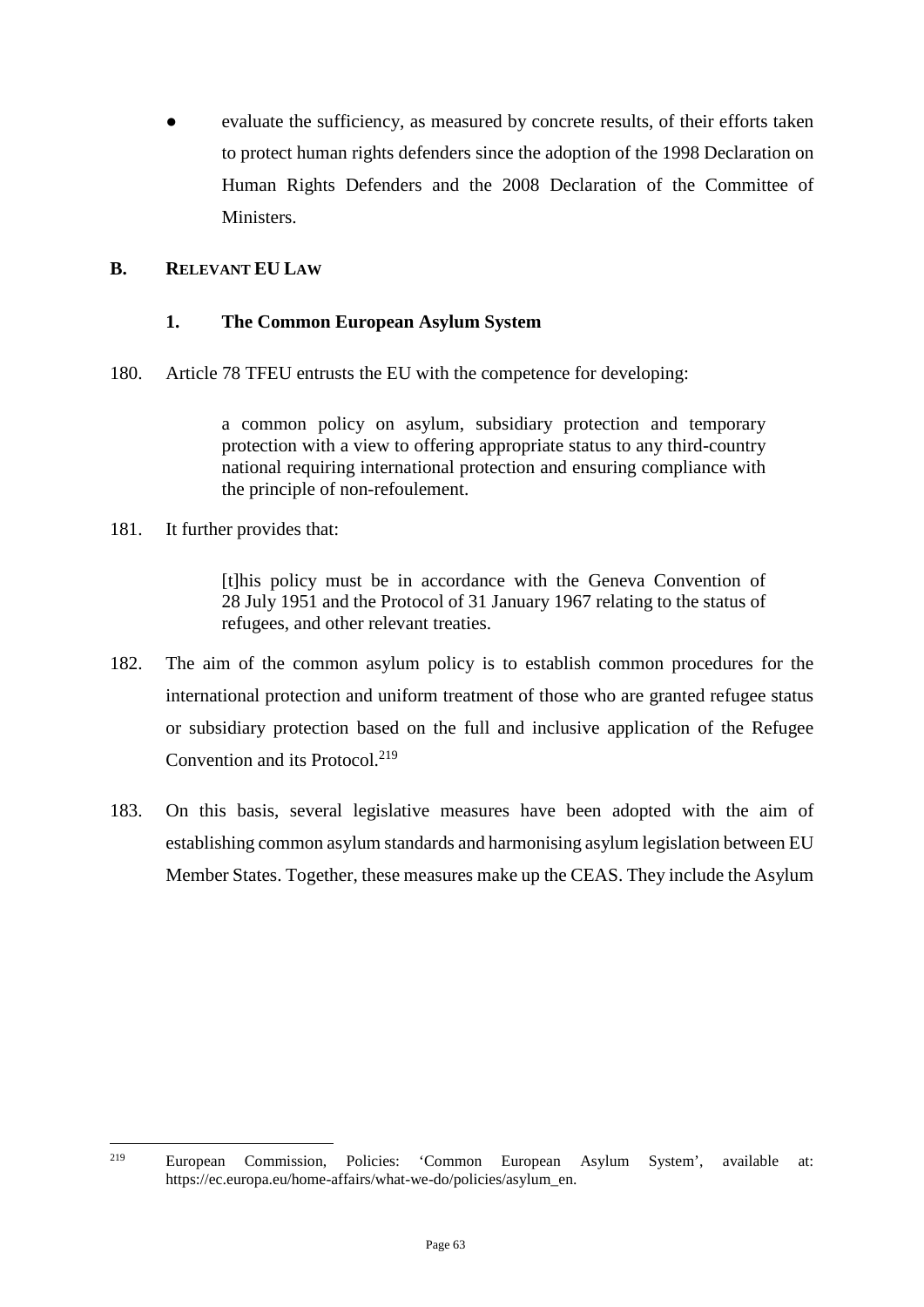Procedures Directive, the Reception Conditions Directive, the Qualification Directive,<sup>[220](#page-65-0)</sup> the Dublin Regulation<sup>[221](#page-65-1)</sup> and the EURODAC Regulation.<sup>[222](#page-65-2)</sup>

- 184. The Commission's referral of Hungary's Asylum Legislation to the CJEU invokes the Asylum Procedures Directive and the Reception Conditions Directive.<sup>[223](#page-65-3)</sup>
- 185. In conformity with relevant international law obligations, the Asylum Procedures Directive (among other things) protects asylum applicants' access to information and counselling in detention facilities and at border crossing points. The preamble of the Asylum Procedures Directive recognises that the procedures for examining the application for international protection should provide an asylum applicant with at least:

the opportunity to communicate with a representative of the United Nations High Commissioner for Refugees (UNHCR) and with organisations providing advice or counselling to applicants for international protection; … the opportunity to consult a legal adviser or other counsellor; the right to be informed of his or her legal position at decisive moments in the course of the procedure, in a language which he or she understands or is reasonably supposed to understand; $^{224}$  $^{224}$  $^{224}$ 

186. Article 12 of the Asylum Procedures Directive accordingly sets out certain procedural guarantees for all applicants for international protection, which include the right to communicate with human rights defenders engaged in asylum support work:

> they shall not be denied the opportunity to communicate with UNHCR or with any other organisation providing legal advice or other counselling to applicants in accordance with the law of the Member State concerned; $225$

<span id="page-65-0"></span><sup>&</sup>lt;sup>220</sup> The Qualification Directive clarifies the grounds for granting international protection and therefore makes asylum decisions more robust. It also improves the access to rights and integration measures for beneficiaries of international protection.

<span id="page-65-1"></span><sup>&</sup>lt;sup>221</sup> The Dublin III Regulation enhances the protection of asylum seekers during the process of establishing the State responsible for examining the application, and clarifies the rules governing the relations between states. It creates a system to detect early problems in national asylum or reception systems and address their root causes before they develop into full-fledged crises.

<span id="page-65-2"></span><sup>&</sup>lt;sup>222</sup> The EURODAC Regulation allows law enforcement access to the EU database of the fingerprints of asylum seekers under strictly limited circumstances in order to prevent, detect or investigate the most serious crimes, such as murder, and terrorism.

<span id="page-65-3"></span><sup>223</sup> European Commission, Press Release: "Commission takes Hungary to Court for criminalising activities in support of asylum seekers and opens new infringement for non-provision of food in transit zones", 25 July 2019.

<span id="page-65-4"></span><sup>224</sup> Asylum Procedures Directive, Recital (25).

<span id="page-65-5"></span><sup>&</sup>lt;sup>225</sup> Asylum Procedures Directive, Article 12(1)(c).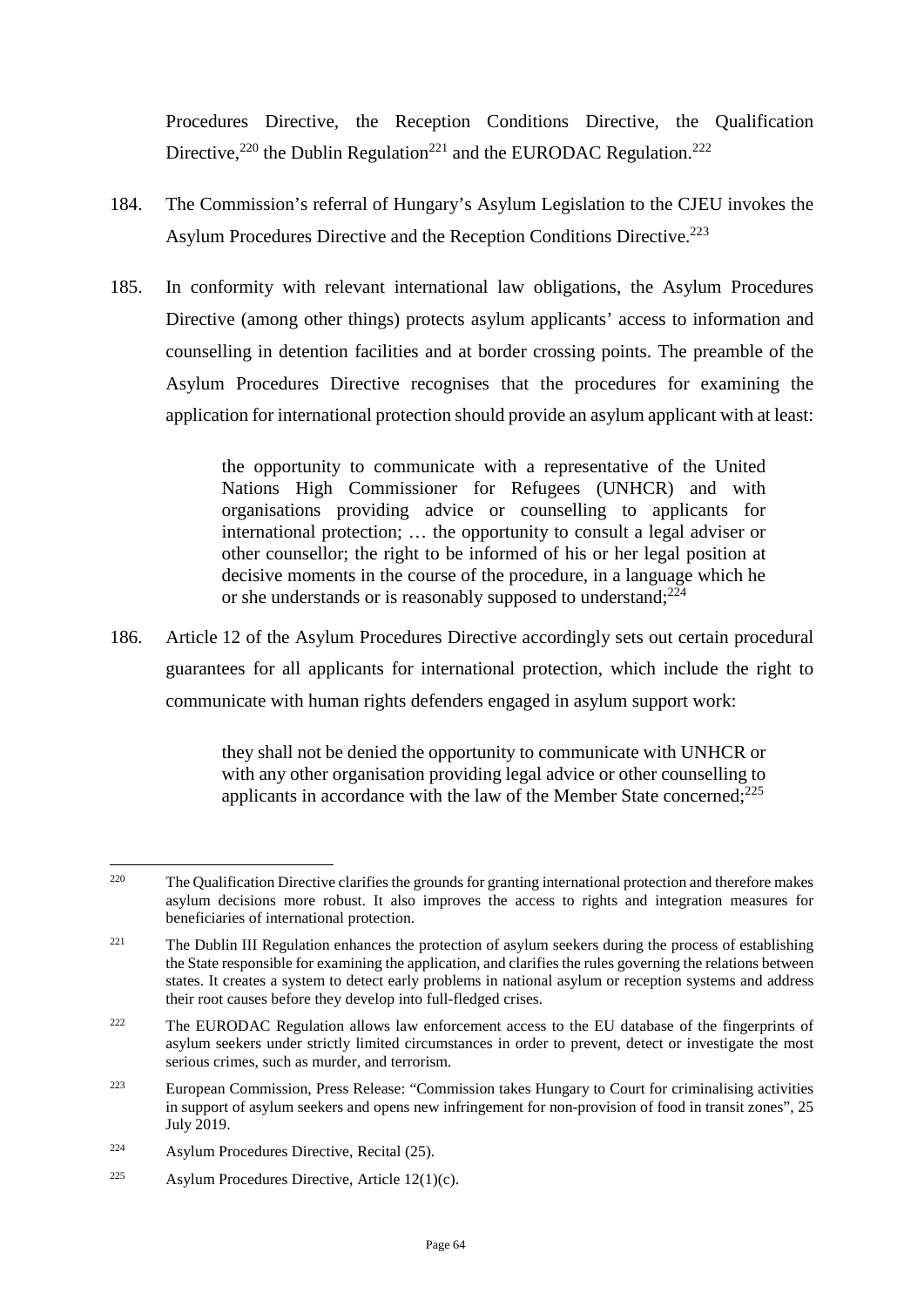- 187. The Asylum Procedures Directive also requires that Member States ensure those providing advice and counselling have effective access to applicants present at border crossing points, including transit zones, at external borders.<sup>[226](#page-66-0)</sup> In addition, it obliges Member States to ensure the provision of free legal assistance (including by ensuring that a legal adviser has access to closed areas, such as detention facilities and transit zones, for the purpose of consulting with an asylum applicant), guarantees the right of applicants to consult (at their own cost) a legal adviser or other counsellor at all stages of the procedure and imposes additional requirements in respect of asylum applicants in need of special procedural guarantees (such as unaccompanied minors).<sup>[227](#page-66-1)</sup>
- 188. Similar to the Asylum Procedures Directive, the Reception Conditions Directive requires Member States to put in place the necessary legal arrangements to allow asylum applicants to receive information on organisations and groups of persons that are able to provide legal assistance or to inform them of the available reception conditions.<sup>[228](#page-66-2)</sup> It also provides that detained applicants must be immediately informed of the possibility to request free legal assistance and that procedures for access to legal assistance and representation must be laid down in national law.<sup>[229](#page-66-3)</sup> Finally, it also provides that family members, legal advisers or counsellors and persons representing relevant NGOs have the possibility to communicate with and visit applicants in conditions that respect privacy—although limits may be imposed, access may not be severely restricted or rendered impossible.<sup>[230](#page-66-4)</sup>
- 189. The Asylum Procedures Directive and the Reception Conditions Directive do not directly address the rights of human rights defenders. However, the effective realisation of the procedural guarantees accorded to applicants for international protection set out in them necessitates that Member States implement the legal framework required for human rights defenders to operate, communicate with asylum seekers and provide them with information and assistance. Otherwise, the guarantees set out in the directives would be devoid of any practical effect.

<span id="page-66-0"></span><sup>226</sup> Asylum Procedures Directive, Article 8(2).

<span id="page-66-1"></span><sup>227</sup> Asylum Procedures Directive, Articles 19-25.

<span id="page-66-2"></span><sup>&</sup>lt;sup>228</sup> Reception Conditions Directive, Article 5(1).

<span id="page-66-3"></span><sup>&</sup>lt;sup>229</sup> Reception Conditions Directive, Articles  $9(4)$ ,  $(10)$ .

<span id="page-66-4"></span><sup>230</sup> Reception Conditions Directive, Articles 10(4).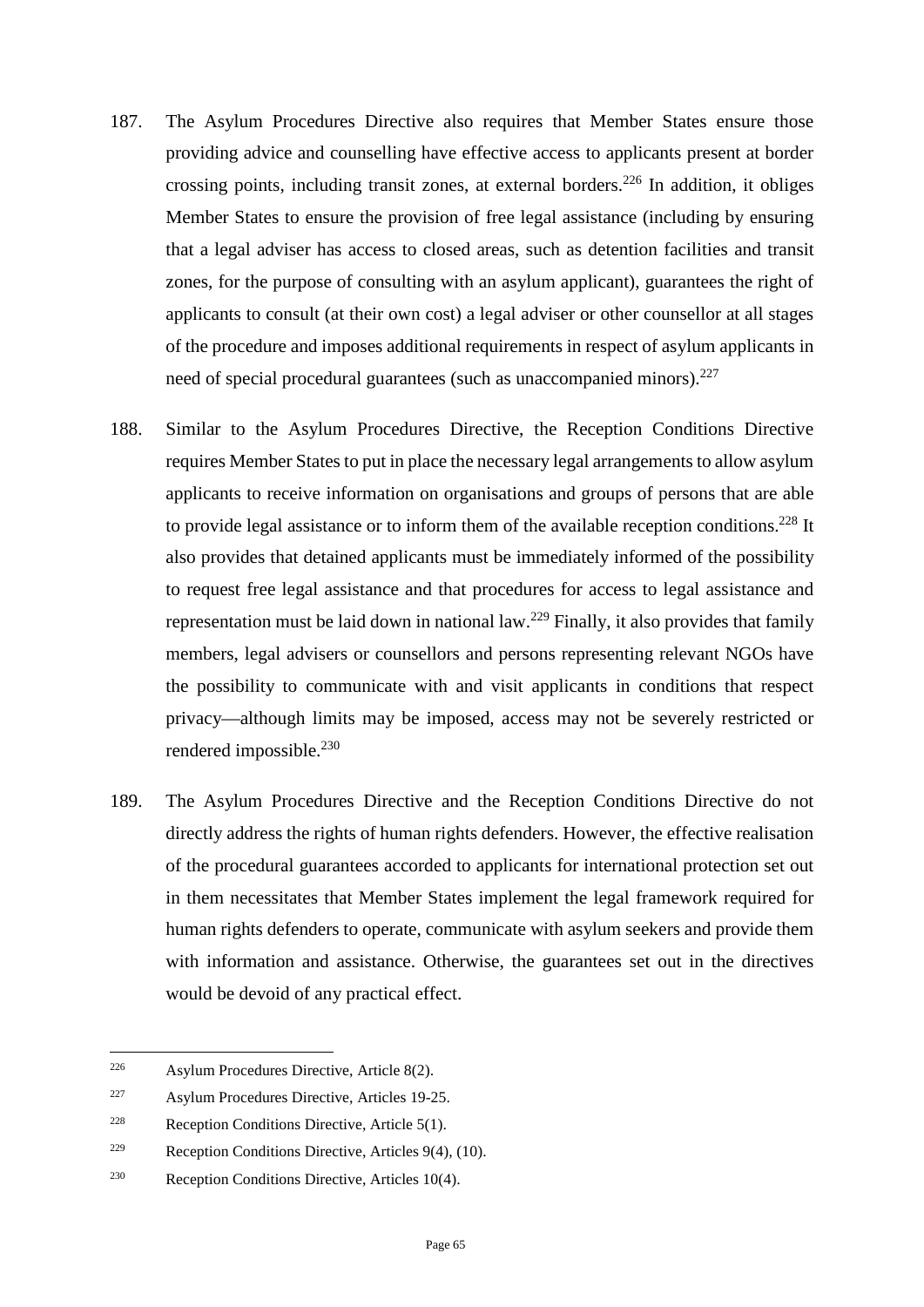### <span id="page-67-0"></span>**2. Human rights and fundamental rights under EU law**

190. Asylum seekers and those who assist them are also protected by virtue of the human rights standards that form part of EU law. Article 2 of the TEU enshrines respect for human rights as a founding value of the EU, providing that:

> The Union is founded on the values of … respect for human rights, including the rights of persons belonging to minorities. $^{231}$  $^{231}$  $^{231}$

191. The EU Charter is at the core of EU human rights protection. Pursuant to Article 6(1) of the TEU, the EU Charter and the rights recognised by it enjoy the same legal value as the Treaties. Member States therefore have a duty to respect the EU Charter as "a necessary corollary of the EU's fundamental rights obligations".<sup>[232](#page-67-2)</sup> Article 51(1) of the EU Charter makes this clear:

> The provisions of this Charter are addressed to the institutions and bodies of the Union with due regard for the principle of subsidiarity and to the Member States only when they are implementing Union law. They shall therefore respect the rights, observe the principles and promote the application thereof in accordance with their respective powers.

192. The CJEU has also confirmed that Member States are bound by the rights guaranteed in the EU Charter when implementing an EU directive or legislating within the scope of application of such a directive. In *Åklagaren v Hans Åkerberg Fransson*, for instance, the CJEU held that:

> Since the fundamental rights guaranteed by the Charter must therefore be complied with where national legislation falls within the scope of European Union law, *situations cannot exist which are covered in that way by European Union law without those fundamental rights being applicable*. The applicability of European Union law entails applicability of the fundamental rights guaranteed by the Charter.<sup>[233](#page-67-3)</sup>

193. Hungary is therefore bound by the fundamental rights guaranteed by the EU Charter when adopting legislation falling within the purview of the CEAS and related EU

<span id="page-67-1"></span><sup>231</sup> TEU, Article 2.

<span id="page-67-2"></span><sup>&</sup>lt;sup>232</sup> FRA, Applying the Charter of Fundamental Rights of the European Union in law and policymaking at national level, p 19.

<span id="page-67-3"></span><sup>233</sup> Case C-617/10, *Åklagaren v Hans Åkerberg Fransson*, Judgment, 26 February 2013, ECLI:EU:C:2013:105, para 21 (emphasis added).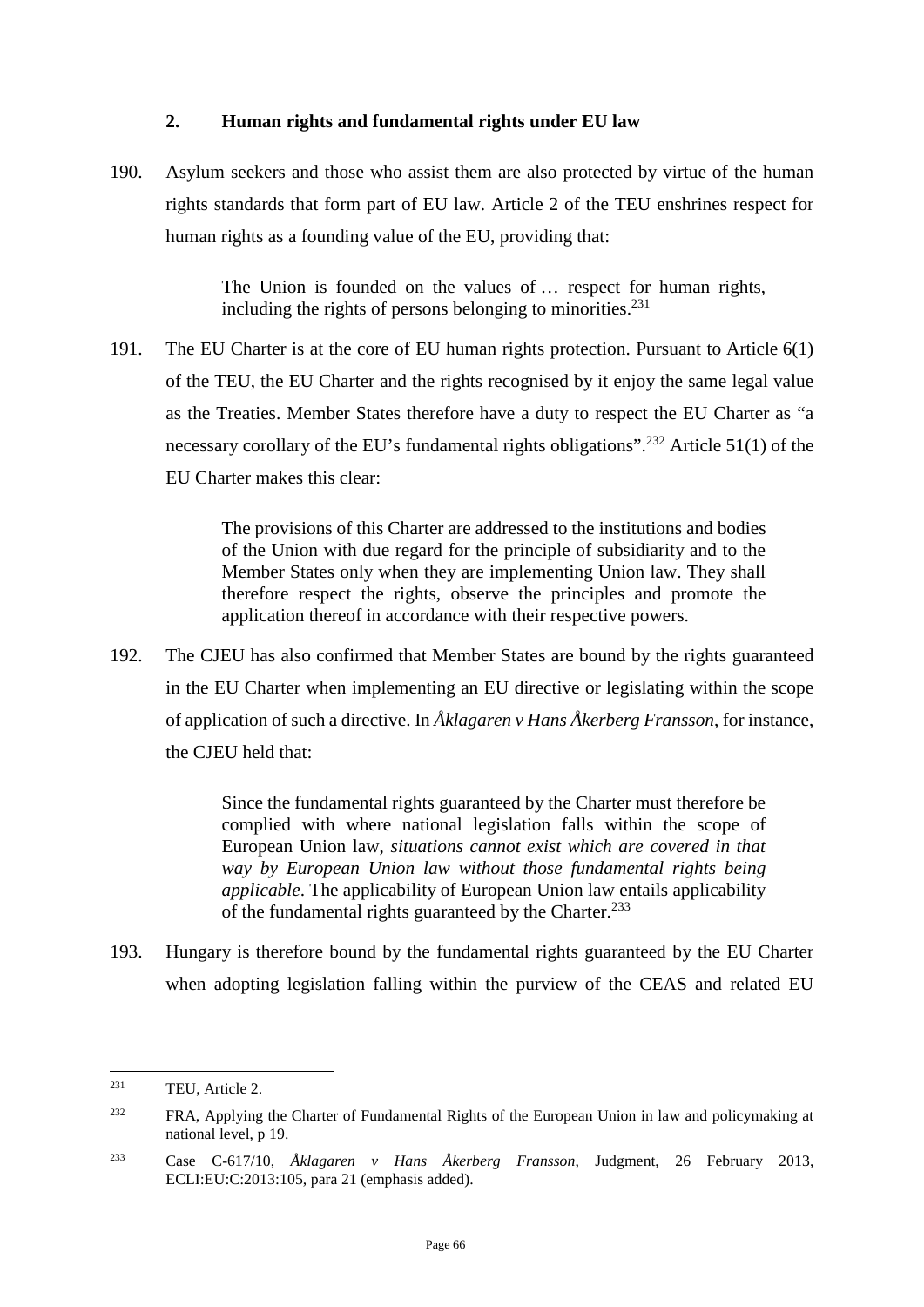instruments, as it would be implementing (or failing to implement) EU law within the meaning of Article 51(1) of the EU Charter in doing so.  $234$ 

194. Article 18 of the EU Charter specifically protects the right to asylum, with reference to the Refugee Convention and the Protocol, the TEU and the TFEU, providing that:

> The right to asylum shall be guaranteed with due respect for the rules of the Geneva Convention of 28 July 1951 and the Protocol of 31 January 1967 relating to the status of refugees and in accordance with the Treaty on European Union and the Treaty on the Functioning of the European Union $235$

- 195. Other rights relevant to asylum seekers and their defenders are protected in other provisions of the EU Charter. These include human dignity,  $236$  freedom of expression and information (including the right to receive information),  $237$  freedom of assembly and association,  $238$  freedom to choose an occupation and the right to engage in work,  $239$ non-refoulement,<sup>[240](#page-68-6)</sup> non-discrimination,<sup>[241](#page-68-7)</sup> and the right to an effective remedy and to a fair trial.<sup>[242](#page-68-8)</sup>
- 196. Hungary, as a Member State, must therefore respect these rights when enacting legislation in the fields of asylum and international protection.
- 197. However, its obligations are not limited those set out in the EU Charter.
- 198. Article 6(3) of the TEU recalls that fundamental rights guaranteed by the ECHR and the constitutional traditions of the Member States are part of the general principles of EU law.[243](#page-68-9) Therefore, Hungary, as a Member State, when implementing EU law (including asylum law), must also ensure respect for the fundamental rights guaranteed by the

- <span id="page-68-3"></span><sup>237</sup> EU Charter, Article 11.
- <span id="page-68-4"></span><sup>238</sup> EU Charter, Article 12.
- <span id="page-68-5"></span><sup>239</sup> EU Charter, Article 15.
- <span id="page-68-6"></span><sup>240</sup> EU Charter, Article 19.
- <span id="page-68-7"></span><sup>241</sup> EU Charter, Article 21.
- <span id="page-68-8"></span><sup>242</sup> EU Charter, Article 47.
- <span id="page-68-9"></span><sup>243</sup> TEU, Articles  $6(1)$ ,  $6(3)$ .

<span id="page-68-0"></span><sup>234</sup> *See* Joined Cases C-411/10 and C-493/10 *NS v United Kingdom and ME v Ireland*, Judgment, 21 December 2011, ECLI:EU:C:2011:865, paras 64-69.

<span id="page-68-1"></span><sup>235</sup> EU Charter, Article 18.

<span id="page-68-2"></span><sup>236</sup> EU Charter, Article 1.